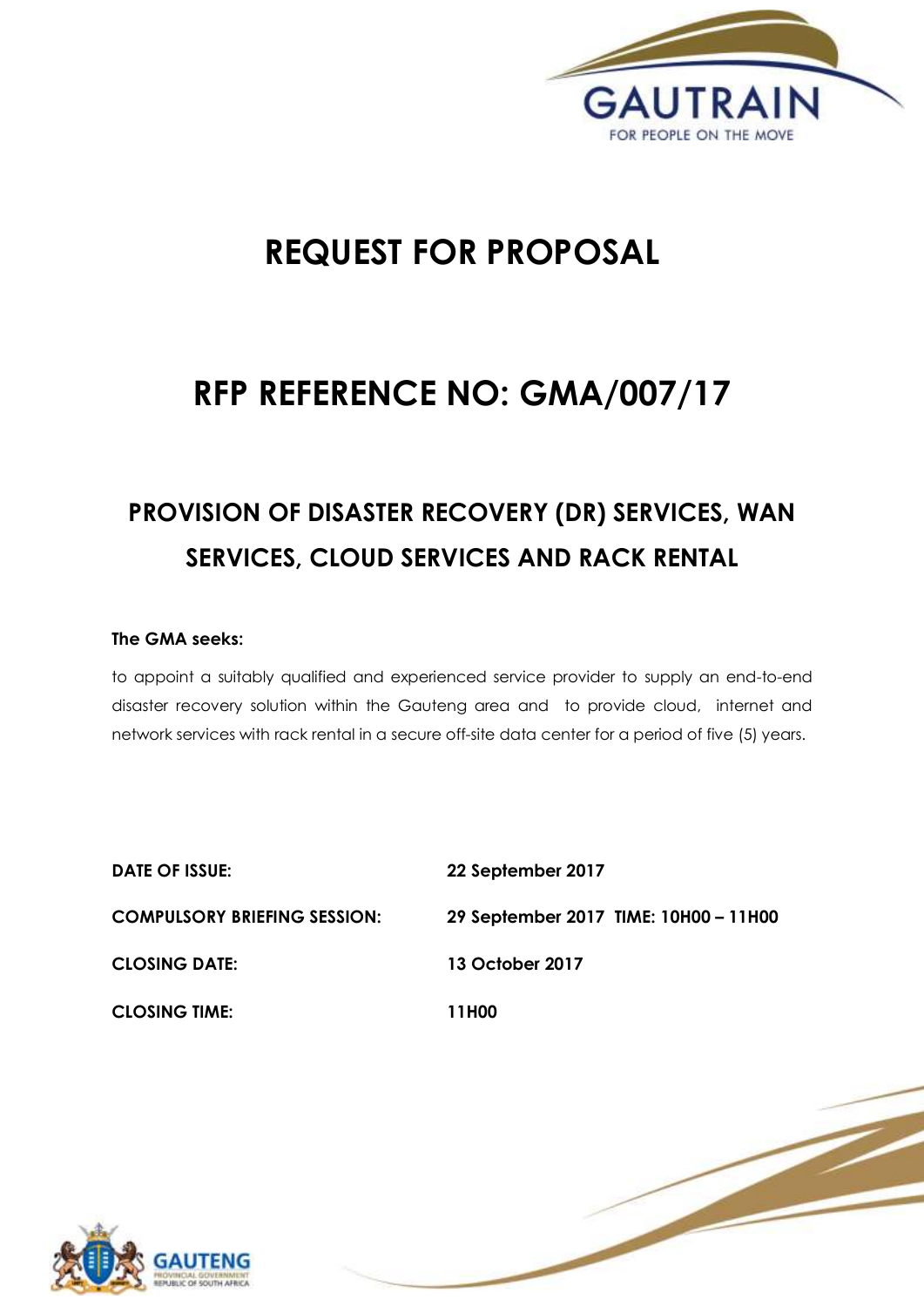# **CONTENTS**

# **GAUTRAIN MANAGEMENT AGENCY – REQUEST FOR PROPOSAL**

|                                                    | Page |
|----------------------------------------------------|------|
|                                                    | 5    |
|                                                    | 6    |
| RFP PART A                                         |      |
|                                                    | 7    |
|                                                    | 9    |
|                                                    | 10   |
|                                                    | 10   |
| Rules governing this RFP and the Tendering Process |      |
|                                                    | 11   |
| <b>REQUEST FOR PROPOSAL</b>                        |      |
|                                                    | 11   |
|                                                    | 12   |
|                                                    | 12   |
|                                                    | 12   |
|                                                    | 13   |
| Communication during the tender process            |      |
| Requests for clarification and further information | 13   |
|                                                    | 14   |
|                                                    | 14   |
|                                                    | 14   |
|                                                    | 15   |
|                                                    | 15   |
|                                                    | 16   |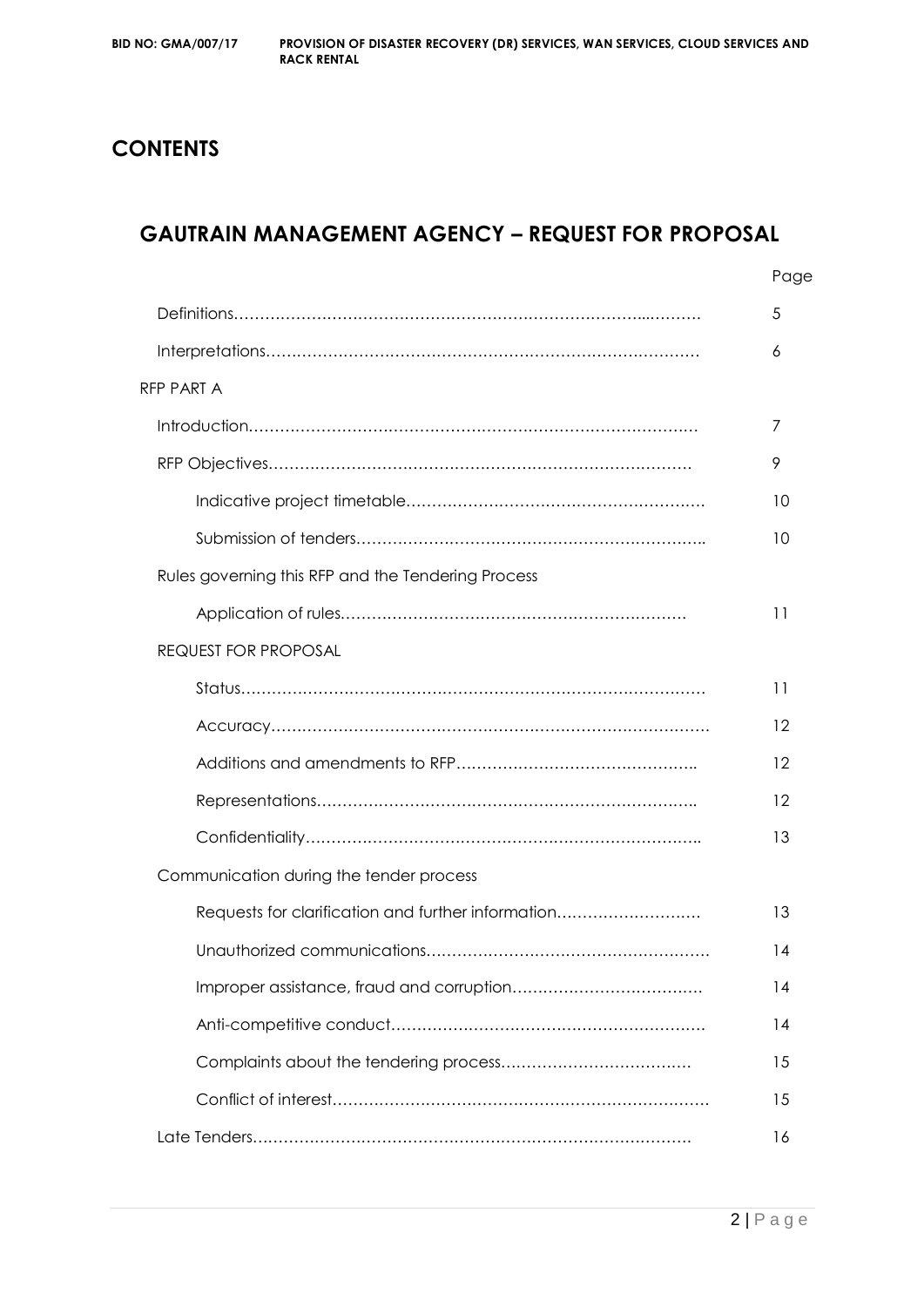|                                                      | 16 |
|------------------------------------------------------|----|
|                                                      | 17 |
|                                                      | 17 |
|                                                      | 17 |
|                                                      | 18 |
| Disclosure of tender contents and tender information | 18 |
|                                                      | 18 |
|                                                      | 19 |
|                                                      | 19 |
| <b>Tender Response</b>                               |    |
|                                                      | 19 |
|                                                      | 20 |
|                                                      | 21 |
|                                                      | 21 |
| Contract Disclosure Requirements                     |    |
|                                                      | 21 |
|                                                      | 22 |
|                                                      | 22 |
| Evaluation of tenders                                |    |
|                                                      | 23 |
|                                                      | 23 |
|                                                      | 24 |
|                                                      | 24 |
|                                                      | 24 |
|                                                      | 25 |
|                                                      | 25 |
|                                                      | 26 |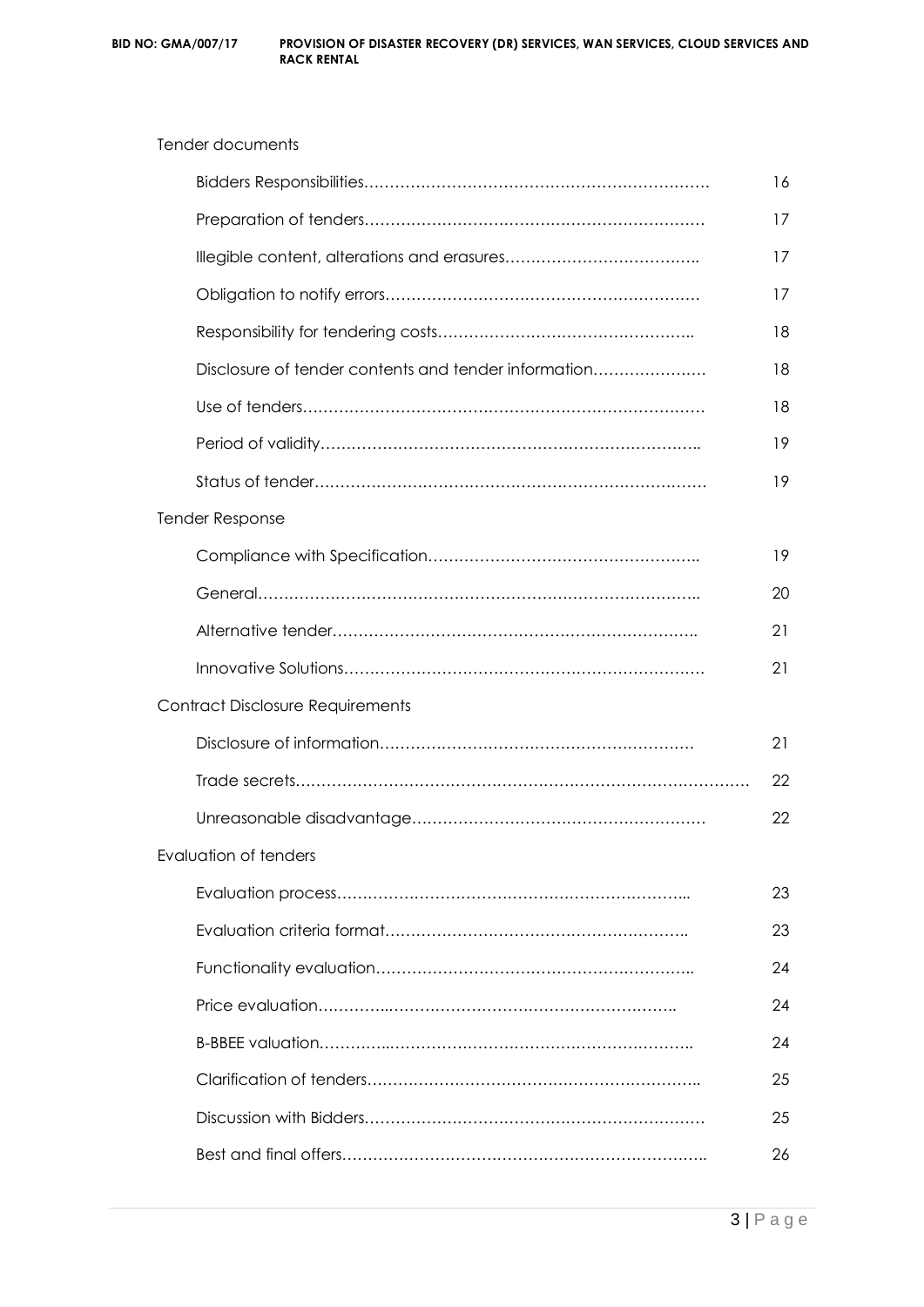Successful Tenders

|                  |                                               | 26 |
|------------------|-----------------------------------------------|----|
|                  |                                               | 27 |
|                  |                                               | 27 |
|                  |                                               | 27 |
|                  |                                               | 27 |
|                  |                                               | 28 |
|                  |                                               | 28 |
|                  |                                               | 29 |
|                  |                                               | 30 |
|                  | RFP PART C - BIDDERS DECLARATION AND RESPONSE | 44 |
| <b>CSD</b>       |                                               | 47 |
| SBD <sub>2</sub> | Tax Clearance Certificate Requirements        | 48 |
| SBD 3.1          |                                               | 49 |
| SBD 3.2          |                                               | 50 |
| SBD <sub>4</sub> |                                               | 52 |
| SBD 6.1          |                                               | 57 |
| SBD <sub>8</sub> | Declaration of Bidders Past SCM practices     | 63 |
| SBD 9            | Certificate of Independent Bid Determination  | 65 |

SHE Safety, Health and Environment………………………………… 68

CHECKLIST ………………………………………………………………. 70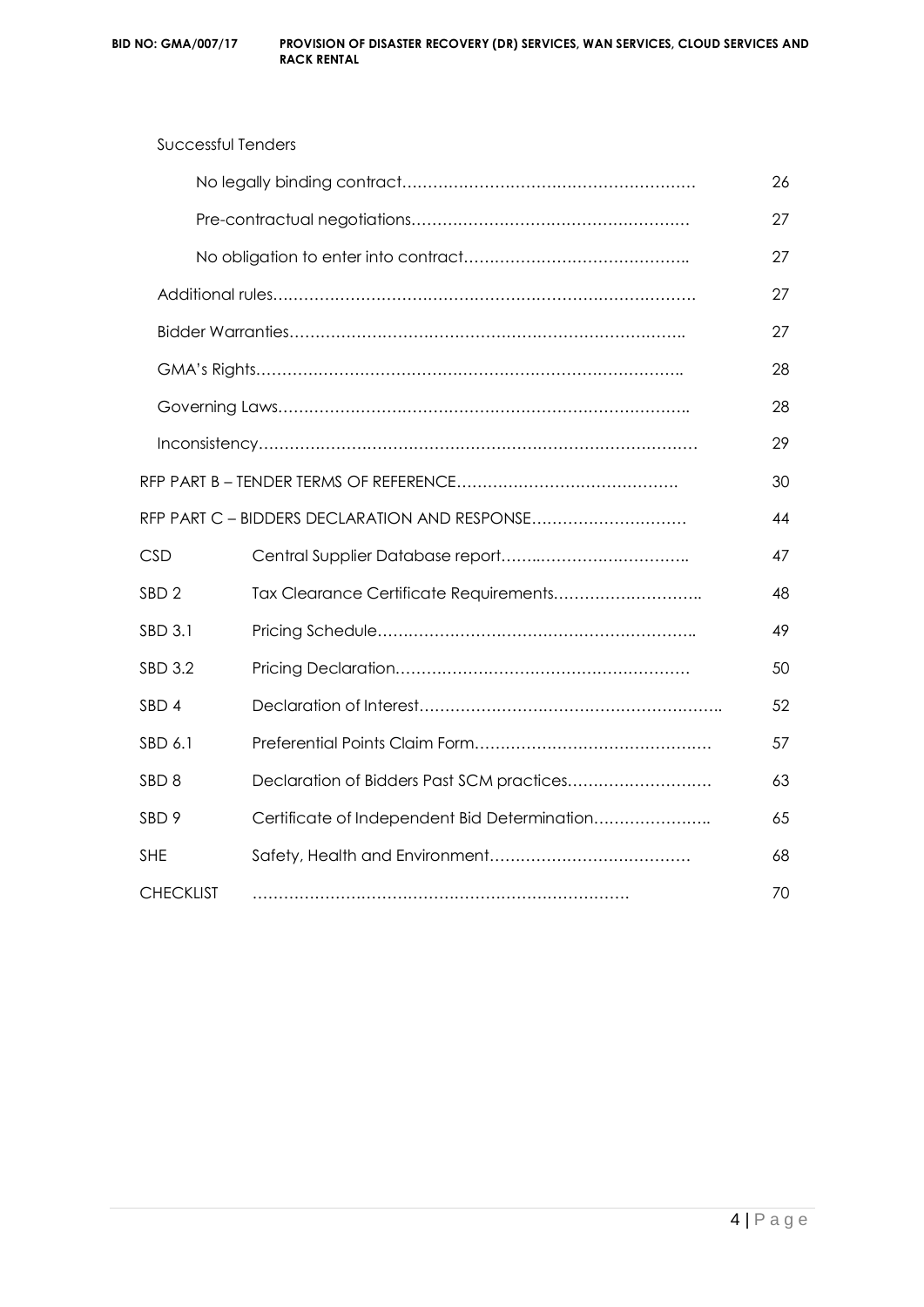#### **DEFINITIONS**

In this Request for Proposal, unless a contrary intention is apparent:

**Business Day** means a day which is not a Saturday, Sunday or public holiday.

**Bid** means a written offer in a prescribed or stipulated form lodged by a Bidder in response to an invitation in this Request for Proposal, containing an offer to provide goods, works or services in accordance with the Specification as provided in RFP Part B.

**Closing Time** means the time, specified as such under the clause "Indicative Timetable" of this RFP Part A, by which Tenders must be received.

**Evaluation Criteria** means the criteria set out under the clause "Evaluation Criteria Format" of this RFP Part A.

**GMA** means the Gautrain Management Agency; a PFMA Schedule 3(C) listed Provincial Public Entity, established in terms of the GMA Act No. 5 of 2006.

**Intellectual Property Rights** includes copyright and neighbouring rights, and all proprietary rights in relation to inventions (including patents) registered and unregistered trademarks (including service marks), registered designs, confidential information (including trade secrets and know how) and circuit layouts, and all other proprietary rights resulting from intellectual activity in the industrial, scientific, literary or artistic fields.

**Member** means an employee of the GMA.

**Proposed Contract** means the agreement including any other terms and conditions contained in or referred to in this RFP that may be executed between the GMA and the successful Bidder.

**Request for Proposal** or **RFP** means this document (comprising each of the parts identified under RFP Part A, Part B and Part C) including all annexure and any other documents so designated by the GMA.

**Services** means the services required by the GMA, as specified in this RFP Part B.

**Specification** means any specification or description of the GMA's requirements contained in this RFP Part B.

**State** means the Republic of South Africa.

**Statement of Compliance** means the statement forming part of a Tender indicating the Bidders compliance with the Specification.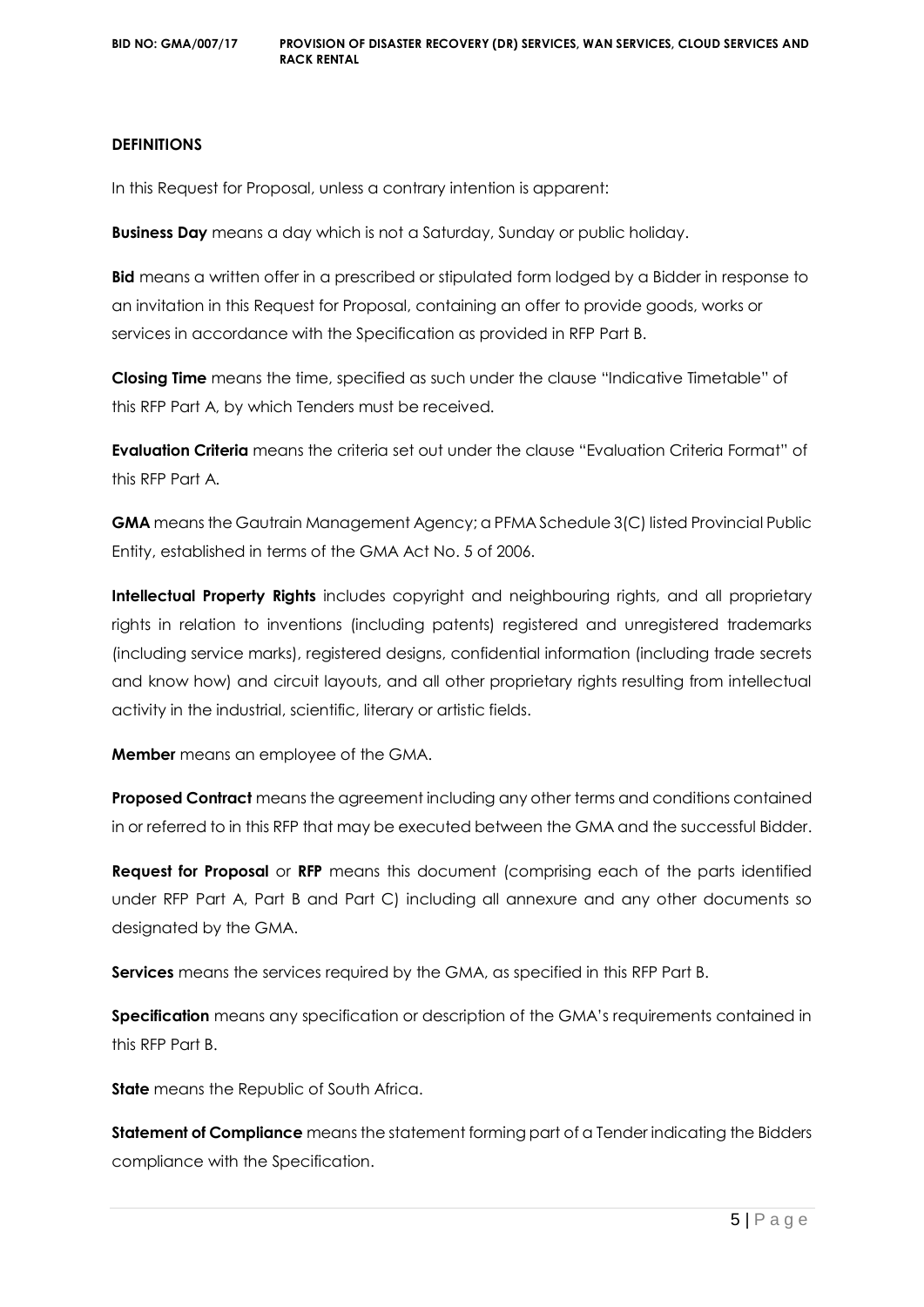**Bidder** means a person or organisation that submits a Bid.

**Tendering Process** means the process commenced by the issuing of this Request for Proposal and concluding upon formal announcement by the GMA of the selection of a successful Bidder(s) or upon the earlier termination of the process.

**Website** means the website administered by GMA located at [www.gautrain.co.za/](http://www.gautrain.co.za/)gma

#### **INTERPRETATIONS**

In this RFP, unless expressly provided otherwise:

A reference to:

- (a) "includes" or "including" means includes or including without limitation; and
- (b) "R" or "Rands" is a reference to the lawful currency of the Republic of South Africa.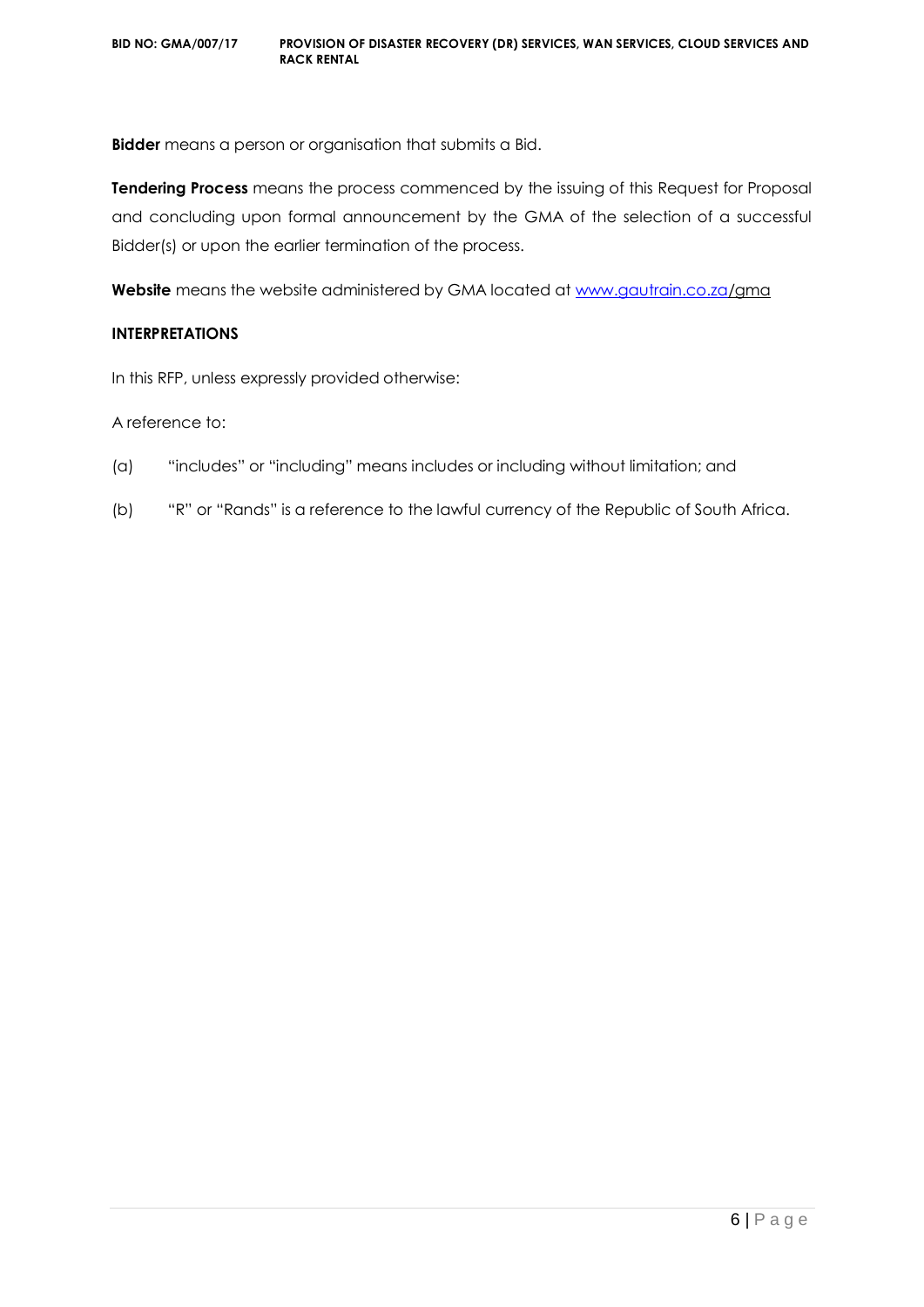# **RFP - PART A:**

# **INTRODUCTION**

- 1. The Gautrain Management Agency (GMA) is a PFMA Schedule 3(C) listed provincial public entity which has been established in terms of the GMA Act No. 5 of 2006. The GMA is substantially funded from the Provincial Revenue Fund in order to carry out the following strategic objectives:
	- Assist the Gauteng Provincial Government (GPG) in implementing Gautrain and achieving the Project's objectives.
	- Act on behalf of GPG in managing the relationship between Province and the Concessionaire in terms of the Concession Agreement and ensure that the interests of Province are protected.
	- Enhance the integration of Gautrain with other transport services and Public Transport Plans.
	- Promote and maximise the Socio-Economic Development and B-BBEE objectives of the GPG in relation to Gautrain.
	- Liaise with and promote co-operation between government structures in all three spheres of Government in relation to Gautrain.
	- Liaise with persons having an interest in the project.
	- Manage assets relating to Gautrain and promote their preservation and maintenance.
	- Manage the finances of the Gautrain Project and the financial securities provided by the Concessionaire.
	- Monitor the policy and legislative environment of the Gautrain Project
- 2. The Bombela Concession Company (RF) (Pty) Ltd (BCC or the Concessionaire) entered into a Concession Agreement with the Gauteng Province (Province) for the design, partial finance, construction, operation, and maintenance of the Gautrain Rapid Rail Link until 27 March 2026. The Operations Commencement Date (OCD) 1 started on 08 June 2010 for the section between Sandton station and ORTIA station. Extended Phase (EP) 1 services commenced on 02 August 2011 between Hatfield and Rosebank stations. The Operations Commencement Date 2 services commenced on 07 June 2012 between Rosebank and Park stations, in so doing providing a complete service between Park and Hatfield stations. At the end of the concession period, the Concessionaire shall transfer the Gautrain System to the GMA.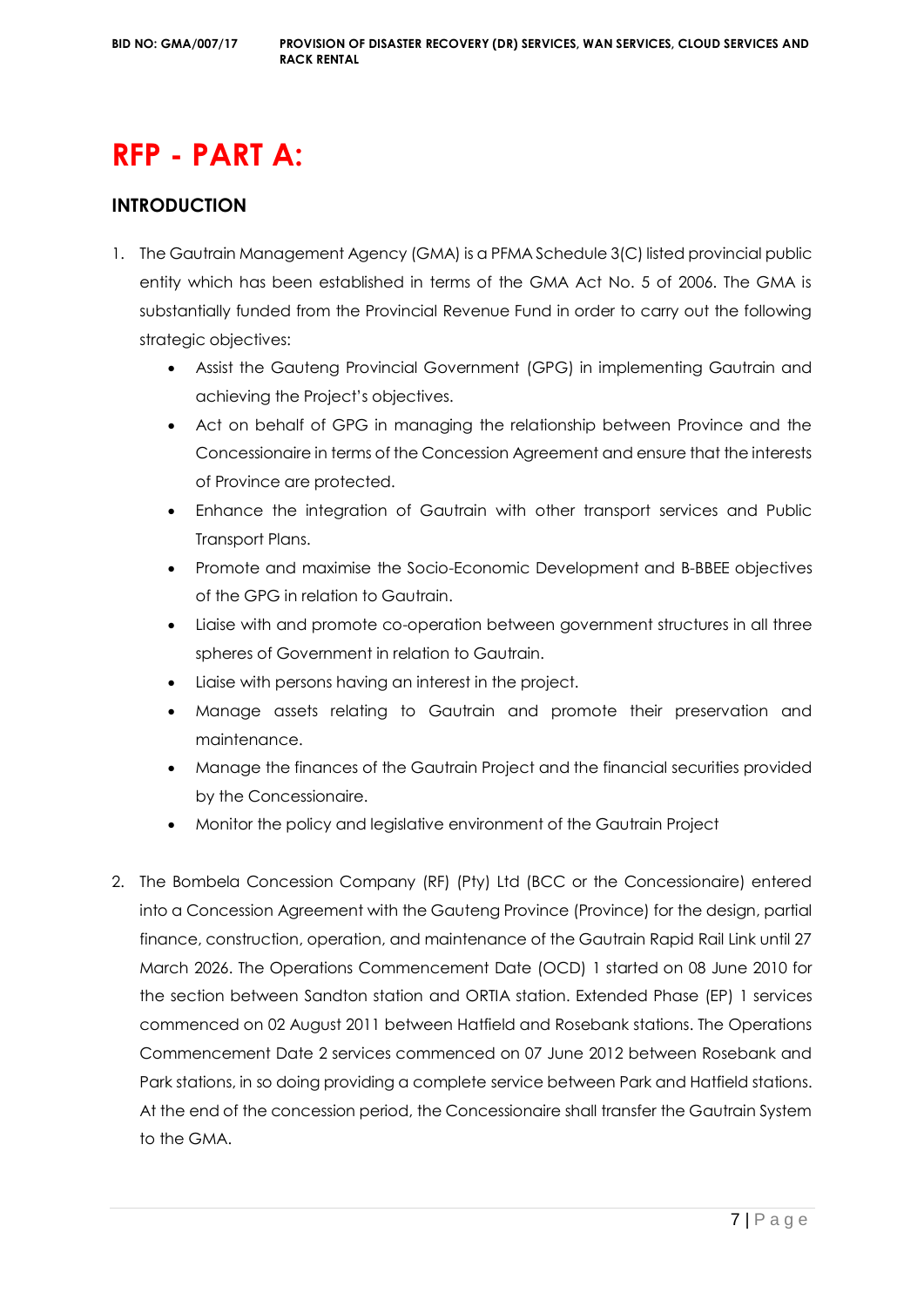- 3. The GMA is inviting responses to this Request for Proposal (reference number GMA/007/17) in order to appoint a suitably qualified and experienced service provider to supply an endto-end disaster recovery solution within the Gauteng area and to provide cloud, internet and network services with rack rental in a secure off-site data center for a period of five (5) years as specified in this RFP PART B – Specification.
- 4. The appointment of a successful service provider is subject to conclusion of a service level agreement between the GMA and the service provider.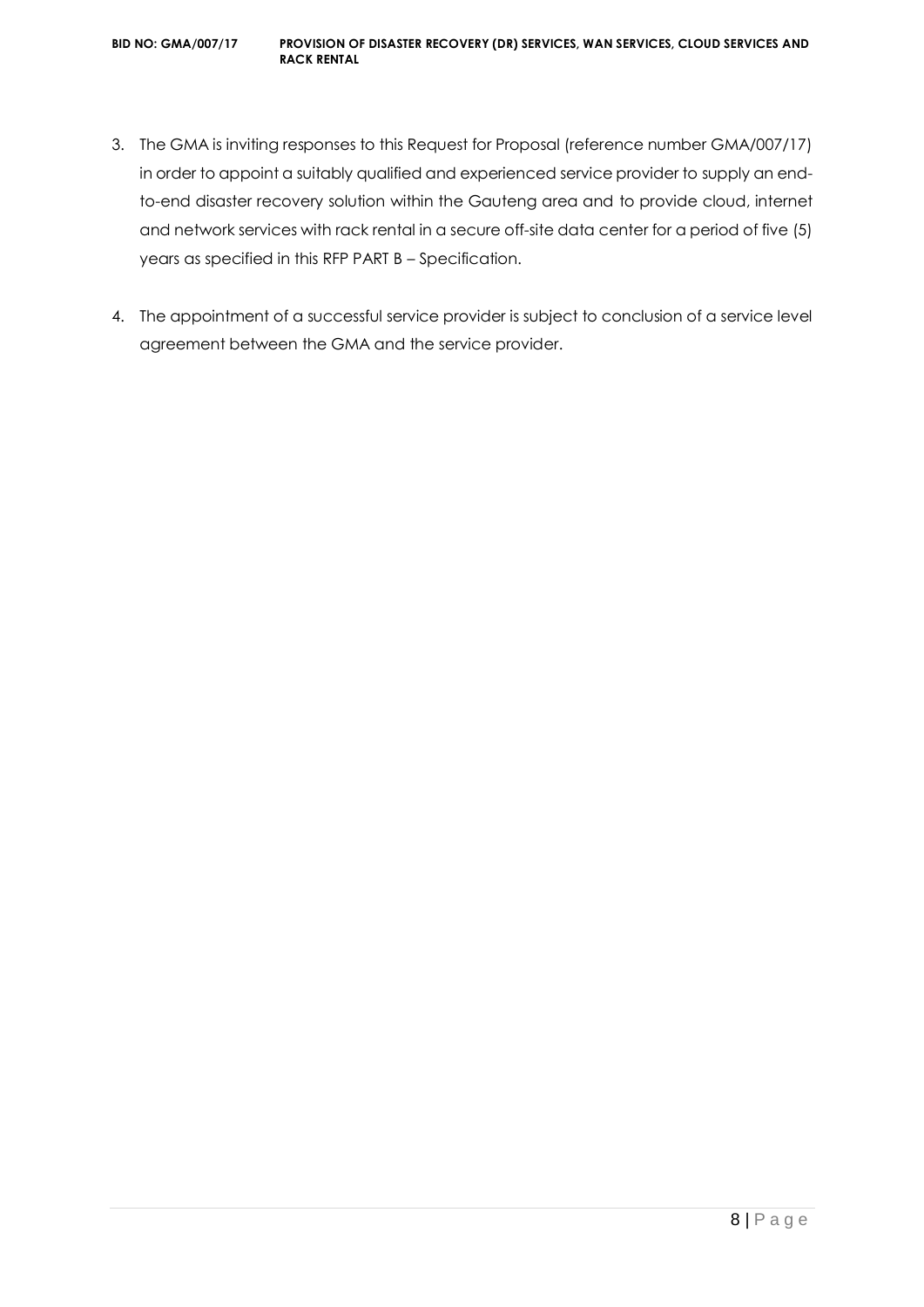# **RFP OBJECTIVES**

5. The objective of the tender is to find suitably qualified and experienced service provider to supply an end-to-end disaster recovery solution within the Gauteng area and provide internet and network services with hosting space in a secure off-site data center for a period of five (5) years.

| <b>ACTIVITY</b>                                       | <b>DATE</b>                                                                                                                                         |  |  |
|-------------------------------------------------------|-----------------------------------------------------------------------------------------------------------------------------------------------------|--|--|
| Issue of RFP                                          | 22 September 2017                                                                                                                                   |  |  |
| <b>Compulsory Briefing Session</b>                    | Time: 10H00 - 11H00<br>29 September 2017                                                                                                            |  |  |
|                                                       | Venue: GMA Imbokodo Boardroom, 3rd Floor, 44                                                                                                        |  |  |
|                                                       | Grand Central Boulevard, Grand Central, Midrand                                                                                                     |  |  |
|                                                       | THOSE WHO<br>ATTEND THE<br><b>ONLY</b><br><b>COMPULSORY</b><br>BRIEFING SESSION ARE<br><b>QUALIFIED</b><br><b>SUBMIT</b><br>TO.<br><b>PROPOSALS</b> |  |  |
| <b>Closing Date and Time</b>                          | 13 October 2017 at 11H00                                                                                                                            |  |  |
| Intended completion of evaluation<br>of tenders       | 30 November 2017                                                                                                                                    |  |  |
| Intended formal notification of<br>successful Bidders | 14 December 2017                                                                                                                                    |  |  |
| Effective date of contract                            | 02 January 2018                                                                                                                                     |  |  |

# **INDICATIVE PROJECT TIMETABLE**

*\*This timetable is provided as an indication of the timing of the tender process. It is indicative only and subject to change by the GMA. Bidders are to provide proposals that will allow achievement of the intended commencement date.*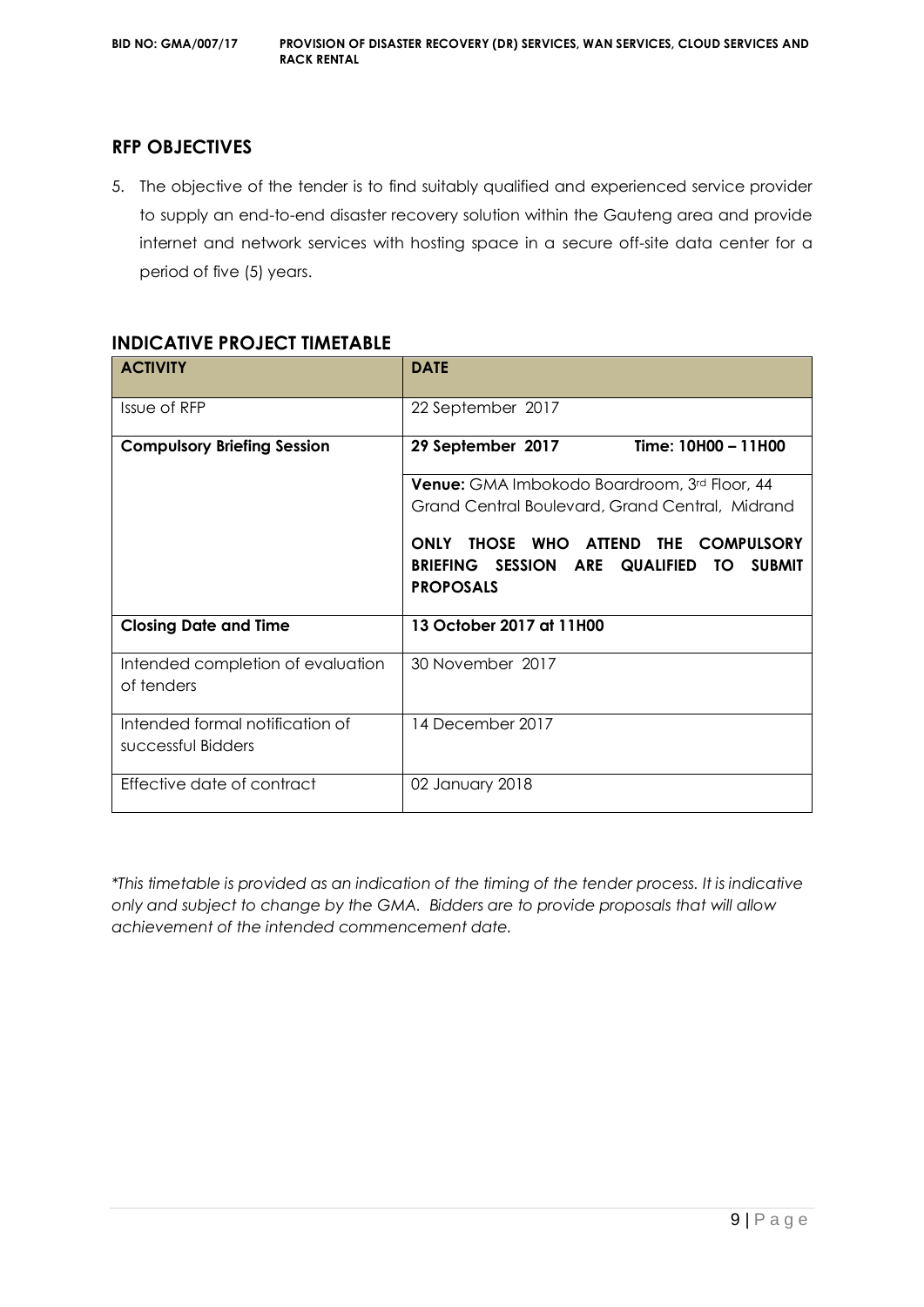# **SUBMISSION OF TENDERS**

# **Hardcopy Submission (Compulsory)**

| Proposal Submission                                      | Bid documents must be secured together<br>preferably bound or contained in a lever arch file     |  |
|----------------------------------------------------------|--------------------------------------------------------------------------------------------------|--|
| Physical Address of Tender Box                           | 44 Grand Central Boulevard, Grand Central<br>Midrand (Off R101 Old Johannesburg Road)            |  |
| Hours of access to Tender Box                            | Between 07:00 and 17:00 (Weekdays only)                                                          |  |
| Information to be marked on<br>package containing Tender | Gautrain Management Agency<br>Attention: Supply Chain Management Unit<br>RFP Ref. No. GMA/007/17 |  |
|                                                          | Name of Bidder                                                                                   |  |

- 6. Bidders are to provide one (1) original and three (3) hard copies of the Bidders Response (Bid).
- 7. Bidders must also include an electronic copy of the Bidders Response for each proposal in PDF or Microsoft Office 2007 format in the hardcopy submission. All responses must be submitted in a sealed envelope in accordance with the conditions of Tendering and on the official forms included in this document.
- 8. All documents must be virus checked by the Bidder before lodgement. In this case of inconsistency between the electronic and hardcopy submissions, the hardcopy submission will prevail.
- 9. All enquiries related to this RFP must be sent to **[tenderenquiries@Gautrain.co.za](mailto:tenderenquiries@Gautrain.co.za)**.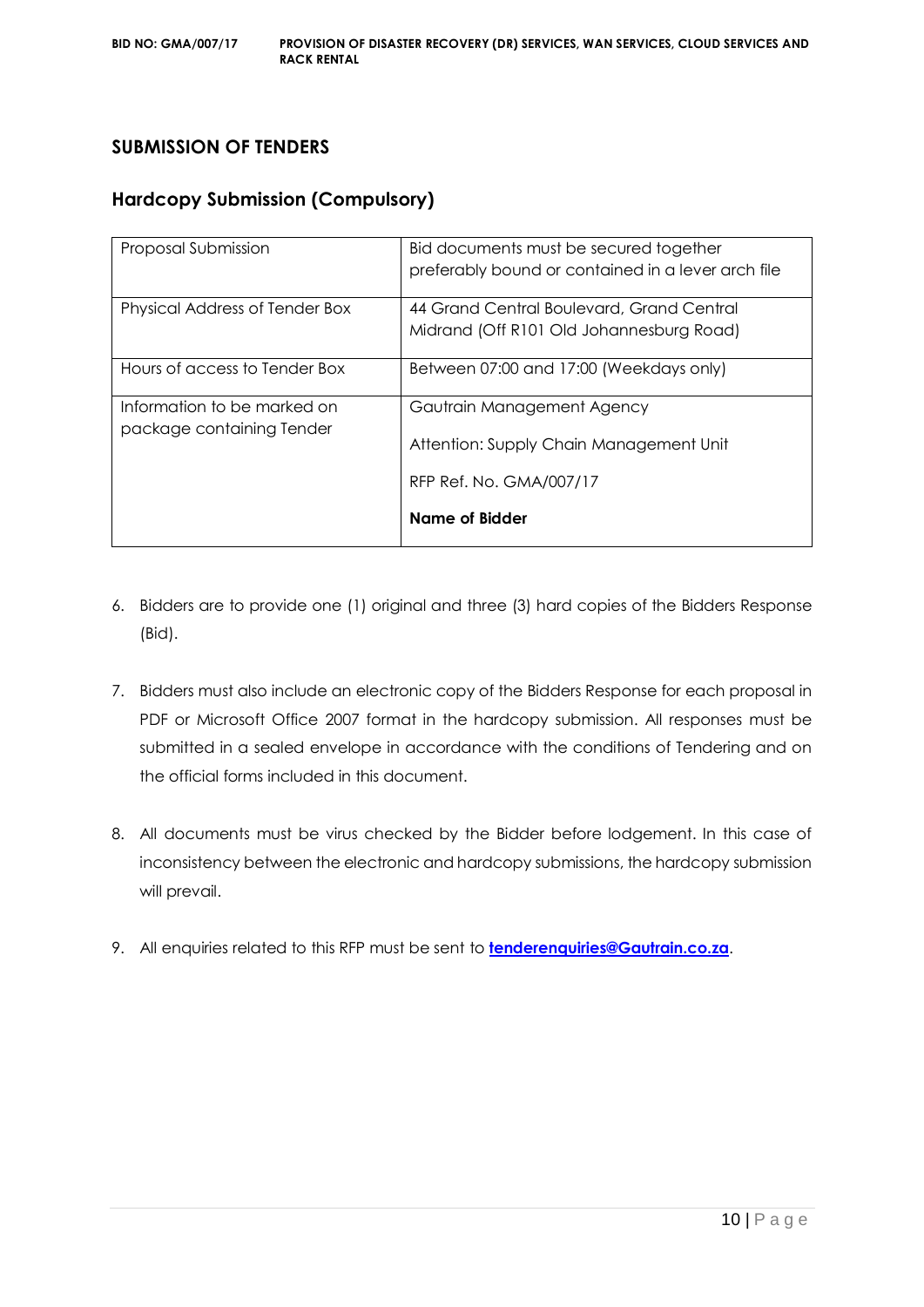# **RULES GOVERNING THIS RFP AND THE TENDERING PROCESS**

# **APPLICATION OF RULES**

- 10. Participation in the tender process is subject to compliance with the rules contained in this RFP Part A.
- 11. All persons (whether or not a Participant in this tender process) having obtained or received this RFP may only use it, and the information contained therein, in compliance with the rules contained in this RFP Part A.
- 12. All Bidders are deemed to accept the rules contained in this RFP Part A.
- 13. The rules contained in this RFP Part A apply to:
	- a. The RFP and any other information given, received or made available in connection with this RFP, and any revisions or annexure;
	- b. the Tendering Process; and
	- c. any communications (including any briefings, presentations, meetings and negotiations) relating to the RFP or the Tendering Process.

# **REQUEST FOR PROPOSAL**

# **STATUS OF REQUEST FOR PROPOSAL**

- 14. This RFP is an invitation for service provider/s to submit a proposal(s) for the provision of the services as set out in the Specification contained in this RFP Part B. Accordingly, this RFP must not be construed, interpreted, or relied upon, whether expressly or implied, as an offer capable of acceptance by any person(s), or as creating any form of contractual, promissory or other rights.
- 15. No binding contract or other understanding for the supply of the Services will exist between the GMA and any Bidder unless and until the Agency has executed a formal written contract with the successful Bidder.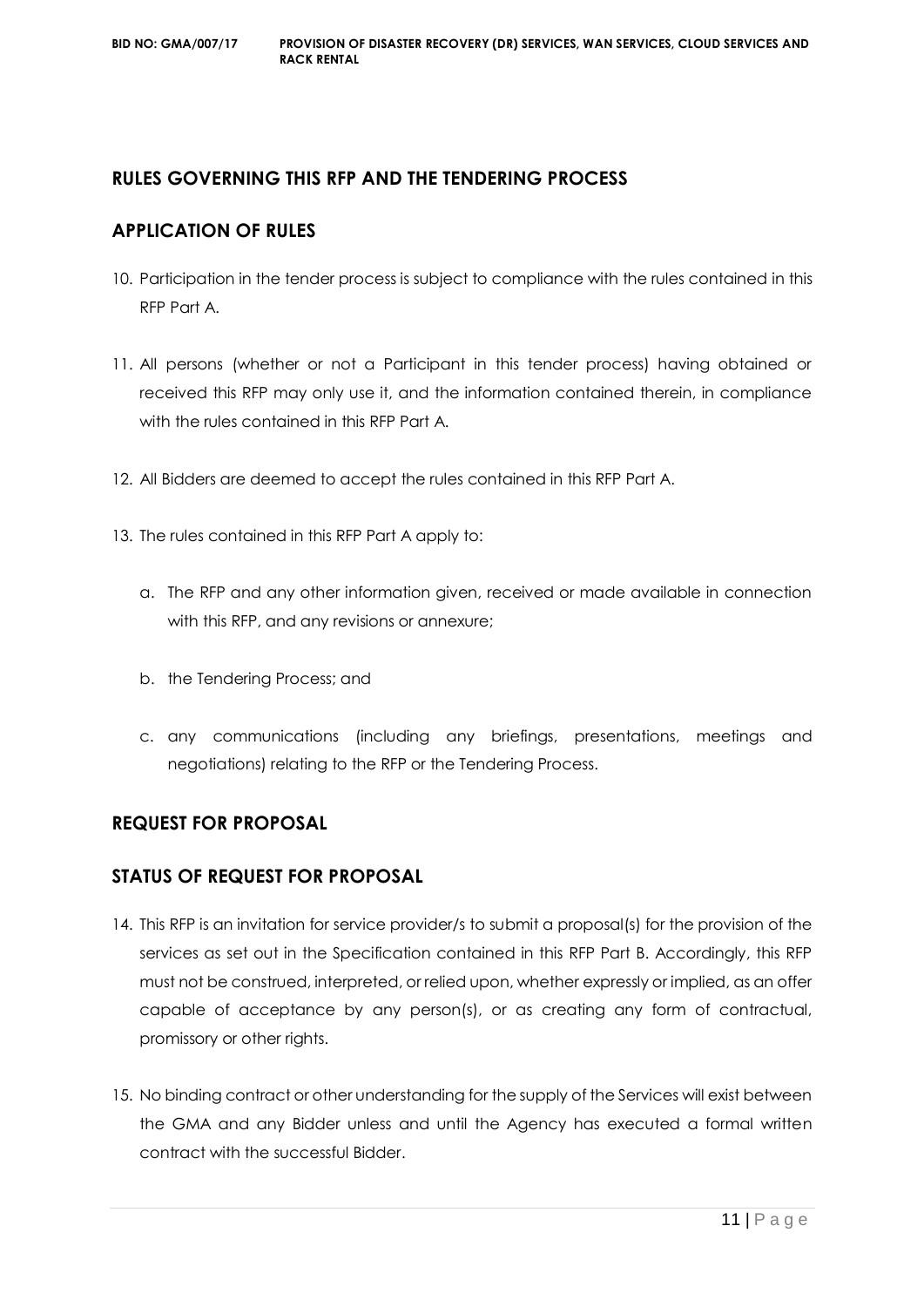#### **ACCURACY OF REQUEST FOR PROPOSAL**

- 16. Whilst all due care has been taken in connection with the preparation of this RFP, the GMA makes no representations or warranties that the content in this RFP or any information communicated to or provided to Bidders during the Tendering Process is, or will be, accurate, current or complete. The GMA, and its officers, employees and advisors will not be liable with respect to any information communicated which is not accurate, current or complete.
- 17. If a Bidder finds or reasonably believes it has found any discrepancy, ambiguity, error or inconsistency in this RFP or any other information provided by the GMA (other than minor clerical matters), the Bidder must promptly notify the Agency in writing (by e-mail to the address **[tenderenquiries@Gautrain.co.za](mailto:tenderenquiries@gautrainpo.co.za)**) of such discrepancy, ambiguity, error or inconsistency in order to afford the GMA an opportunity to consider what corrective action is necessary (if any).
- 18. Any actual discrepancy, ambiguity, error or inconsistency in this RFP or any other information provided by the GMA will, if possible, be corrected and provided to all Bidders without attribution to the Bidder who provided the written notice.

#### **ADDITIONS AND AMENDMENTS TO THE RFP**

- 19. The GMA reserves the right to change any information in, or to issue any addendum to this RFP before the Closing Time. The GMA and its officers, employees and advisors will not be liable in connection with either the exercise of, or failure to exercise this right.
- 20. If the GMA exercises its right to change information in terms of clause 22, it may seek amended Tenders from all Bidders.

#### **REPRESENTATIONS**

21. No representations made by or on behalf of the GMA in relation to this RFP will be binding on the GMA unless that representation is expressly incorporated into the contract ultimately entered into between the GMA and the successful Bidder.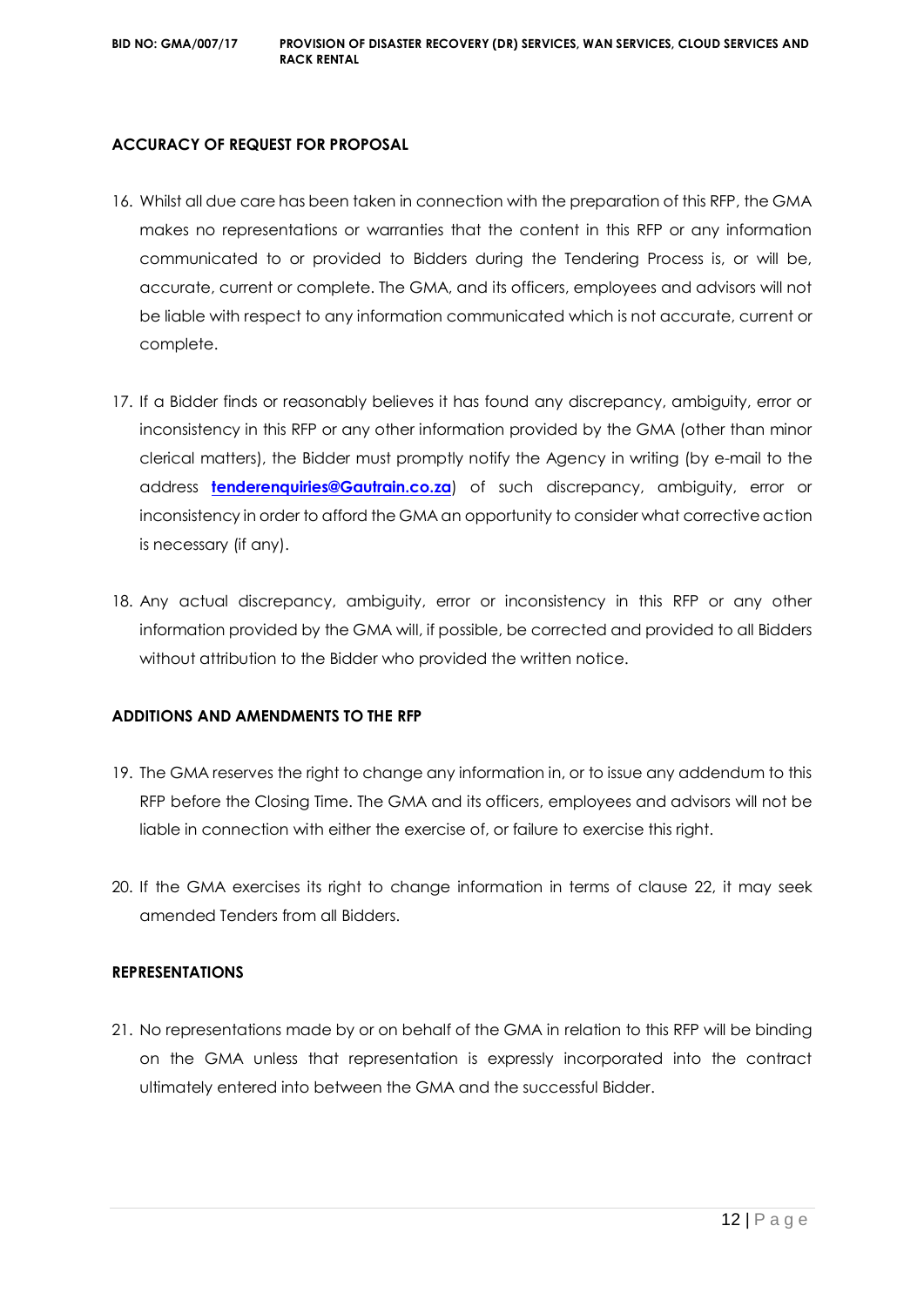# **CONFIDENTIALITY**

22. All persons (including all Bidders) obtaining or receiving this RFP and any other information in connection with this RFP or the Tendering Process must keep the contents of the RFP and other such information confidential, and not disclose or use the information except as required for the purpose of developing a proposal in response to this RFP.

#### **COMMUNICATIONS DURING THE TENDERING PROCESS**

#### **REQUESTS FOR CLARIFICATION OR FURTHER INFORMATION**

- 23. All communication and attempts to solicit information of any kind relative to this tender should be in writing and channelled to the Supply Chain Management Unit via email to: **[tenderenquiries@Gautrain.co.za](mailto:tenderenquiries@gautrainpo.co.za)**.
- 24. Any communication by a Bidder to the GMA will be effective upon receipt by the SCM Unit (provided such communication is in the required format).
- 25. The GMA has restricted the period during which it will accept questions or requests for further information or clarification and reserves the right not to respond to any enquiry or request, irrespective of when such enquiry or request is received.
- 26. Except where the GMA is of the opinion that issues raised apply only to an individual Bidder, questions submitted and answers provided will be made available to all Bidders by e-mail, as well as on the GMA's website without identifying the person or organisation which submitted the question.
- 27. In all other instances, the GMA may directly provide any written notification or response to a Bidder by email to the address of the Bidder (as notified by the Bidder to the SCM Unit).
- 28. A Bidder may, by notifying the SCM Unit in writing, withdraw a question submitted in accordance with clause 30, in circumstances where the Bidder does not wish the GMA to publish its response to the question to all Bidders.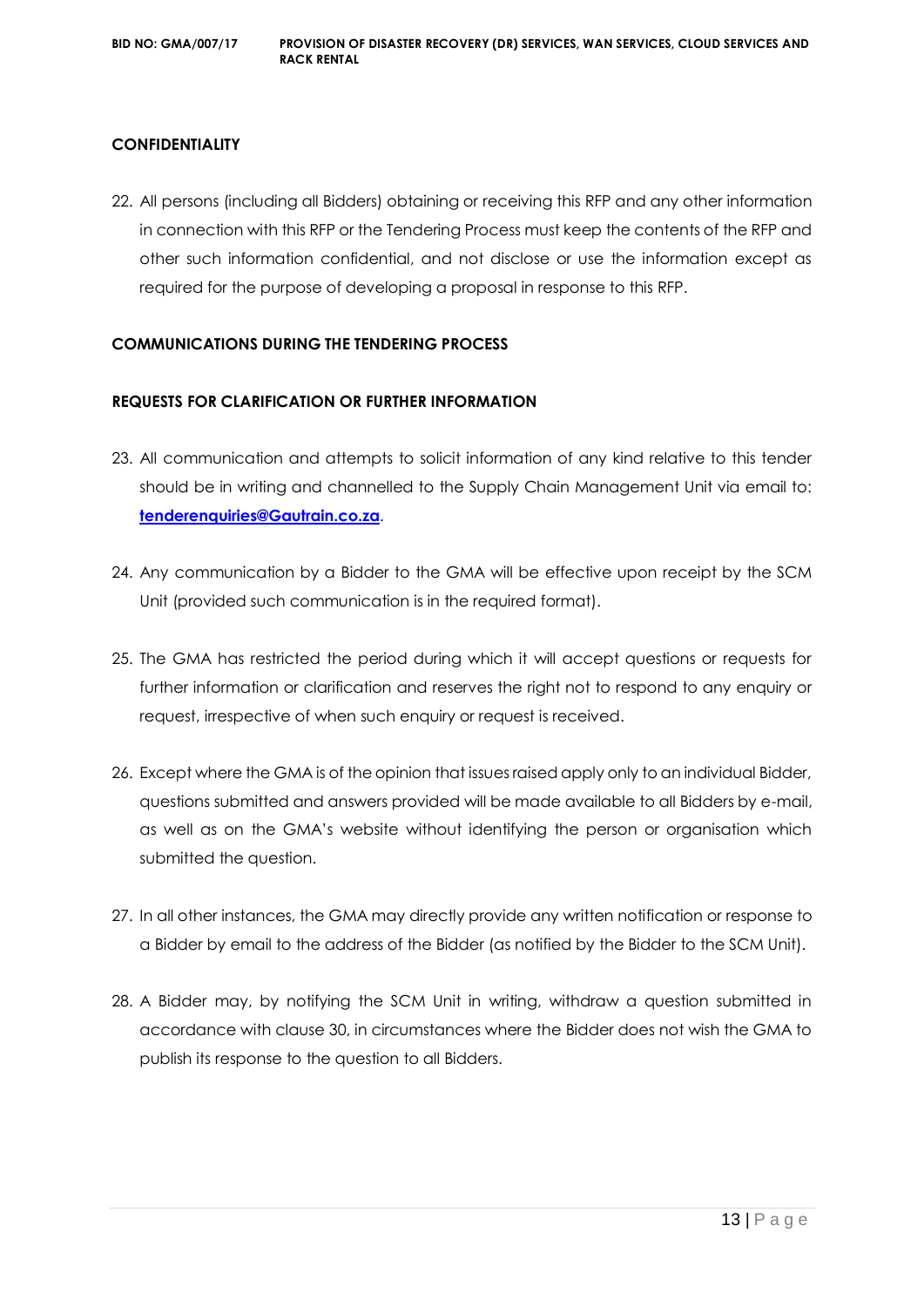#### **UNAUTHORISED COMMUNICATIONS**

- 29. Bidders may not contact (including promotional or advertising activities) any GMA staff or Advisors of GMA except through the channel in clause 21 above on any matter pertaining to the bid from the time when the bid is advertised to the time the bid is awarded. Communicating with any GMA staff or Advisors of GMA except through the channel in clause 21 above will be perceived as an effort by a bidder to influence bid evaluation, bid comparisons or bid award decisions in any manner, and will result in rejection of the bid concerned. Nothing in this clause is intended to prevent communications with staff of, or advisors of the GMA to the extent that such communications do not relate to this RFP or the Tendering Process.
- 30. Bidders must not otherwise engage in any activities that may be perceived as, or that may have the effect of, influencing the outcomes of the Tendering Process in any way.

#### **IMPROPER ASSISTANCE, FRAUD AND CORRUPTION**

- 31. Bidders may not seek or obtain the assistance of employees, contractors or advisors of the GMA in the preparation of their tender responses, except where contractors or advisors are participating in the tender in which case the Bidder must disclose such participation in its tender by declaring their possible interest or conflict in the relevant SBD 4 form.
- 32. The GMA may in its absolute discretion, immediately disqualify a Bidder that it believes has sought or obtained such improper assistance.
- 33. Bidders are to be familiar with the implications of contravening the Prevention and Combating of Corrupt Activities Act, No. 12 of 2004 and any other relevant legislation.
- 34. Bidders are encouraged to stop crime at the GMA in its tracks and report it anonymously to the following number: 0800 6 FRAUD/0800 637 283.

### **ANTI-COMPETITIVE CONDUCT**

35. Bidders and their respective officers, employees, agents and advisors must not engage in any collusion, anti-competitive conduct or any other similar conduct in respect of this Tendering Process with any other Bidder or any other person(s) in relation to: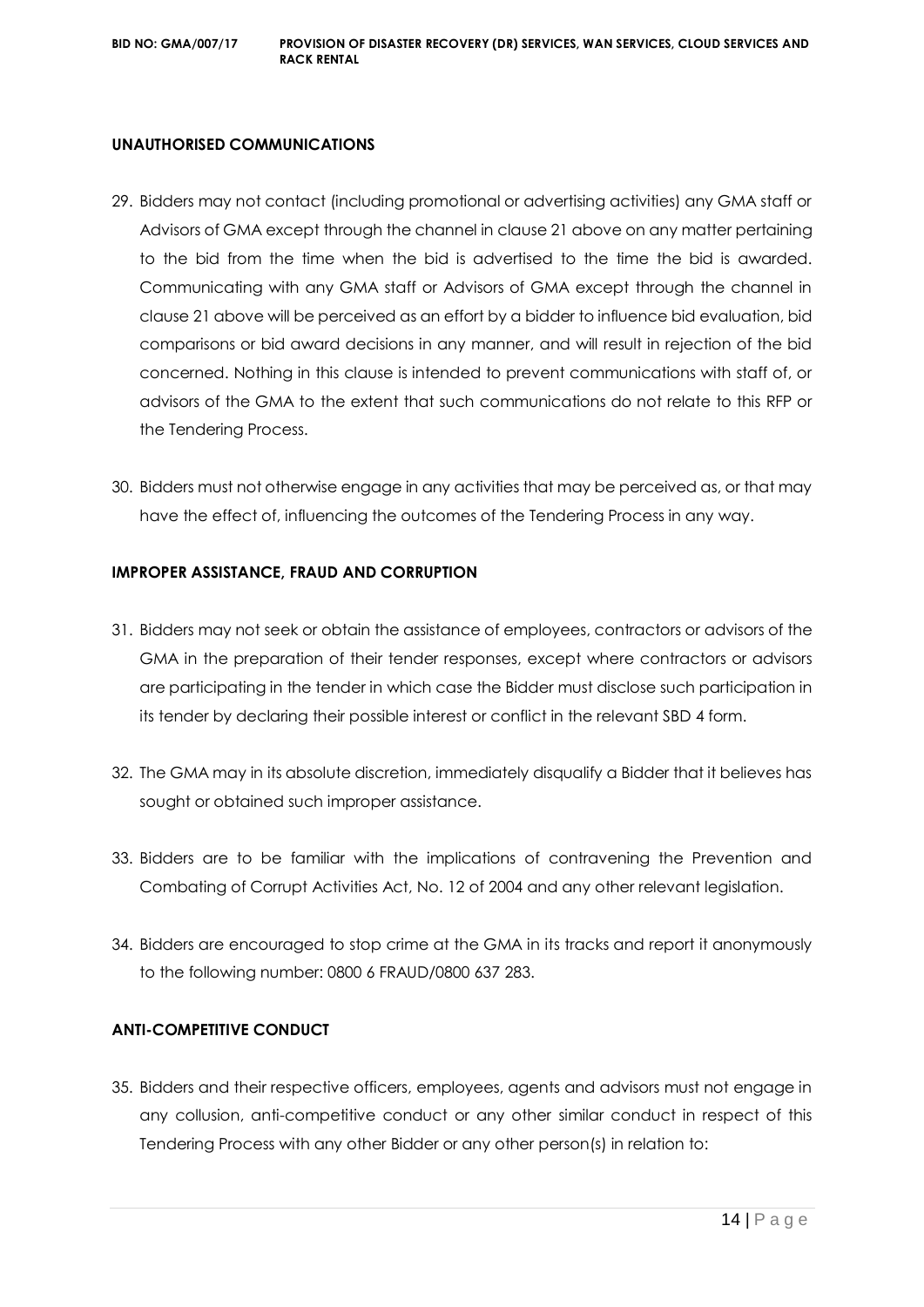- a. The preparation or lodgement of their Tender
- b. the evaluation and clarification of their Tender; and
- c. the conduct of negotiations with the GMA.
- 36. For the purposes of clause 38, collusion, anti-competitive conduct or any other similar conduct may include disclosure, exchange and clarification of information whether or not such information is confidential to the GMA or any other Bidder or any other person or organisation.
- 37. In addition to any other remedies available to it under law or contract, the GMA may, in its absolute discretion, immediately disqualify a Bidder that it believes has engaged in any collusive, anti-competitive conduct or any other similar conduct during the entire Tendering Process.

#### **COMPLAINTS ABOUT THE TENDERING PROCESS**

- 38. Any complaint about the RFP or the Tendering Process must be submitted to the SCM Unit in writing, (preferably by email), immediately upon the cause of the complaint arising or becoming known to the Bidder.
- 39. The written complaint must set out:
	- a. The basis for the complaint, specifying the issues involved;
	- b. how the subject of the complaint affect the organisation or person making the complaint;
	- c. any relevant background information; and
	- d. the outcome desired by the person or organisation making the complaint.
- 40. If the matter relates to the conduct of an official, employee or advisor of the GMA, the complaint should be addressed in writing marked for the attention of the Chief Executive Officer of the GMA, and delivered to the physical address of the GMA, as notified.

# **CONFLICT OF INTEREST**

41. A Bidder must not, and must ensure that its officers, employees, agents and advisors do not place themselves in a position that may give rise to actual, potential or perceived conflict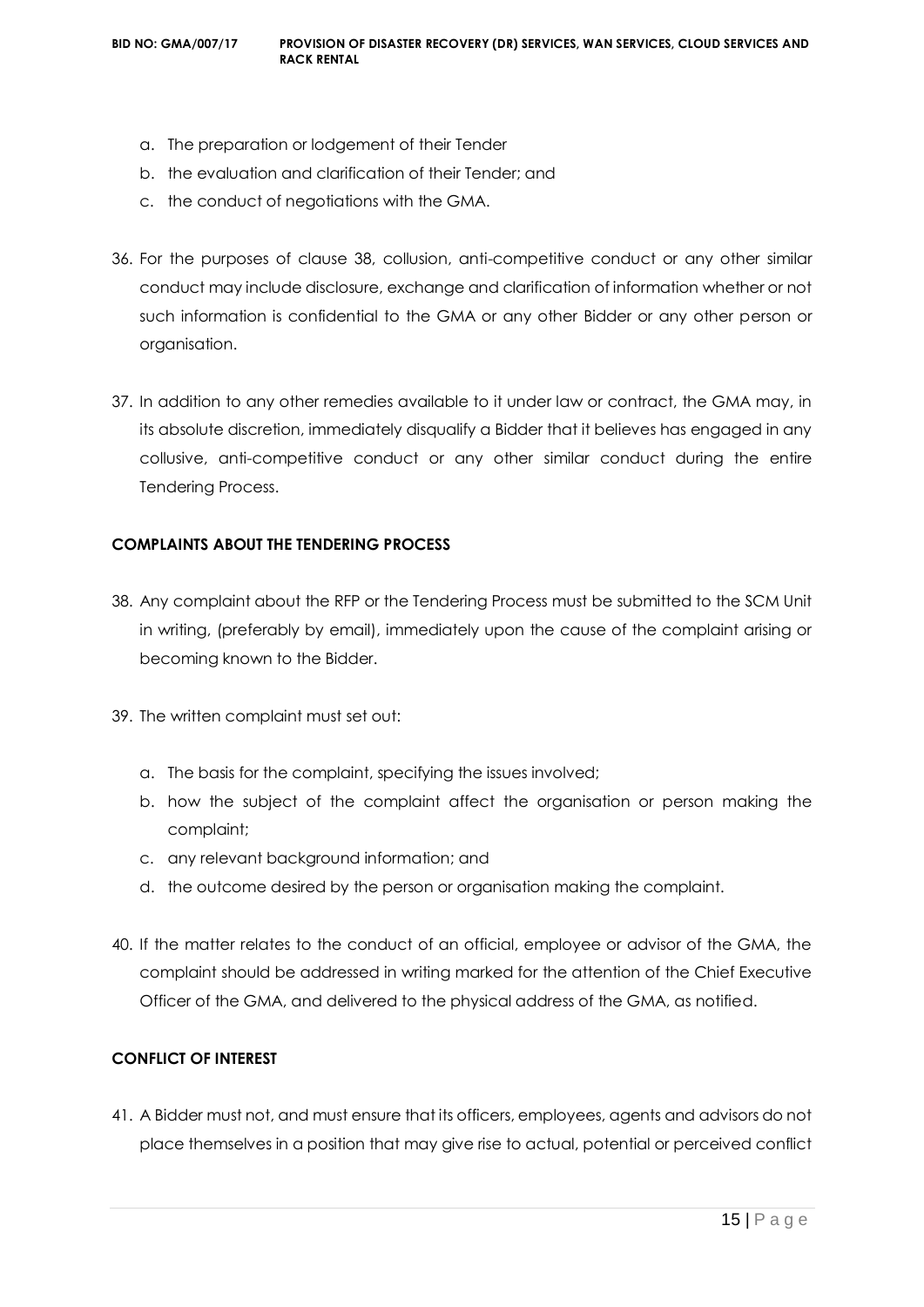of interest between the interests of the GMA and/or the Gauteng Provincial Government and the Bidders interests during the Tender Process.

- 42. The Bidders Response in this RFP Part C requires the Bidder to provide details of any interests, relationships or clients which may or do give rise to a conflict of interest in relation to the supply of the services under any contract that may result from this RFP.
- 43. If the Bidder submits its Tender and a subsequent conflict of interest arises, or is likely to arise, which was not disclosed in the Tender, the Bidder must notify the GMA immediately in writing of that conflict.
- 44. The GMA may immediately disqualify a Bidder from the Tendering Process if the Bidder fails to notify the GMA of the conflict as required.

# **LATE TENDERS**

- 45. Tenders must be lodged by the Closing Date and Time. Where a tender document is not in the tender box at the time of the bid closing, such a bid document will be regarded as a late bid. Late bids will not be accepted or considered.
- 46. Tenders lodged after the Closing Time or lodged at a location or in a manner that is contrary to that specified in this RFP will be disqualified from the Tendering Process and will be ineligible for consideration.
- 47. The determination of the GMA as to the actual time that a Tender is lodged is final. Subject to clause 49, all Tenders lodged in the Tender Box after the Closing Time will be recorded by the GMA and will only be opened for the purposes of identifying a business name and address of the Bidder. The GMA will inform a Bidder whose Tender was lodged after the Closing Time of its ineligibility for consideration. The general operating practice is for the late tender to be returned within 5 (Five) working days of receipt or within 5 (Five) working days after determination not to accept a late tender.

# **TENDER DOCUMENTS**

# **BIDDERS RESPONSIBILITIES**

51. Bidders are responsible for: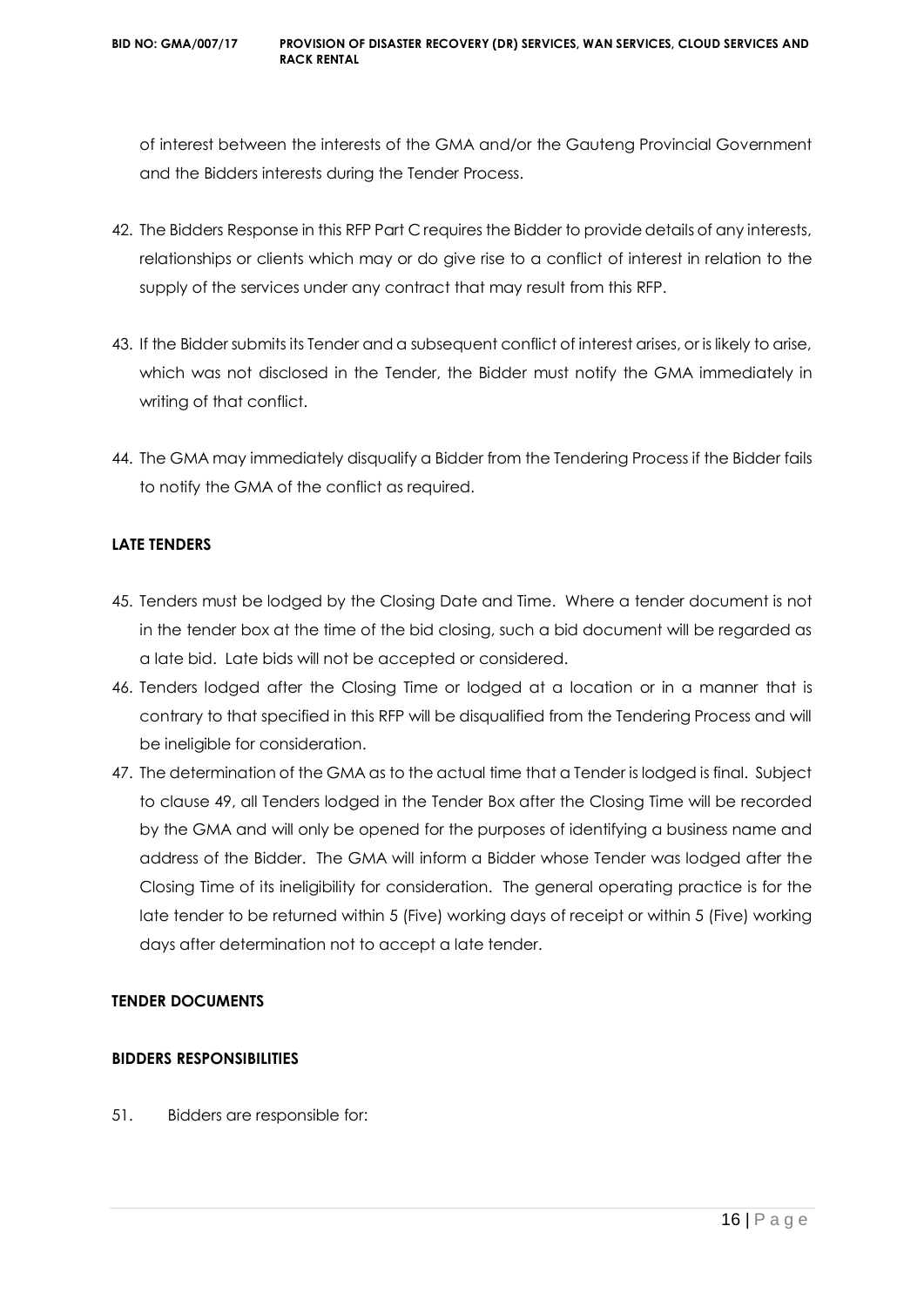- a. Examining this RFP and any documents referenced or attached to this RFP and any other information made or to be made available by the GMA to Bidders in connection with this RFP;
- b. fully informing themselves in relation to all matters arising from this RFP, including all matters regarding the GMA's requirements for the provision of the Services;
- c. ensuring that their Tenders are accurate and complete;
- d. making their own enquiries and assessing all risks regarding this RFP, and fully considering and incorporating the impact of any known and unknown risks into their Tender;
- e. ensuring that they comply with all applicable laws in regards to the Tendering Process particularly as specified by National Treasury Regulations, Guidelines, Instruction Notes and Practice Notes and other relevant legislation as published from time to time in the Government Gazette;
- f. submitting an Original Valid Tax Clearance Certificate and all other returnable documents as listed on the Checklist; and
- g. Failure to provide the required information could result in disqualification of the bidder.

# **PREPARATION OF TENDERS**

- 52. Bidders must ensure that:
	- a. Their Tender is submitted in the required format as stipulated in this RFP Part A; and
	- b. all the required information fields in RFP Part C are completed in full and contain the information requested by the GMA.

*Note to Bidders: The GMA may in its absolute discretion reject a Tender that does not include the information requested.*

53. Unnecessarily elaborate responses or other presentations beyond that which is sufficient to present a complete and effective tender proposal are not desired or required. Elaborate and expensive visual and other presentation aids are not necessary.

# **ILLEGIBLE CONTENT, ALTERATION AND ERASURES**

- 54. Incomplete Tenders may be disqualified or evaluated solely on information contained in the Tender.
- 55. The GMA may disregard any content in a Tender that is illegible and will be under no obligation whatsoever to seek clarification from the Bidder.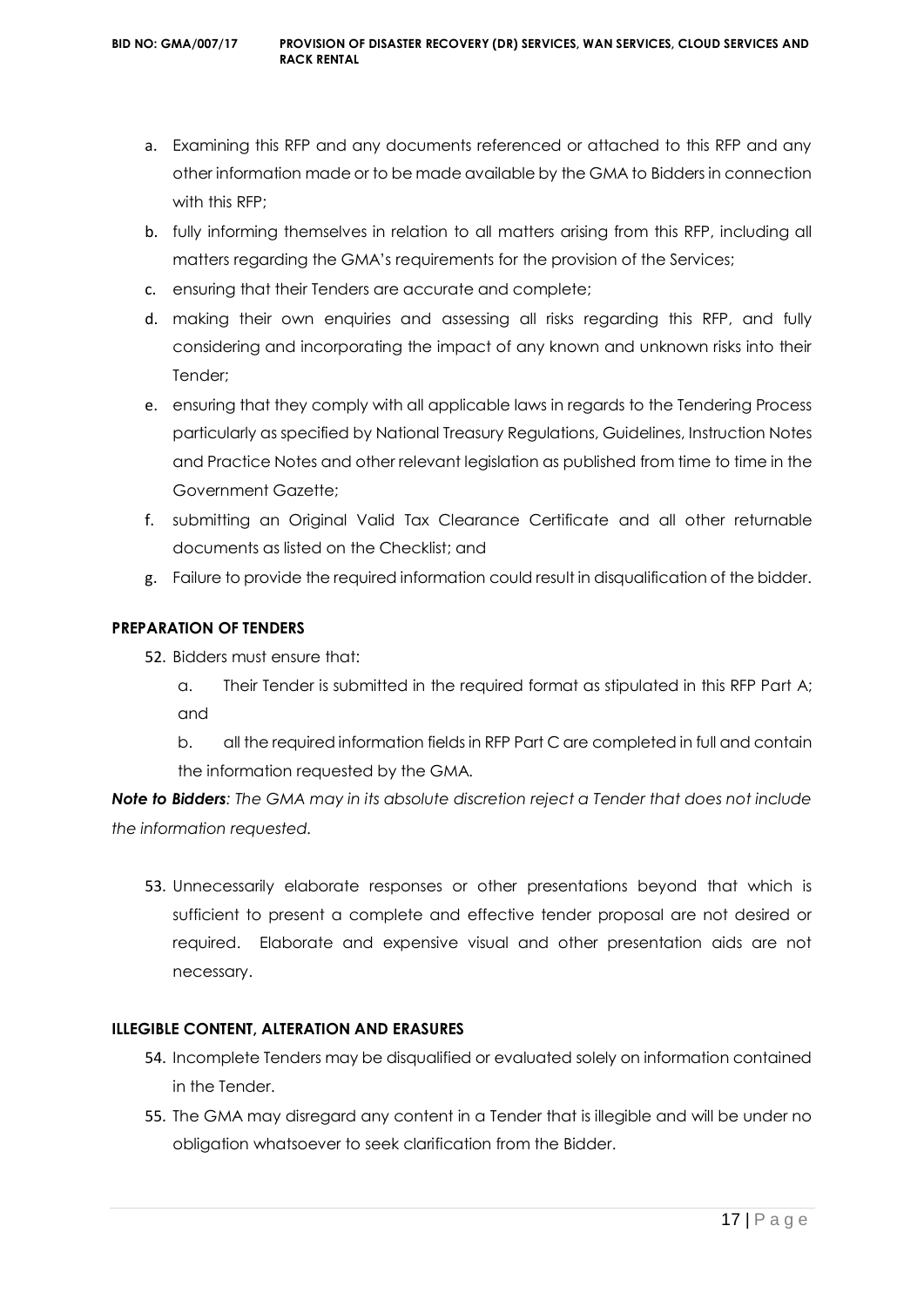56. The GMA is entitled to amend any bid conditions, validity period, specifications, or extend the closing date of bids before the closing date. All bidders, to whom the bid documents have been issued, will be advised in writing of such amendments in good time.

#### **OBLIGATION TO NOTIFY ERRORS**

57. Amended bids may be sent, together with the original bid, in an envelope marked "Amendment to bid" and should be placed in the bid box before the closing date and time. An amendment bids without original bid document will not be considered.

#### **RESPONSIBILITY FOR TENDERING COSTS**

- 58. The Bidders participation or involvement in any stage of the Tendering Process is at the Bidders sole risk, cost and expense. The GMA will not be held responsible for, or pay for, any expense or loss that may be incurred by Bidders in relation to the preparation or lodgement of their Tender.
- 59. The GMA is not liable to the Bidder for any costs on the basis of any contractual, or promissory or restitutionary grounds whatsoever as a consequence of any matter relating to the Bidders participation in the Tendering Process, including without limitation, instances where:
- a. The Bidder is not engaged to perform under any contract; or
- b. the GMA exercises any right under this RFP or at law.

# **DISCLOSURE OF TENDER CONTENTS AND TENDER INFORMATION**

- 60. All Tenders received by the GMA will be treated as confidential. The GMA will not disclose any Tender contents and Tender information, except:
- a. As required by law;
- b. for the purpose of investigations by other government authorities having relevant jurisdiction;
- c. to external consultants and advisors of the GMA engaged to assist with the Tendering Process; or
- d. for the general information of Bidders required to be disclosed as per National Treasury Regulations, Guidelines, Instruction Notes or Practice Notes.

# **USE OF TENDERS**

61. Upon submission in accordance with the requirements of submission of Tenders, all Tenders submitted become the property of the GMA. Bidders will retain all ownership rights in any intellectual property contained in the Tender.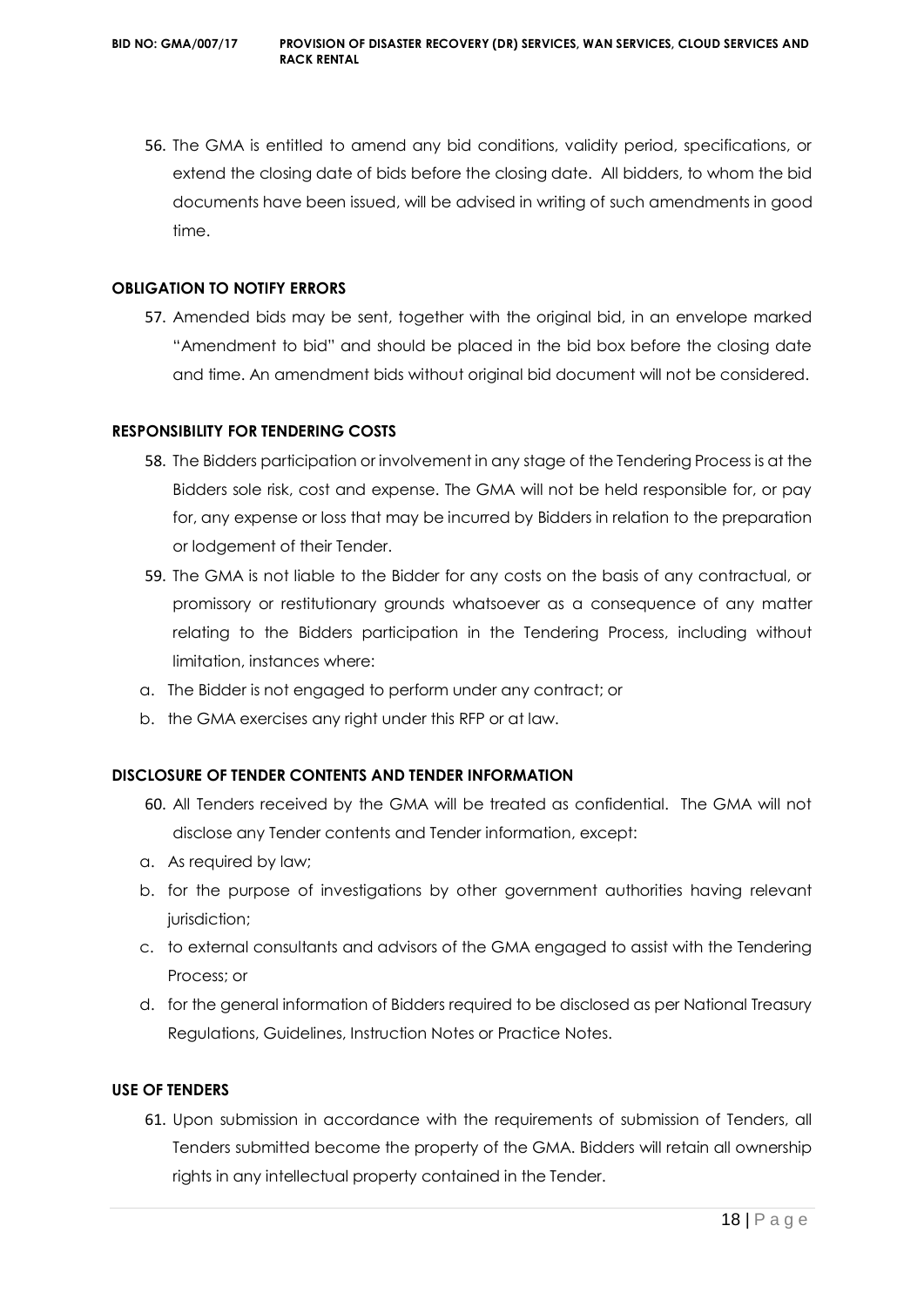- 62. Each Bidder, by submission of their Tender, is deemed to have licensed the GMA to reproduce the whole, or any portion, of their Tender for the purposes of enabling the GMA to evaluate the Tender.
- 63. Further, in submitting a Tender, the Bidder accepts that the GMA shall, in accordance with the requirements of Treasury Regulation No. 16A.6.3(d) and the National Treasury Instruction Note on *Enhancing Compliance Monitoring and Improving Transparency and Accountability in Supply Chain Management,* publish (on the internet or otherwise):

a. The names of all Bidders that submitted bids in relation to this RFP within 10 (Ten) working days after the closing date of this RFP, if the bid is above the threshold value of R500 000; and

b. on award of the bid, the name of the successful Bidder, the contract price, B-BBEE level of contribution status, the contract number and description of the contract awarded.

# **PERIOD OF VALIDITY**

64. All Tenders received must remain valid and open for acceptance for a minimum of 90 (Ninety) days from the Closing Time. This period may be extended by written mutual agreement between the GMA and the Bidder.

# **STATUS OF TENDER**

- 65. Each Tender constitutes an irrevocable offer by the Bidder to the GMA to provide the Services required and otherwise to satisfy the requirements of the Specification as set out in this RFP Part B.
- 66. A Tender must not be conditional on:
	- a. The Board approval of the Bidder or any related governing body of the Bidder being obtained;
	- b. the Bidder conducting due diligence or any other form of enquiry or investigation;
	- c. the Bidder (or any other party) obtaining any regulatory approval or consent;
	- d. the Bidder obtaining the consent or approval of any third party; or
	- e. the Bidder stating that it wishes to discuss or negotiate any commercial terms of the contract.
- 67. The GMA may, in its absolute discretion, disregard any tender that is, or is stated to be, subject to any one or more of the conditions detailed above (or any other relevant conditions).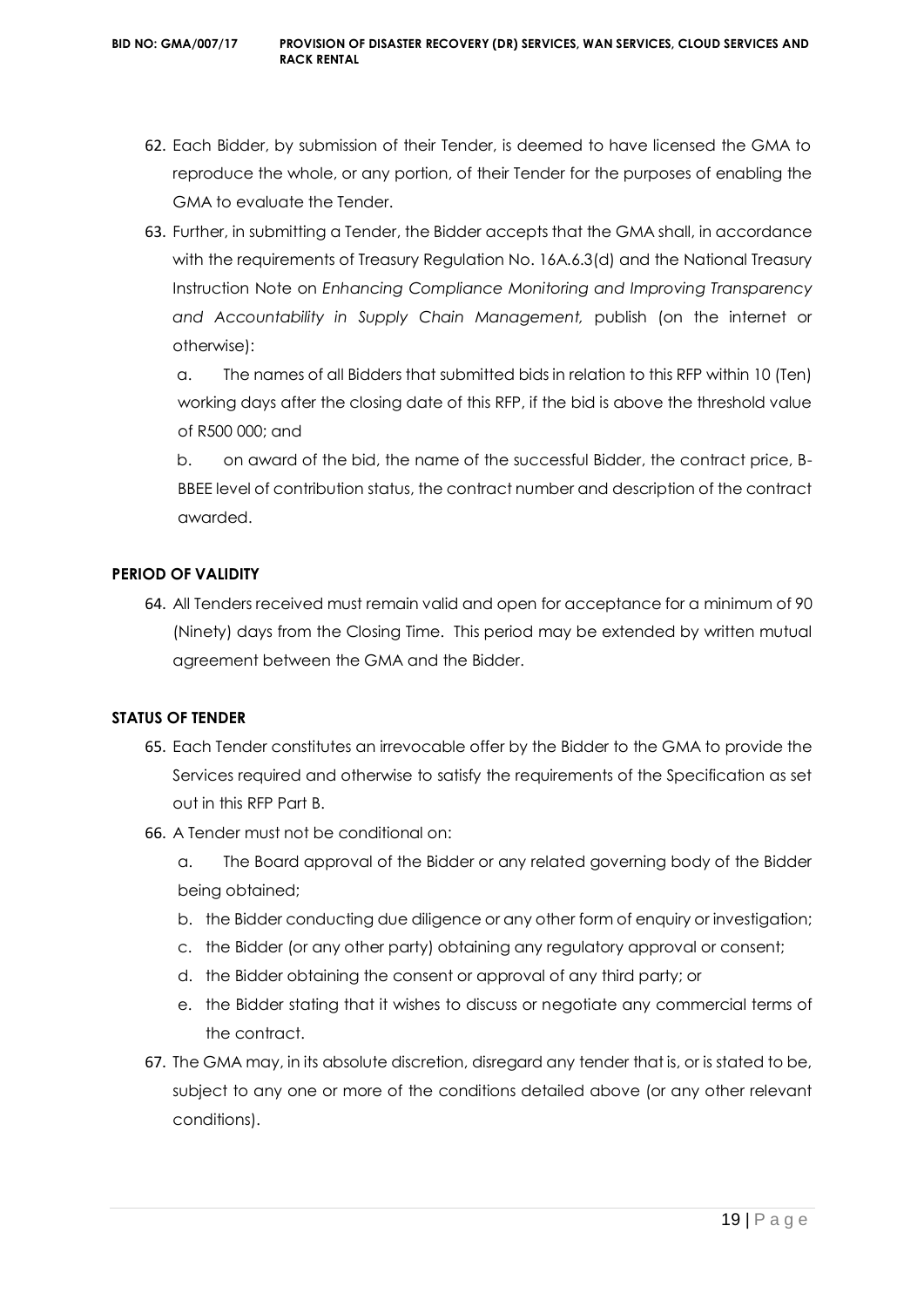68. The GMA reserves the right to accept a Tender in part or in whole or to negotiate with a Bidder in accordance with the clause 88 (Unreasonable disadvantage) of this RFP Part A.

# **TENDER RESPONSE**

# **COMPLIANCE WITH SPECIFICATION**

- 69. Under Part C of this RFP, a Bidder must submit a tabulated statement showing its level of compliance to the Specification contained in this RFP Part B.
- 70. In particular, Bidders must state if they will not comply with the Specification, or will only comply with the Specification subject to conditions. Full details of the non-compliance (including the nature and extent of the non-compliance and any reasons for such non-compliance) must be stated in the space provided in the tabulated statement.
- 71. No response is required in respect of a particular section of the Specification where Bidders will comply with the Specification. Only sections that Bidders have not complied with, or will only comply with subject to conditions, should be noted in the tabulated statement.
- 72. The GMA is prepared to contemplate minor variations or departures from the Specification proposed by Bidders.
- 73. However, Bidders should note that significant or substantive variations or departures from the Specifications will not be viewed favourably unless the Bidder is able to clearly demonstrate to the satisfaction of the GMA the necessity for such variations or departures.

*Note to Bidders: The GMA will assume that a Bidders Response complies in all relevant respects with the Specification unless the Bidder states otherwise. Failure to notify the GMA of any noncompliance may result in a Bidders Response being disregarded.*

74. For the purposes of clauses 70,71 and 72:

- **Yes/Complies** means that in all respects the Bidders Response meets or otherwise satisfies all specified outputs, characteristics or performance standards.
- **Will comply subject to conditions** means that the specified outputs, characteristics or performance standards can only be met by the Bidder subject to certain conditions.
- **No/Will not comply** means that the specified outputs, characteristics or performance standards is not met by the Bidders Response.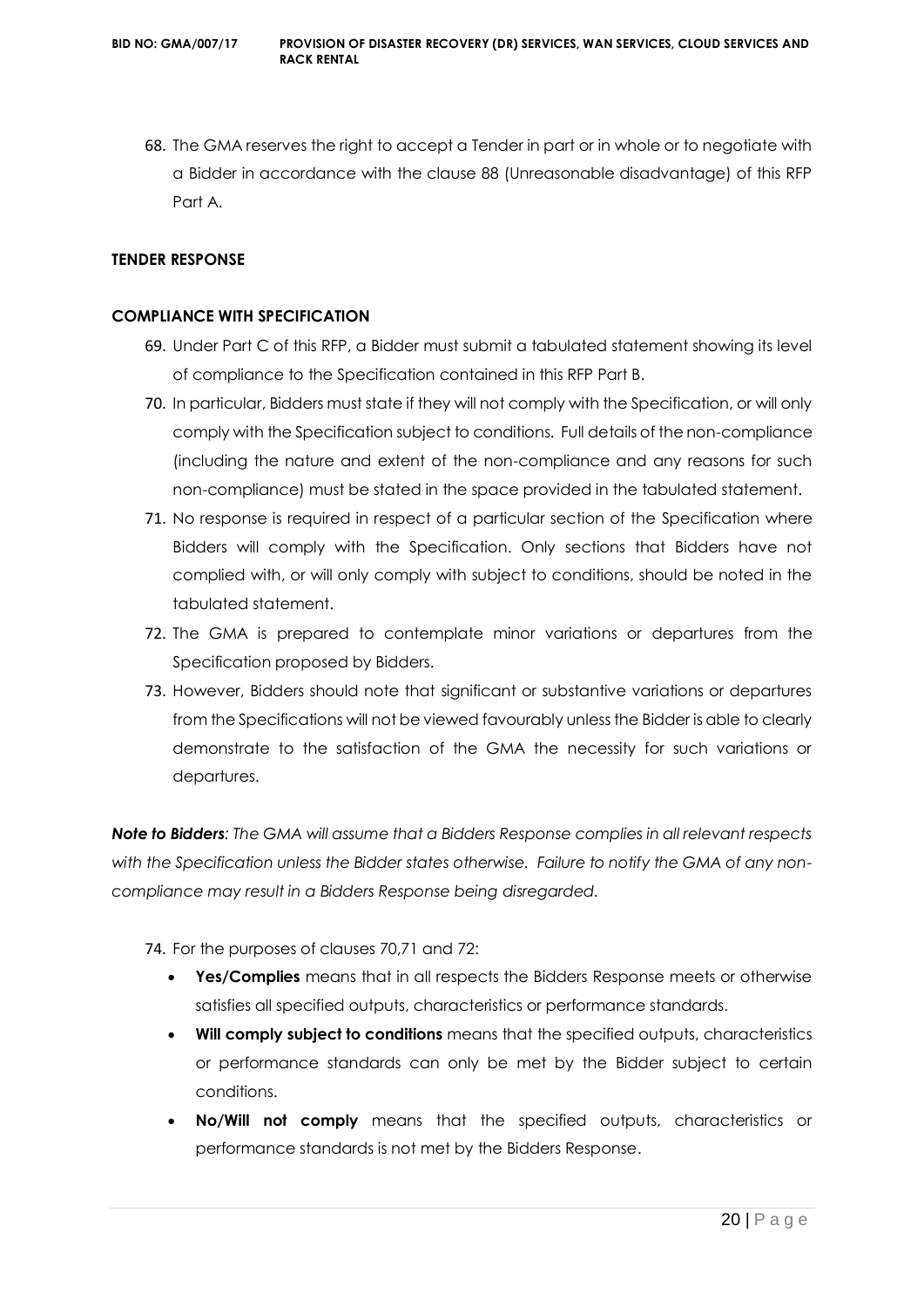#### **GENERAL**

- 75. Indefinite responses such as "noted", "to be discussed" or "to be negotiated" are not acceptable.
- 76. Where the Bidder is unwilling to accept a specified condition, the non-acceptance must be clearly and expressly stated. Prominence must be given to the statement detailing the non-acceptance. It is not sufficient that the statement appears only as part of an attachment to the Tender, or be included in a general statement of the Bidders usual operating conditions.
- 77. An incomplete Tender may be disqualified or assessed solely on the information completed or received with the Tender.

#### **ALTERNATIVE TENDER**

- 78. A Bidder may submit an alternative proposal. An alternative proposal will only be accepted if:
- a. The Bidder also provides a conforming Bidders Response; and
- b. The alternative proposal is clearly identified as an "Alternative Tender".
- 79. An Alternative Tender may:
- a. Not comply with the Specifications for the relevant Services due to inherent design or capability in the operation of the Services; or
- b. Provide the Services in a manner different to that specified in this RFP Part B.

#### **INNOVATIVE SOLUTIONS**

- 80. Bidders are encouraged to offer options or solutions which may, in an innovative way, contribute to the GMA's ability to carry out its operations in a more cost-effective manner.
- 81. These options or solutions may be related to:
- a. The outputs, functional, performance and technical aspects of the requirement; or
- b. Opportunities for more advantageous commercial arrangements.
- 82. Any such options or solutions will be considered by the GMA on a "commercial in confidence" basis if so requested by the Bidder.
- 83. Where a Bidder submits an offer which meets the requirements of this RFP in an alternative and practical manner, the Tender must also include any supplementary material (including such pricing and costing details as may be necessary to enable the GMA to fully assess the financial impact of the alternative proposal), which demonstrates in detail that such an alternative will fully achieve and/or exceed all the specified requirements, together with references as to why the additional features may be advantageous.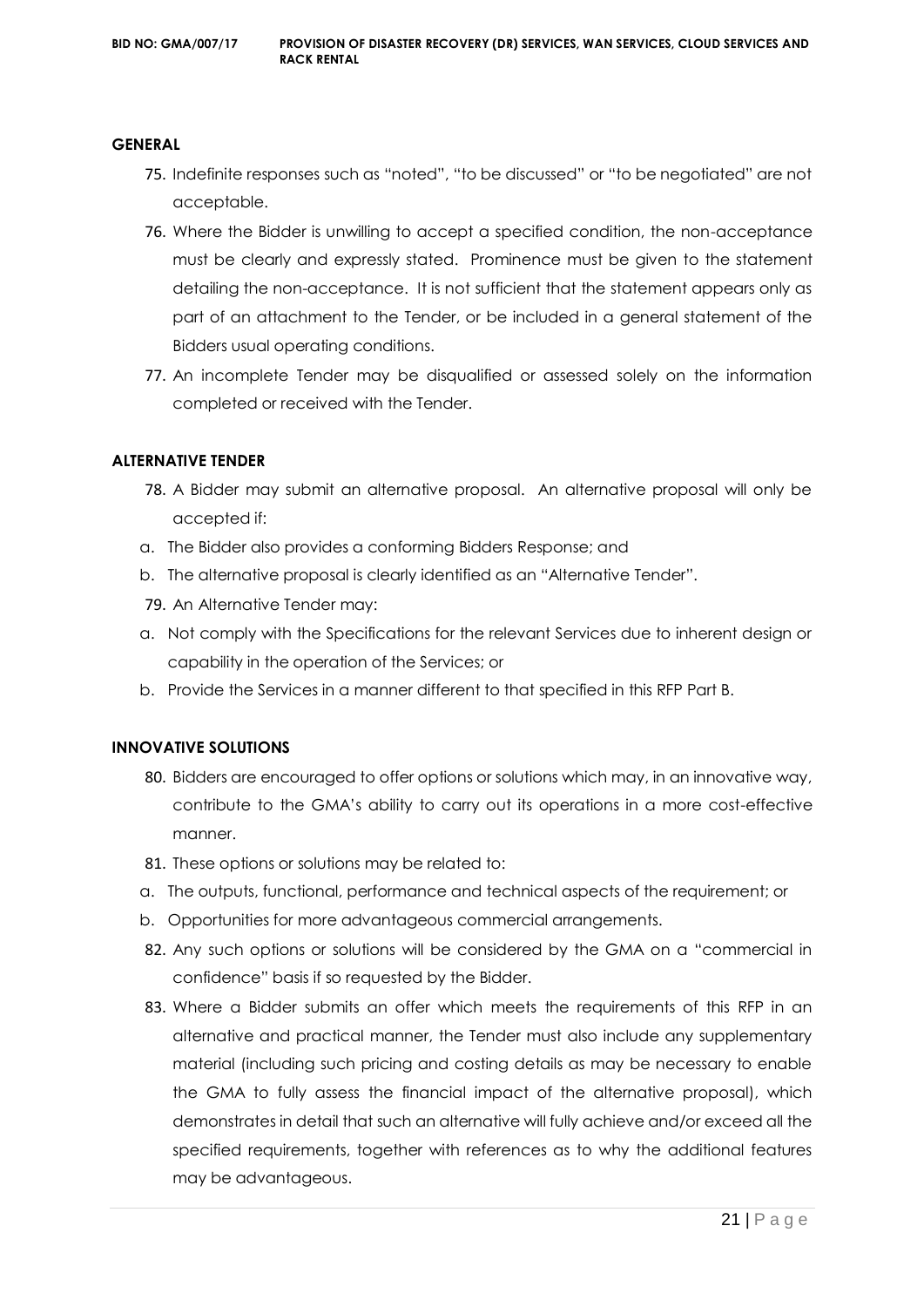84. The GMA reserves the right to consider such offers on their merits or not to consider them at all.

# **CONTRACT DISCLOSURE REQUIREMENTS**

#### **DISCLOSURE OF INFORMATION**

- 85. The Conditions of Tendering include a provision for the disclosure of contract information (refer to this RFP Part A dealing with "Use of Tenders").
- 86. If a Bidder wishes to withhold the disclosure of specific contract information, the Bidder must clearly outline how the release of this information will expose trade secrets, business strategy or unique methodologies that may expose the business unreasonably to disadvantage.

#### **TRADE SECRETS**

- 87. In considering whether specific information should be categorised as a trade secret, Bidders' should assess:
- a. The extent to which it is known outside of the Bidders business;
- b. the extent to which it is known by the persons engaged in the Bidders business;
- c. any measures taken to guard its secrecy;
- d. its value to the Bidders business and to any competitors;
- e. the amount of money and effort invested in developing the information; and
- f. the ease or difficulty with which others may acquire or develop this information.

#### **UNREASONABLE DISADVANTAGE**

- 88. In determining whether disclosure of specific information will expose a Bidders business unreasonably to disadvantage, the following should be considered:
- a. Whether the information is generally available to competitors; and
- b. Whether it could be disclosed without causing substantial harm to the competitive position of the business.

The GMA will consider these applications in the Tender evaluation and negotiations (if any) with Bidders.

# **EVALUATION OF TENDERS**

#### **EVALUATION PROCESS**

89. Following the Closing Time, the GMA intends to evaluate the Tenders received.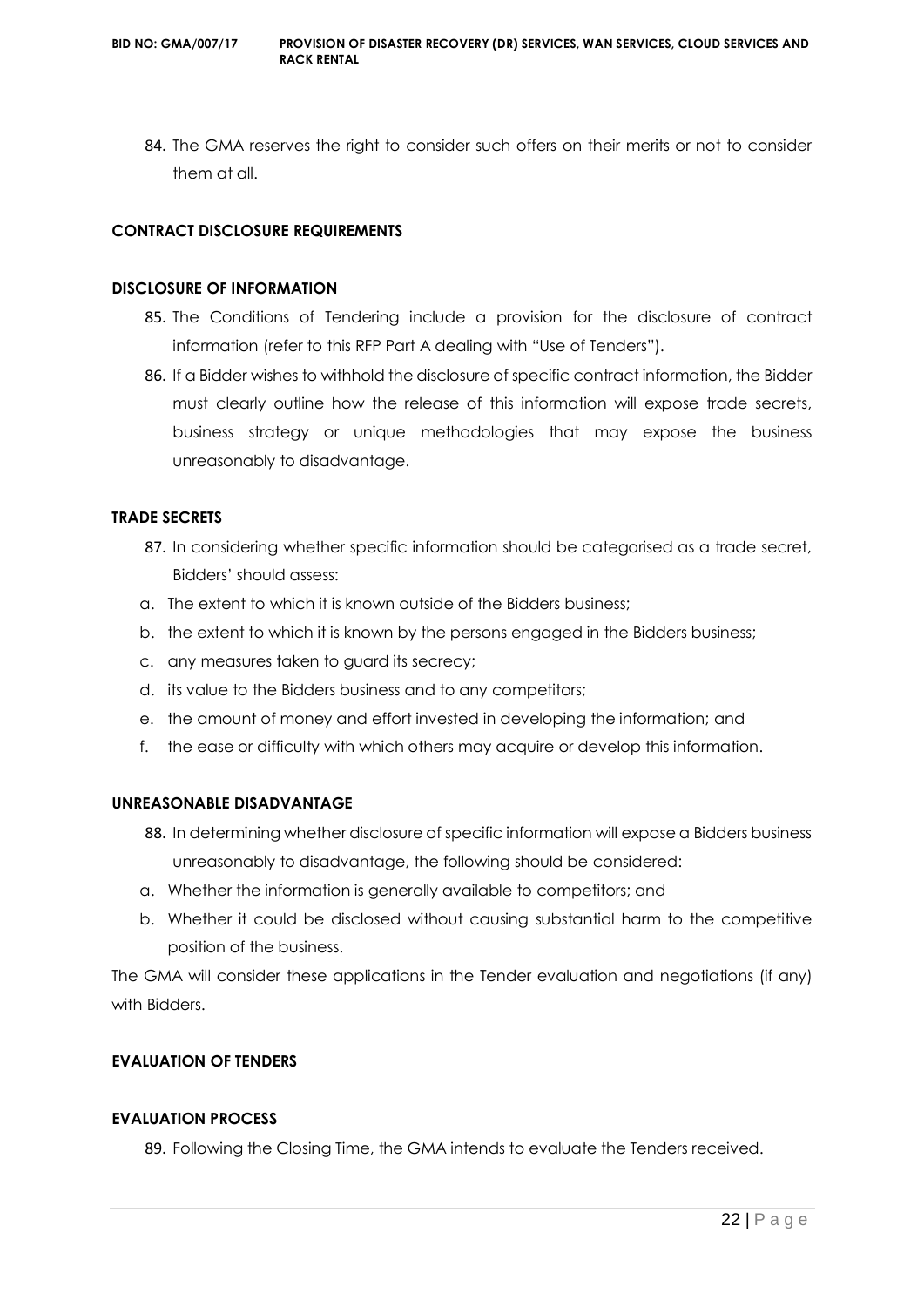- 90. Tenders will be evaluated against the Evaluation Criteria specified under the section "Evaluation Criteria Format".
- 91. Without limiting the GMA's rights in the RFP, the GMA may at any time during the Tendering Process choose to:
- a. Shortlist one or more Bidders; and
- b. accept one or more of the Tenders.
- 92. Unless the Evaluation Criteria explicitly require, the GMA may, but is not in any way bound to, shortlist, to select as successful, or to accept the Tender offering the lowest price.
- 93. Should the GMA choose to include a short listing stage in its evaluation process, the GMA is not, at any time, required to notify Bidders or any other person or organisation interested in submitting a Tender.
- 94. A Bidders Response will not be deemed to be unsuccessful until such time as the Bidder is formally notified of that fact by the GMA. The commencement of negotiations by the GMA with one or more other Bidders is not to be taken as an indication that any particular Bidders Response has not been successful.

#### **EVALUATION CRITERIA FORMAT**

- 95. The evaluation criteria is weighted to reflect the importance of project requirements noted in the Specifications:
- 96. In evaluating Bidders Responses, the GMA will have regard to:
- a. Specific evaluation criteria identified in the list below;
- b. the overall value for money proposition presented in the Bidders Response; and
- c. particular weighting assigned to any or all of the evaluation criteria specified below.
- 97. For the purposes of this RFP clause 98, 'value for money' is a measurement of financial and non-financial factors, including:
- a. Quality levels; and
- b. performance standards.
- 98. Value for money will be assessed on a 'whole of life' basis (including the transitioningin, the contract term and the transitioning-out phases of the relationship between the GMA and a Bidder), with a view to long-term sustainability of the value for money proposition and with a focus on ensuring that value for money outcomes are promoted and protected following the conclusion of any contract that may result from this RFP.
- 99. Administrative compliance will be determined in accordance with the conditions listed in this RFP.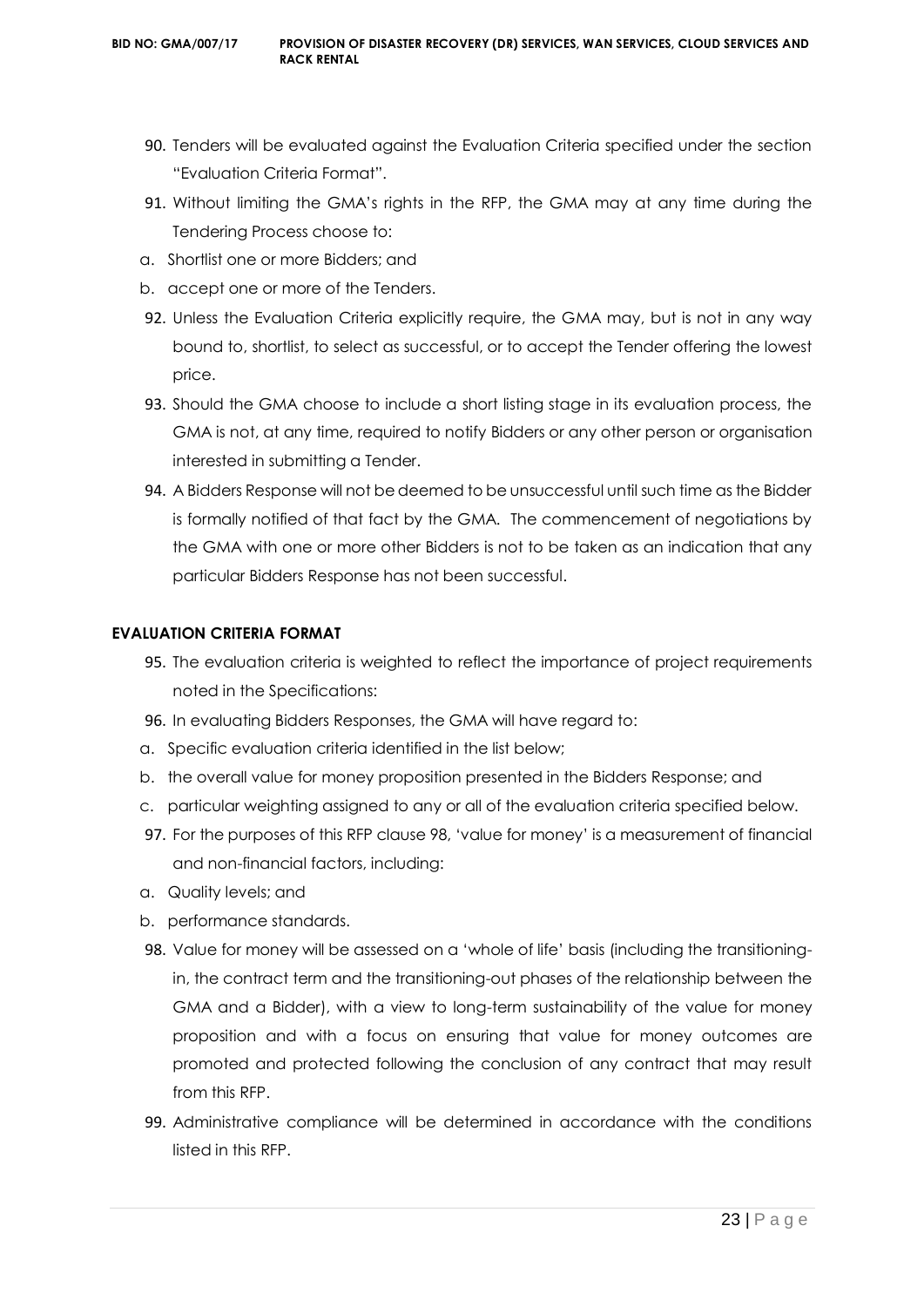- 100. The evaluation criteria will be in line with the PPPFA, 2000 (Act No. 5 of 2000) and Preferential Procurement Regulations 2017.
- 101. Evaluation will be based on a point system and three-stage evaluation process. As a pre-requisite, a bid must comply with the requirements of the bid solicitation and meet the pre-qualification requirements before being evaluated further to next stage. The minimum threshold of the functionality evaluation criteria must also be met in order for the bid to be declared responsive and qualify to the next evaluation stage.
- 102. The value of this bid is estimated to be below R 50,000,000 and therefore the 80/20 preference point system shall apply. The following is the weighting awarded for each element, and the threshold score.

| Evaluation element        | Weighting | <b>Threshold score</b> |
|---------------------------|-----------|------------------------|
| <b>Technical proposal</b> | 100       | 70 Points              |
| <b>B-BBEE</b> proposal    | 20        | N/A                    |
| Price proposal            | 80        | N/A                    |
| <b>Total</b>              | 100       |                        |

#### **FUNCTIONALITY EVALUATION**

- 103. The evaluation criteria for measuring functionality, and the weighting attached to each criterion is detailed in **Part B of the RFP document, Paragraph 9 of Terms of Reference**. Failure to provide adequate information for evaluation of the criteria listed below will at least result in minimal subjective consideration and may result in loss of points.
- 104. A minimum threshold for functionality of seventy (70) points is required. Bids that do not meet this threshold in each section will automatically be disqualified from further evaluation.
- 105. Thereafter, only the qualifying bids will be evaluated in terms of the 80/20 preference point system, where a maximum of 80 points are allocated for price and a maximum of 20 points are allocated in respect of the level of B-BBEE contribution of the bidder.

# **PRICE EVALUATION**

106. Price points will be calculated on the total price proposed solution as per terms of reference.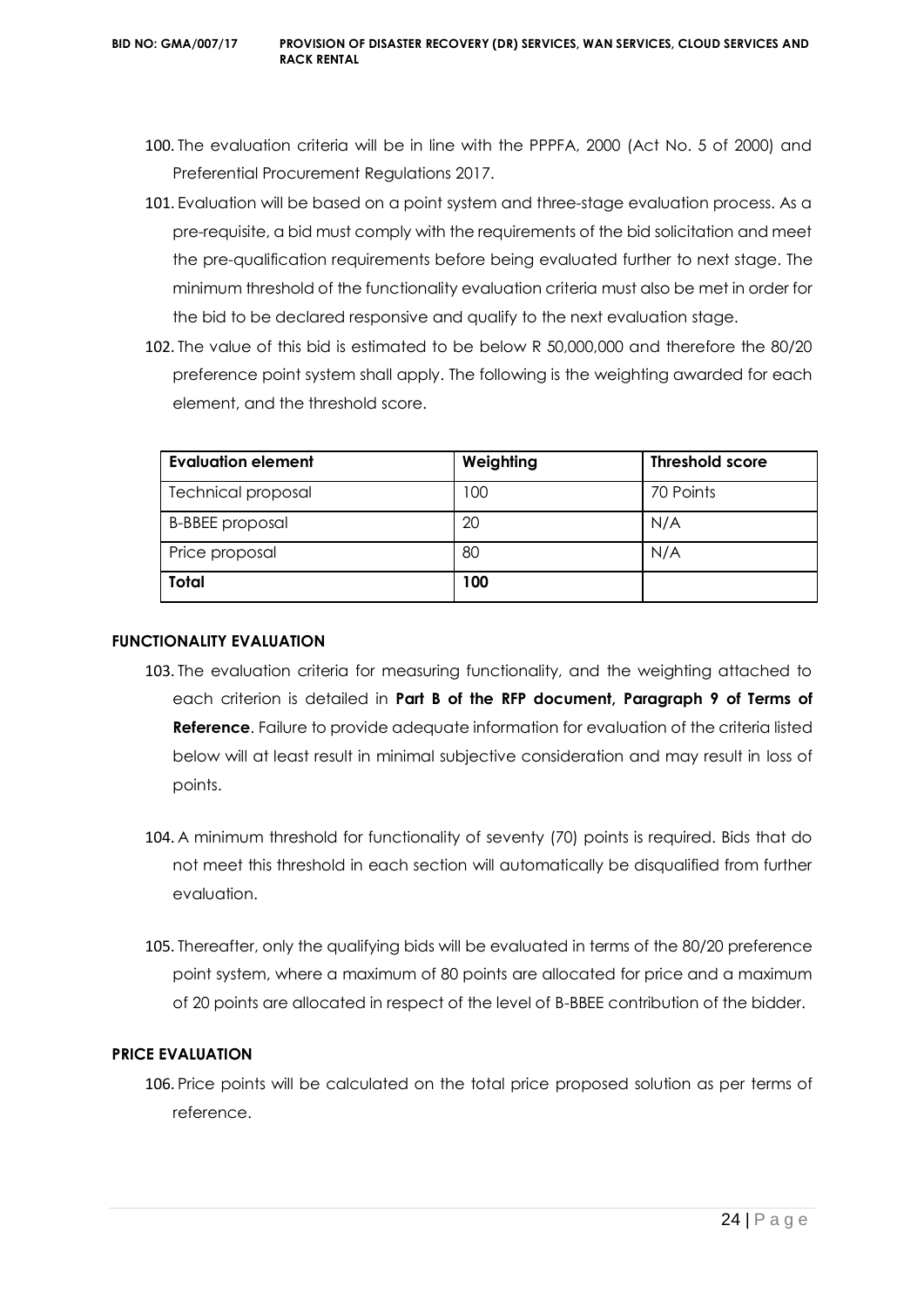#### **B-BBEE EVALUATION**

- 107. Twenty (20) points are allocated. B-BBEE rating certificates and affidavits signed under oath are applicable and points allocated in terms of the BBBEE Codes of Good Practice guideline as indicated in the following table.
- 108. Bidders must submit valid BBBEE Certificates and affidavits signed under oath which will be verified.

| <b>B-BBEE Status Level of Contributor</b> | <b>Number of points</b> |
|-------------------------------------------|-------------------------|
| 1                                         | 20                      |
| $\overline{2}$                            | 18                      |
| $\mathfrak{Z}$                            | 14                      |
| $\overline{4}$                            | 12                      |
| 5                                         | 8                       |
| 6                                         | 6                       |
| $\overline{7}$                            | 4                       |
| 8                                         | $\overline{2}$          |
| Non-compliant contributor                 | 0                       |

# **POINTS AWARDED FOR B-BBEE STATUS LEVEL OF CONTRIBUTION**

109. The preference points claimed by each bidder for attaining the B-BBEE Status Level of Contributor will be allocated to each qualifying bid when determining the total bid score under the preference points system. The points scored by a bidder in respect of the level of B-BBEE contribution contemplated in the table above will be added to the points scored for price.

#### **CLARIFICATION OF TENDERS**

110. The GMA may seek clarification from and enter into discussions with any or all of the Bidders in relation to their Tender. The GMA may use such information in interpreting the Tender and evaluating the cost and risk in accepting the Tender. Failure to supply clarification to the satisfaction of the GMA may render the Tender liable to disqualification.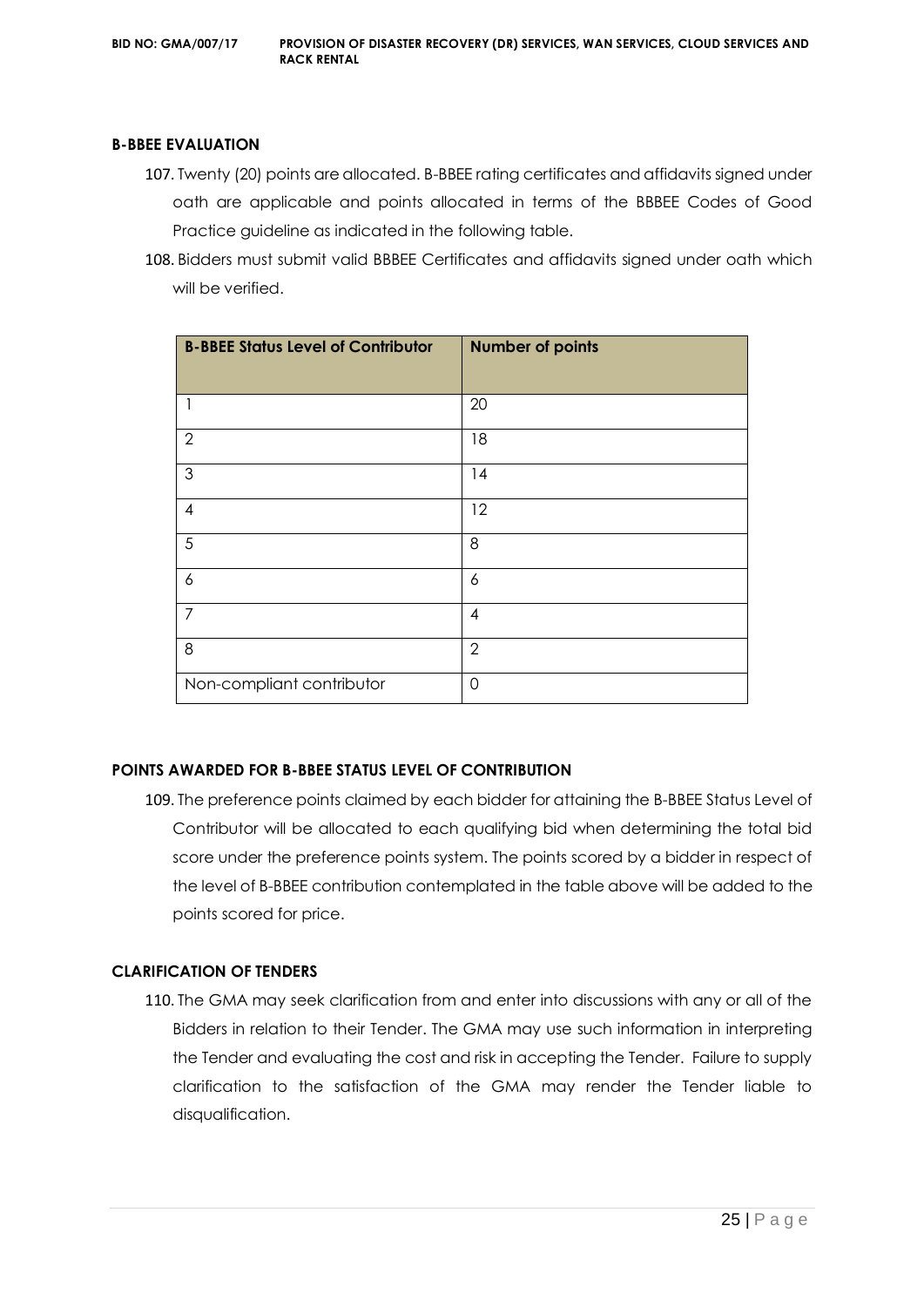111. The GMA is under no obligation to seek clarification of anything in a Tender and reserves the right to disregard any clarification that the GMA considers to be unsolicited or otherwise impermissible in accordance with the rules set out in this RFP.

#### **DISCUSSION WITH BIDDERS**

- 112. The GMA may elect to engage in detailed discussions with any one or more Bidders, with a view to maximising the benefits of this RFP as measured against the evaluation criteria and in fully understanding a Bidders offer.
- 113. In its absolute discretion, the GMA may invite some or all Bidders to give a presentation to the GMA in relation to their submissions, that may include a demonstration of software, programs or unique methodologies proposed, if applicable.
- 114. The GMA is under no obligation to undertake discussions with, or to invite any presentations from Bidders.
- 115. In addition to presentations and discussions, the GMA may request some or all Bidders to:
- a. Conduct a site visit, if applicable;
- b. provide references or additional information; and/or
- c. make themselves available for panel interviews.

# **BEST AND FINAL OFFERS**

- 116. Bidders or where the Tendering Process involves a short listing process, shortlisted Bidders may be invited by the GMA to submit a best and final offer in relation to all or certain aspects of their respective Tenders.
- 117. The GMA is under no obligation to give Bidders the opportunity to submit a best and final offer. If the GMA chooses to give Bidders the opportunity to submit a best and final offer, it is under no obligation to give notification before the Closing Time that such opportunity will be given.
- 118. Notwithstanding the possibility that the GMA may give Bidders the opportunity to submit a best and final offer, Bidders should be aware that the GMA will, in conducting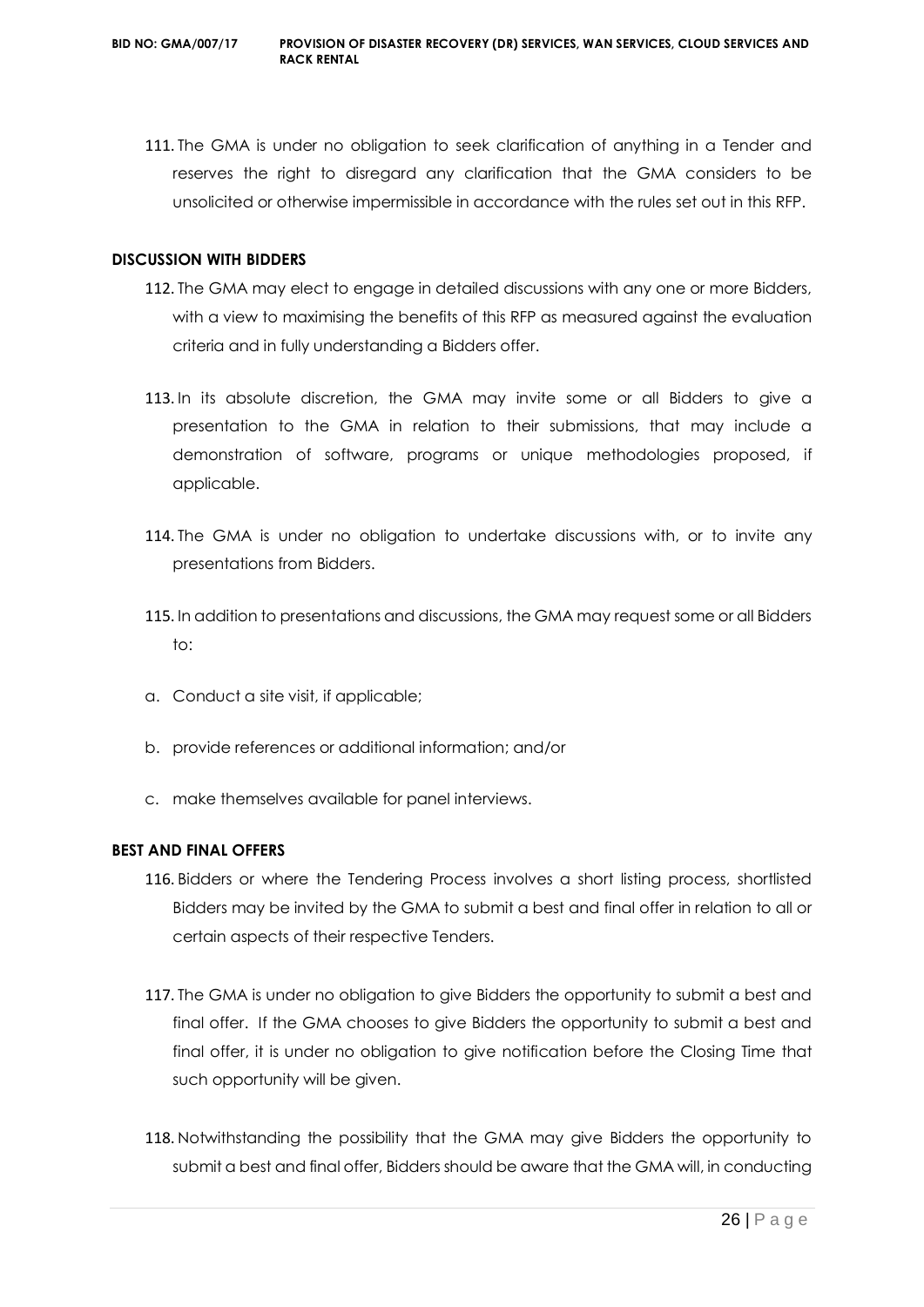its evaluation of Tenders, rely on all information (including all representations) contained in such Tenders. Bidders are therefore encouraged to submit their best and final offers in the first instance.

#### **SUCCESSFUL TENDERS**

#### **NO LEGALLY BINDING CONTRACT**

119. Selection as a successful Bidder does not give rise to a contract (express or implied) between the successful Bidder and the GMA for the supply of the Services. No legal relationship will exist between the GMA and a successful Bidder for the supply of the Services until such time as a binding contract is executed by them.

#### **PRE-CONTRACTUAL NEGOTIATIONS**

- 120. The GMA may, in its absolute discretion, decide not to enter into pre-contractual negotiations with a successful Bidder.
- 121. A Bidder is bound by its Tender and all other documents forming part of the Bidders Response and, if selected as a successful Bidder, must enter into a contract on the basis of the Tender without negotiation.

# **NO OBLIGATION TO ENTER INTO CONTRACT**

- 122. The GMA is under no obligation to appoint a successful Bidder or Bidders (as the case may be), or to enter into a contract with a successful Bidder or any other person, if it is unable to identify a Tender that complies in all relevant respects with the requirements of the GMA, or if due to changed circumstances, there is no longer a need for the Services requested, or if funds are no longer available to cover the total envisaged expenditure. For the avoidance of any doubt, in these circumstances the GMA will be free to proceed via any alternative process.
- 123. The GMA may conduct a debriefing session for all Bidders (successful and unsuccessful). Attendance at such debriefing session is optional.

# **ADDITIONAL RULES**

124. It is a condition of the tendering process that Bidders will be required to complete all the forms annexed to this RFP Part C.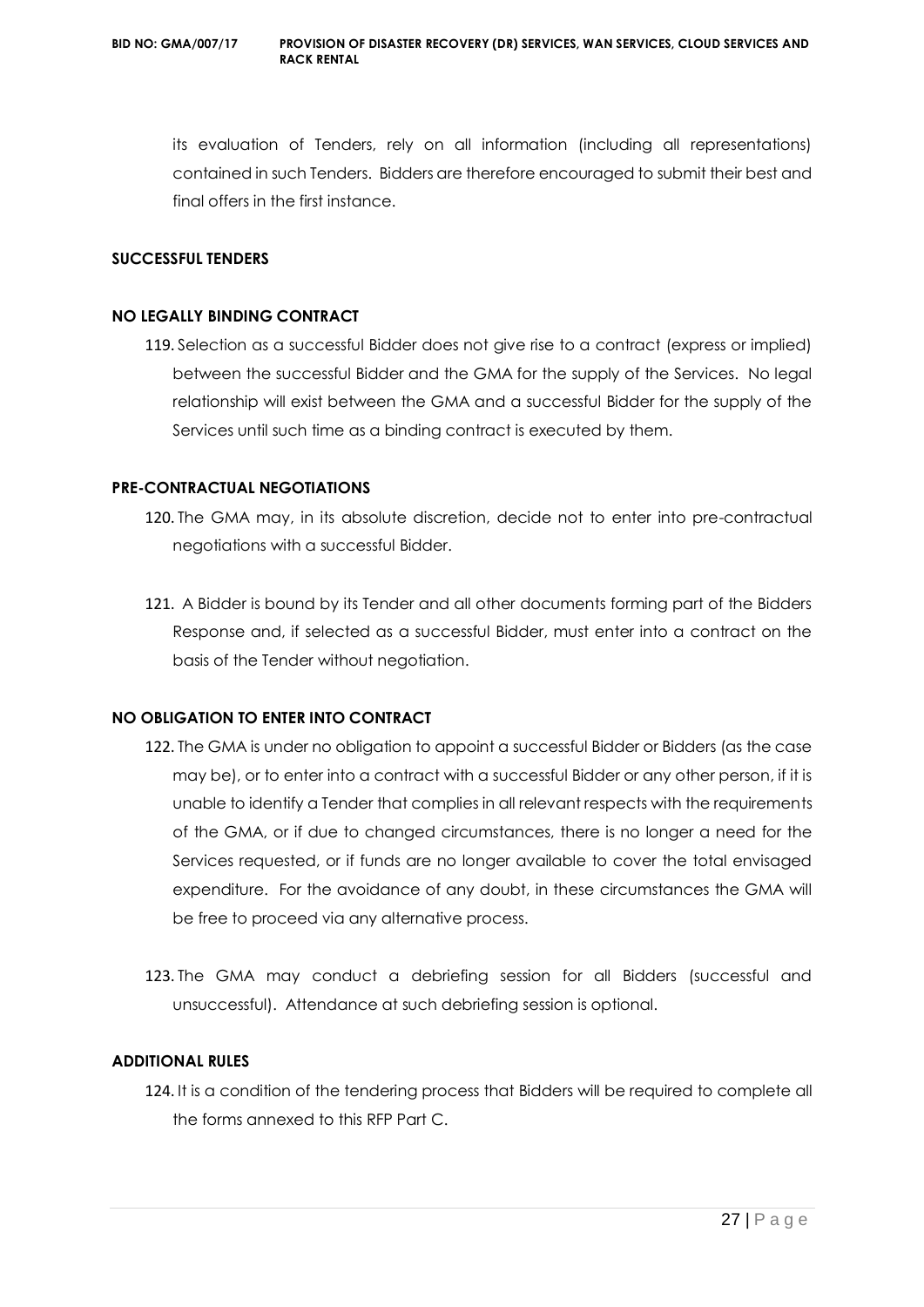125. A Bidder who does not submit all the information as required by the GMA will be disqualified from the Tendering Process.

# **BIDDER WARRANTIES**

126. By submitting a Tender, a Bidder warrants that:

- a. In lodging its Tender it did not rely on any express or implied statement, warranty or representation, whether oral, written, or otherwise made by or on behalf of the GMA, its officers, employees, or advisers other than any statement, warranty or representation expressly contained in the RFP;
- b. it did not use the improper assistance of GMA employees or information unlawfully obtained from the GMA in compiling its Tender;
- c. it is responsible for all costs and expenses related to the preparation and lodgement of its Tender, any subsequent negotiation, and any future process connected with or relating to the Tendering Process;
- d. it otherwise accepts and will comply with the rules set out in this RFP; and
- e. it will provide additional information in a timely manner as requested by the GMA to clarify any matters contained in the Tender.

### **GMA'S RIGHTS**

- 127. Notwithstanding anything else in this RFP, and without limiting its rights at law or otherwise, the GMA reserves the right, in its absolute discretion at any time, to:
- a. Cease to proceed with, or suspend the Tendering Process prior to the execution of a formal written contract;
- b. alter the structure and/or the timing of this RFP or the Tendering Process;
- c. vary or extend any time or date specified in this RFP for all or any Bidder or other persons;
- d. terminate the participation of any Bidder or any other person in the Tendering Process;
- e. require additional information or clarification from any Bidder or any other person or provide additional information or clarification;
- f. call for new Tenders;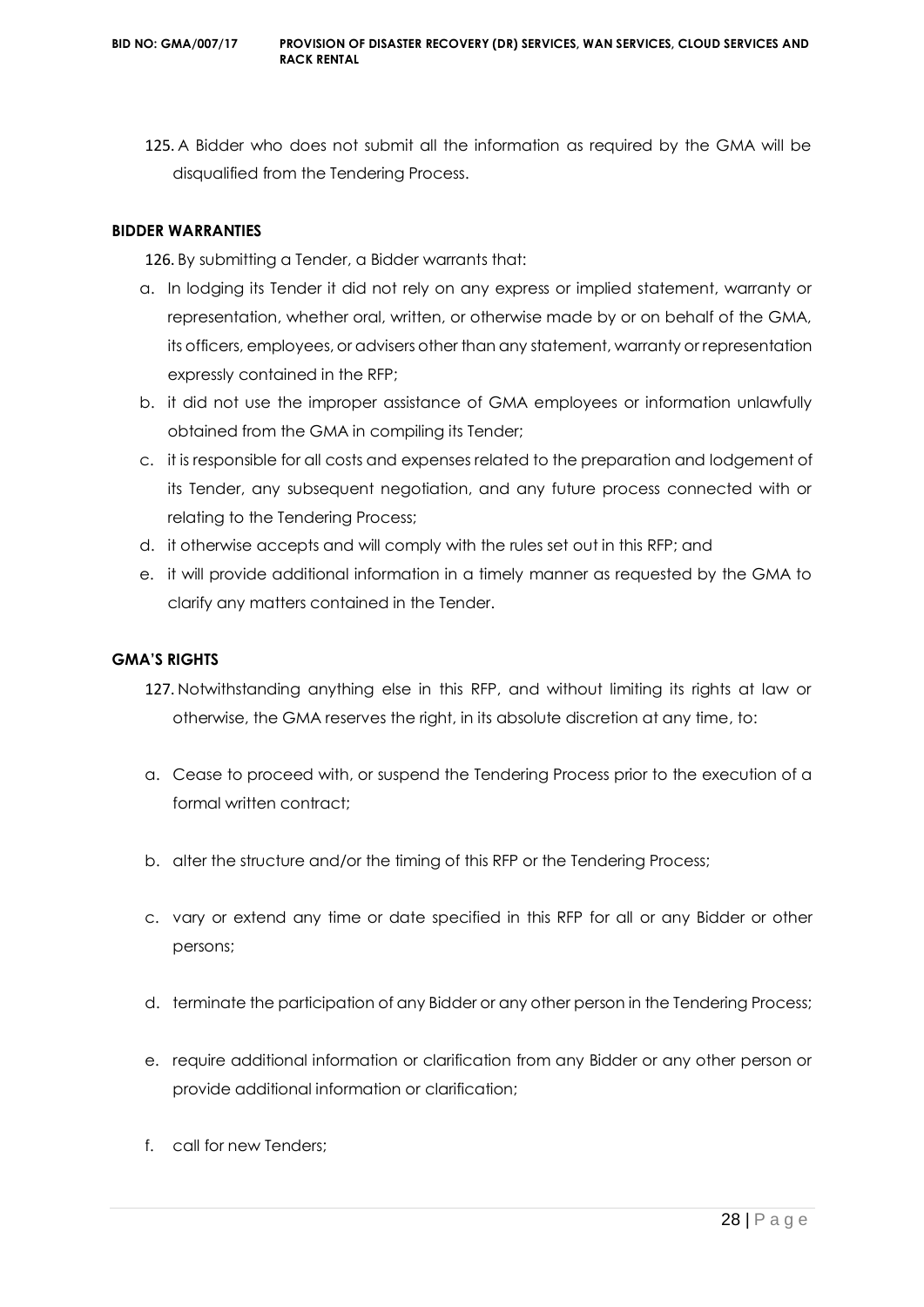- g. reject any Tender received after the Closing Time;
- h. reject any Tender that does not comply with the requirements of this RFP; or
- i. consider and accept or reject any alternative tender.

#### **GOVERNING LAWS**

- 128. This RFP and the Tendering Process is governed by the laws applying in the Republic of South Africa.
- 129. Each Bidder must comply with all relevant laws in preparing and lodging its Tender and in taking part in the Tendering Process.
- 130. All tenders must be completed using the English language and all costing must be in South African Rands.

# **INCONSISTENCY**

- 131. If there is any inconsistency between any parts of this RFP, a descending order of precedence must be accorded to:
- a. the conditions of tendering in Part A and Part B of this RFP, and any annexure or attachments;
- b. the Bidders response in Part C of this RFP;
- c. any other part of this RFP, so that the provision in the higher ranked document, to the extent of the inconsistency, prevails.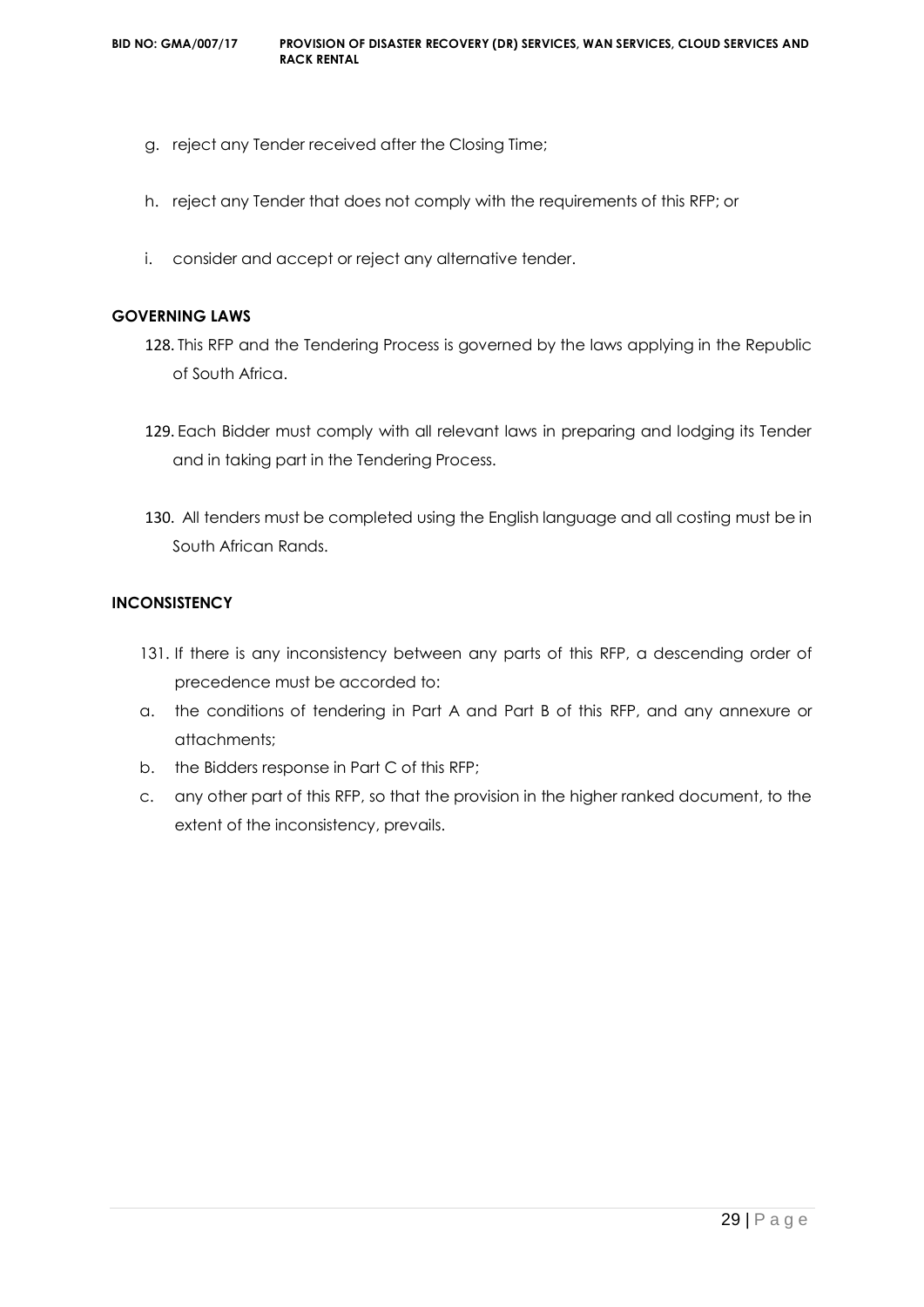#### **RFP – PART B**

#### **TERMS OF REFERENCE**

#### 1. **BACKGROUND OF THE GAUTRAIN RAPID RAIL LINK SYSTEM**

#### 1.1. **The Gautrain Management Agency**

1.1.1.General Description

The main objective of the Gautrain Management Agency (GMA) is to manage, coordinate and oversee the Gautrain Rapid Rail Link System Project. In order to do so, the GMA must:

- a) Assist the Gauteng Provincial Government (GPG) in implementing Gautrain and achieving the Project's objectives.
- b) Act on behalf of GPG in managing the relationship between Province and the Concessionaire in terms of the Concession Agreement and ensure that the interests of Province are protected.
- c) Enhance the integration of Gautrain with other transport services and Public Transport Plans.
- d) Promote and maximize the Socio-Economic Development and BBBEE objectives of the GPG in relation to Gautrain.
- e) Liaise with and promote co-operation between government structures in all three spheres of Government in relation to Gautrain.
- f) Liaise with persons having an interest in the project.
- g) Manage assets relating to Gautrain and promote their preservation and maintenance.
- h) Manage the finances of the Gautrain Project and the financial securities provided by the Concessionaire.
- i) Monitor the policy and legislative environment of the Gautrain Project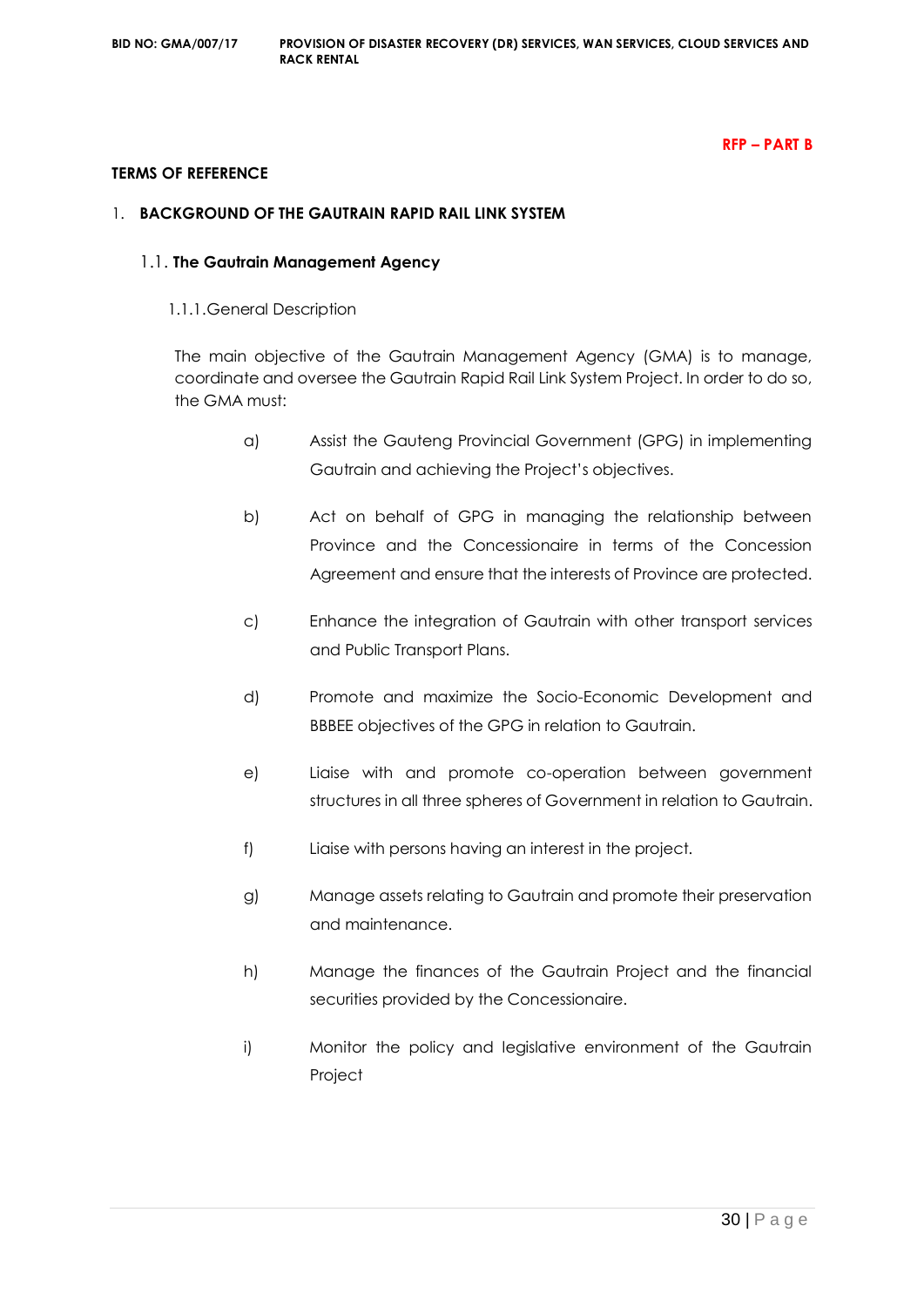#### **2.1. THE GAUTRAIN RAPID RAIL LINK SYSTEM**

- 2.1.1.General Description
	- a) The Bombela Concession Company (RF) (Pty) Ltd (the Concessionaire) entered into a Concession Agreement with the Gauteng Provincial Government (Province) for the design, partial finance, construction, operation, and maintenance of the Gautrain Rapid Rail Link until 27 March 2026. Construction of the Gautrain project was completed on 7 June 2012, when the Operating Period commenced. The Development period, commenced on 28 September 2006. The Concession Period ends on 27 April 2026.
	- b) The Concessionaire signed an Operating Contract with Bombela Operating Company (Pty) Ltd (the Operator) for the operation and maintenance of the System (Train, Station, and Bus operations). In turn, the Operator entered into two subcontracts, namely a maintainer contract in terms of which the Bombela Maintenance (Pty) Ltd (the Maintainer) is responsible for the maintenance of the works including the existing Electrical Multiple Units (EMUs) or 4-car train sets and Mega Express which is responsible for the operation of the dedicated Gautrain bus service.
	- c) The rail network comprises 82 route kms, 25kV AC electrified, and signalled standard gauge track infrastructure of which 15.3 route kms is situated underground, 10 stations, one maintenance depot and 24 4-car EMUs constructed to the UK loading gauge. The rail network layout is illustrated in Figure 1 below.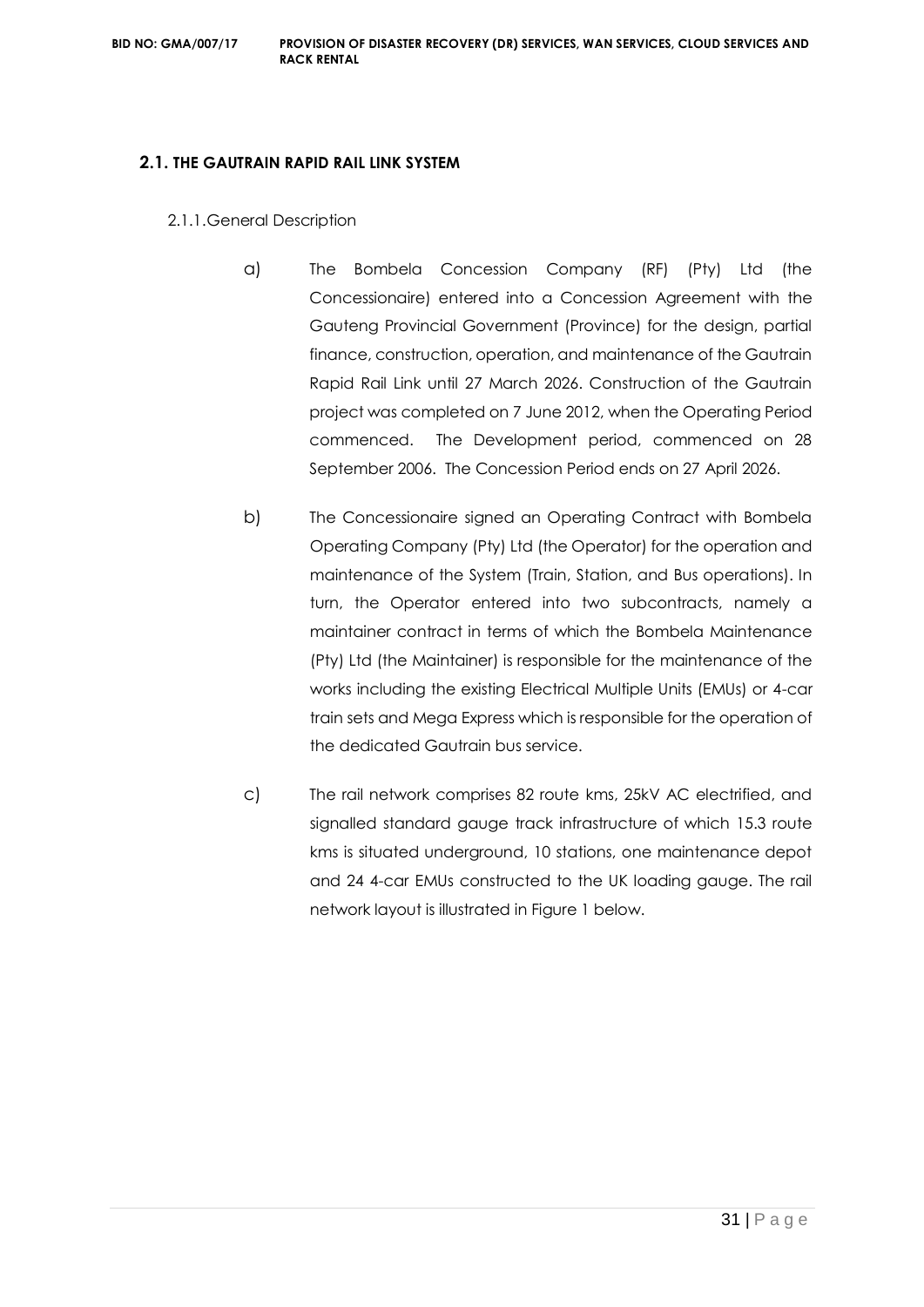

**Figure 1: Diagrammatic layout of the Gautrain Rapid Rail System**

- d) The Gautrain Depot is situated between Marlboro and Midrand stations on the North-South section of the System. This is where the EMUs are inspected, maintained, cleaned, and dispatched. The depot controls all train movements as well as providing a communications and control hub with the rail network, stations and tunnel equipment. The Operator and the Maintainer are both accommodated at the Gautrain Depot.
- 2.1.2 Description of Existing Operations
	- a) The Operator is contracted by the Concessionaire to execute all required operations and maintenance of the System. The Gautrain operational services or System can basically be divided into three operational areas which are namely Train services, Station operations (including park and ride or parking), as well as the dedicated bus service.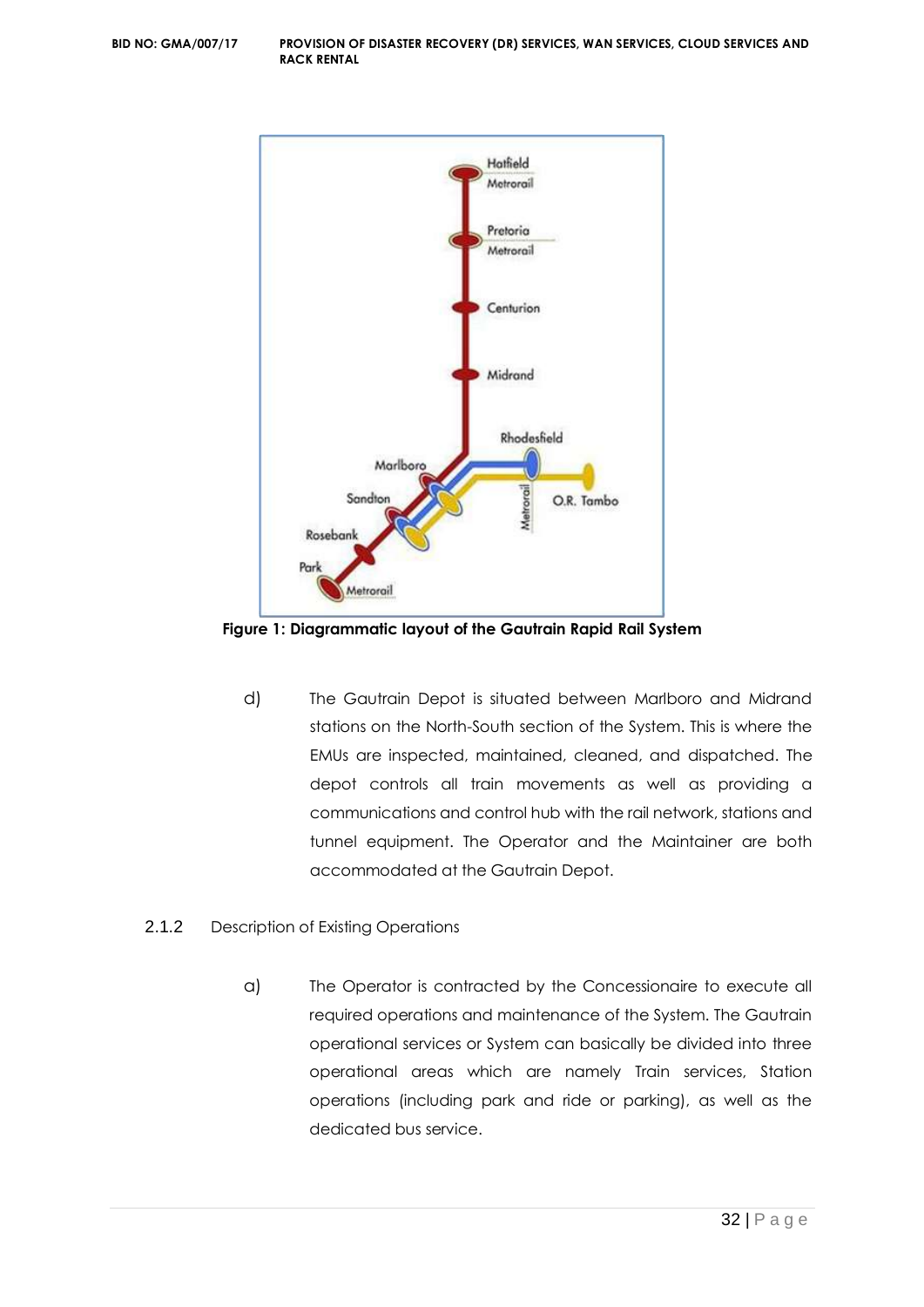- b) The Operator contracted the Maintainer to maintain the existing EMUs and the core rail system i.e. the track, overhead catenary distribution system (OCDS), communication and signalling. Maintenance of fixed assets and equipment such as elevators and escalators are the responsibility of the Operator.
- c) The Gautrain Rapid Rail Link comprises 86 General Passenger Service Railcars, 10 Airport Service Railcars (a total of 96 Railcars or 24 4-car EMUs) and 10 stations.

# **2.2. PROJECT BACKGROUND**

The Gautrain Management Agency (GMA) Business Continuity Plan (BCP) requires a Disaster Recovery Facility that allows business services to continue in the case a disaster is declared. GMA operations building is situated at the central of Midrand at 44 Grand Central Boulevard. In case of a disaster being declared in the GMA main operations building, GMA ICT is required to have a Disaster Recovery Plan which will ensure that time sensitive business processes are back and operational within approved Business Recovery Time Objectives (RTO). In that event critical business operations must be actioned in a syndicated warm site.

GMA ICT requires a managed Disaster Recovery (DR) site to be incorporated for successful BCP Plan. DR site handles mainly the systems which are directly responsible for the recovery in case of any disaster, declared or not. GMA ICT therefore hosts and manages its physical infrastructure on the DR site and maintains it according to GMA ICT Policies.

The GMA also requires that connectivity by means of Internet Service Provider which forms the integral component be provided which will facilitate and provide reachability to DR site and internet. GMA has adopted a cloud strategy and to this effect has started to minimize the infrastructure footprint within the data center. Part of this tender is the requirement of cloud services which includes IaaS, SaaS and PaaS.

Internet, WAN and hosting (server rack rental) are existing services which are provided by a Service Provider whose contract is coming to an end. Syndicated site / recovery facility and cloud services are new requirements.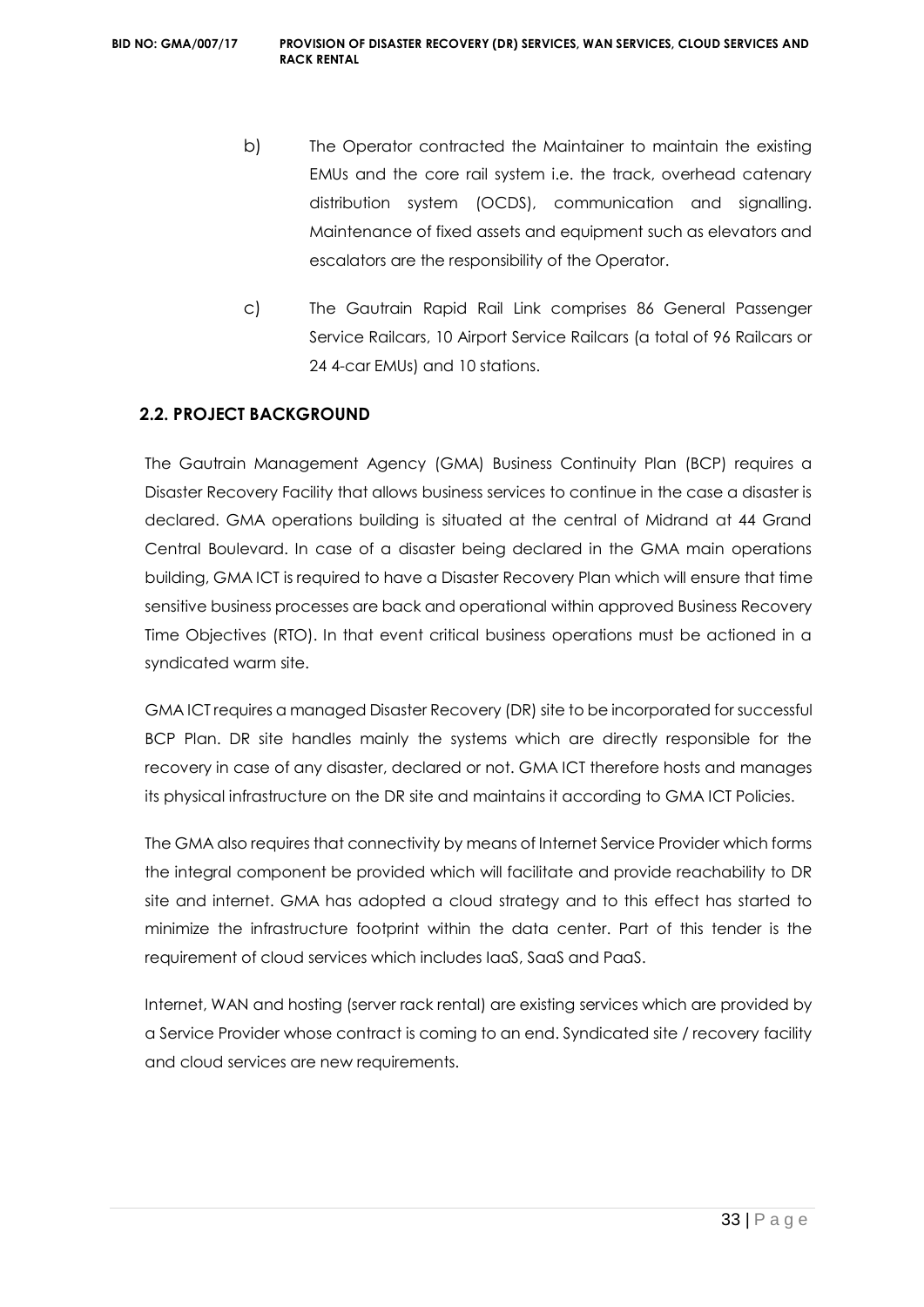# **3 REQUIRED SERVICES**

#### **3.1 Internet Services Requirements**

The GMA requires network and internet services that will facilitate flow of information between the Midrand Offices, DR site and the internet. This will also assist the GMA to communicate electronically with external parties and stakeholders. Further this service allows users to access GMA information on the GMA ICT systems when out of the office.

This service will include the following:

- a) Provide internet uplink between the GMA (office and DR site) and the internet through a dedicated bandwidth which does not share bandwidth with the WAN links.
- b) Internet connectivity will be shared by the GMA Office and the hosted GMA systems in the recovery data center;
- c) Ensure provided services are monitored 24/7/365 from operations center that is manned by competent technical staff;
- d) Enable GMA nominated staff access into a comprehensive monitoring (e.g. utilisation, status, quality, uptime and performance) dashboard that have clear indicators and all the probes that are being monitored;
- e) Alert the GMA nominated staff of any warnings, faults and alarms via SMS, e-mail, etc.;
- f) Monthly reports must be provided to the GMA's ICT staff. The reports must include as a minimum: uptime; utilisation; and performance against Service Level Targets;
- g) A service manager and account manager must be allocated to the GMA to handle all service related queries and escalations;
- h) Transfer and management of all DNS records for GMA owned domains from the current service provider.

Bidders who seek to be appointed will have to demonstrate internet and WAN services experience and expert knowledge.

#### **4. SERVICE LEVEL REQUIREMENTS**

#### **4.1 A Service Level Agreement (SLA) will be signed with the successful bidder**

#### **4.1.1. The SLA must as a MINIMUM make provision for the following:**

- a) 25mb dedicated uncontended internet access (minimum 50% international guaranteed bandwidth);
- b) Access to a 24/7/365 call center;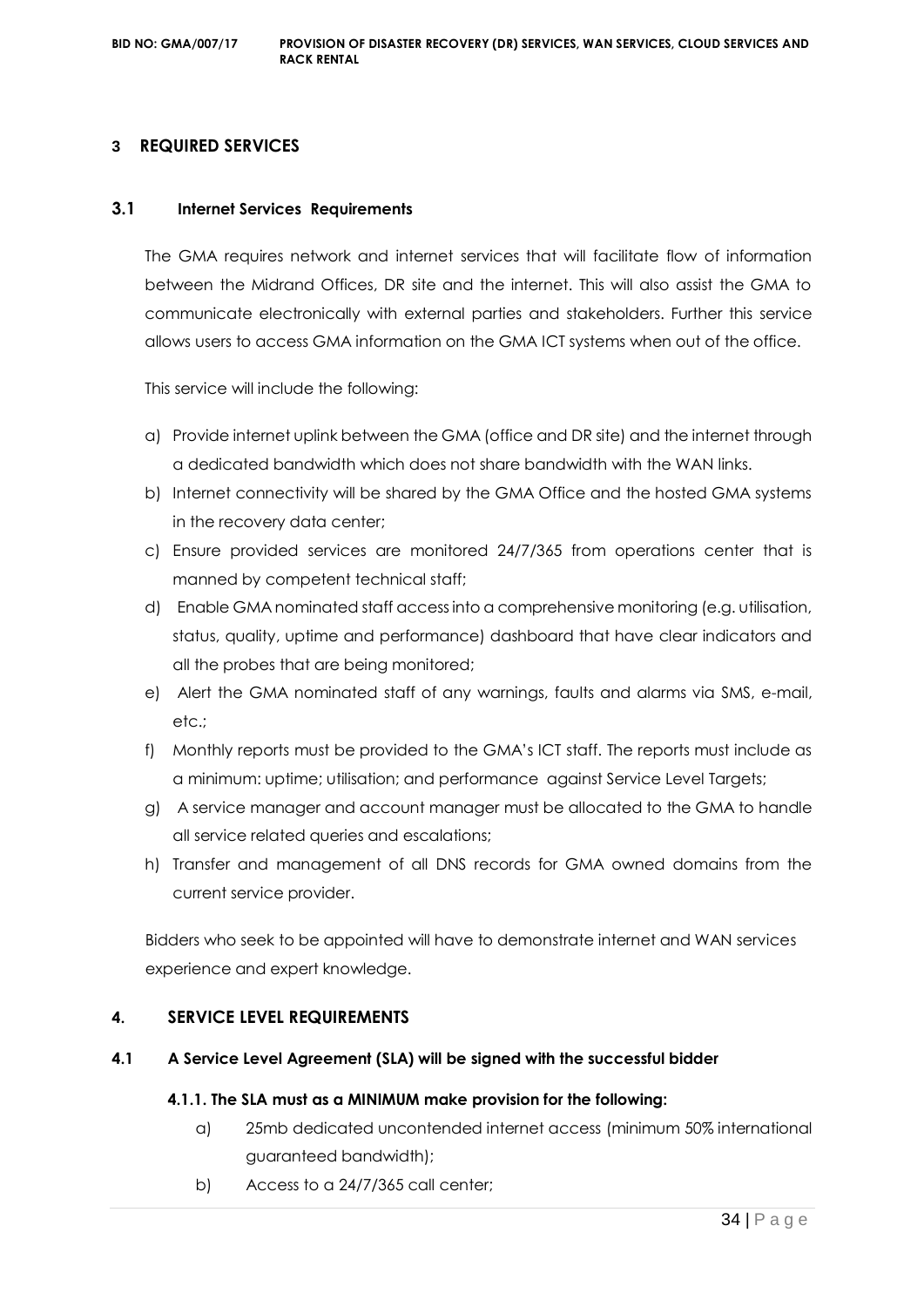- c) 24/7/365 monitoring of all services supplied to the GMA;
- d) 24/7/365 access to the data center;
- e) SMS and e-mail notifications to alert GMA ICT staff of any errors, faults, warnings and alarms;
- f) Allocated account and service manager;
- g) Fault reporting procedures with contact details;
- h) Escalation procedures with contact details;
- i) Required uptime for provisioned services; and
- j) Response and resolution times for events and service requests.

#### **4.1.2.Required Uptime:**

|              | <b>Service</b>               | Up time |
|--------------|------------------------------|---------|
| a            | Hosting space in data centre | 99.99%  |
| b            | Internet connectivity        | 99.99%  |
| $\mathsf{C}$ | WAN connectivity             | 99.99%  |
| d            | Cloud services               | 99.99%  |

#### **4.1.3.Response and resolution times required:**

|              | <b>Description</b>                                                                                                                                               | <b>Response</b><br>time | <b>Resolution</b><br>time |
|--------------|------------------------------------------------------------------------------------------------------------------------------------------------------------------|-------------------------|---------------------------|
| a            | Any fault that impacts on connectivity to 2 hrs.<br>hosted servers in the data center (Electrical<br>supply, cooling, physical security breaches,<br>lightning); |                         | 4 hrs.                    |
| b            | Any fault that impacts both WAN links<br>(excluding cable breaks) <sup>1</sup>                                                                                   | 2 hrs.                  | 4 hrs.                    |
| $\mathsf{C}$ | Any fault that impacts one of the WAN links<br>(excluding cable breaks) 1                                                                                        | 2 hrs.                  | 8 hrs.                    |
| d            | non-emergency change<br>reauest<br>Any<br>(excluding network design related changes)                                                                             | 4 hrs.                  | 8 hrs.                    |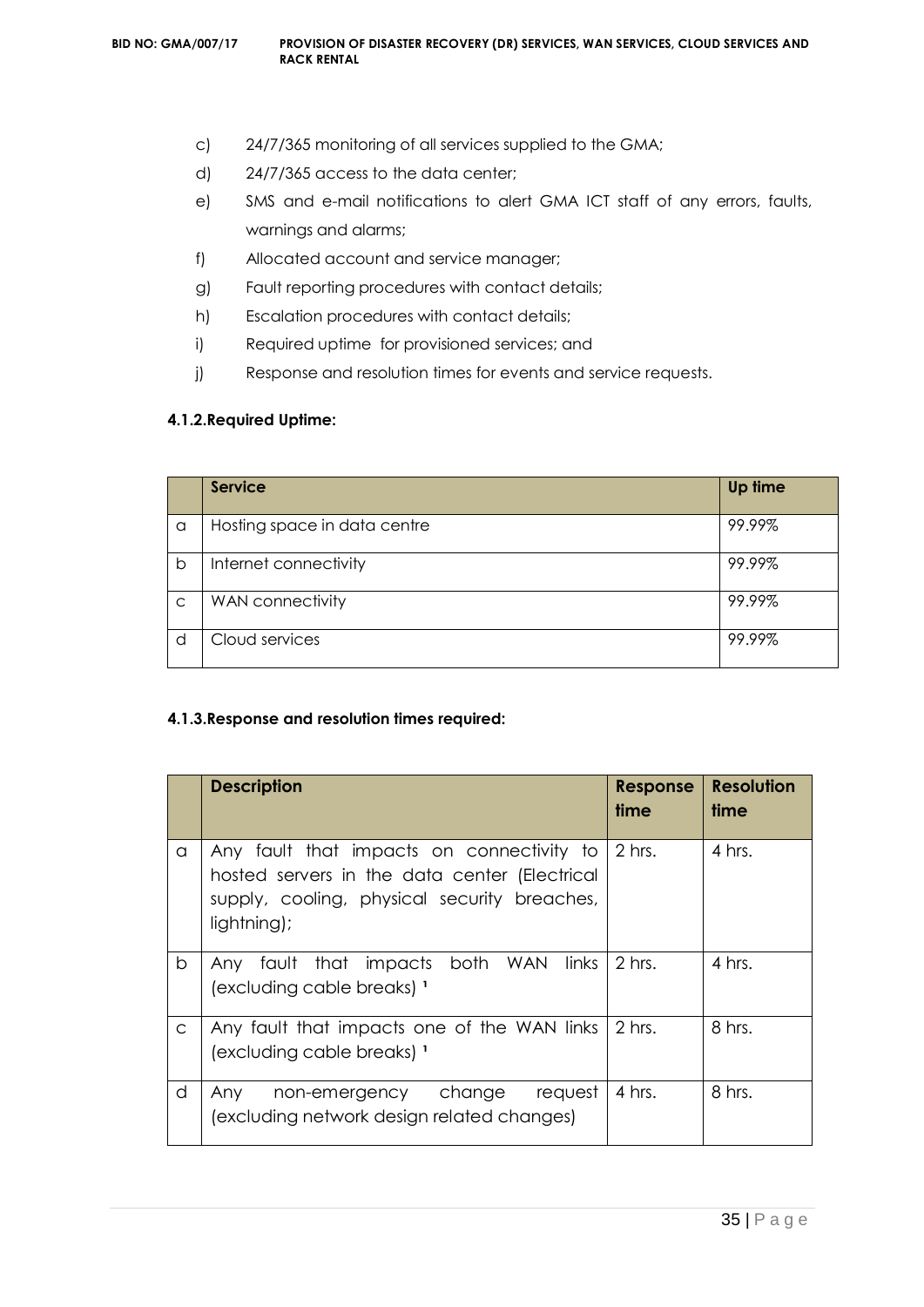| e | Any emergency change request (excluding<br>network design related changes)          | $1 \; hr.$ | 2 hrs.    |
|---|-------------------------------------------------------------------------------------|------------|-----------|
| f | Any non-emergency change request relating<br>to network design changes <sup>2</sup> | 8 hrs.     | 5 days    |
| g | Any emergency change request relating to<br>network design changes <sup>2</sup>     | 4 hrs.     | 8 hrs.    |
| h | to rack in data center<br>$Inon-$<br><b>Access</b><br>emergency)                    | 4 hr.      | 4 hr.     |
|   | Access to rack in data center (emergency)                                           | $1$ hr.    | $1$ hr.   |
|   | Account related queries                                                             | 8 hrs.     | 5<br>davs |

*1) Any cable break must be repaired within 5 days except in the event of extraneous circumstances*

*2) Network design changes will follow a formal change control process and will only occur in extreme cases. Any such changes would be communicated, discussed and planned with the service provider's relevant technical staff prior to the instruction being issued to carry out the change.*

# **4.2. WAN link between the GMA Head Office and the data centre:**

- a) Two (2) 100mb (minimum) dedicated uncontended links (1 x 100mb fibre and 1 x 100mb microwave) from the GMA office at 44 Grand Central Boulevard, Grand Central Ext 1, Midrand to the data center.
	- i. The two links must work together to form one 200mb link (This must be enabled by the bidder's equipment/network);
	- ii. If either of the links fail, all traffic must automatically be routed via the other link;
- b) MPLS connectivity between the GMA office and data center is required;
- c) The bidder must supply and manage the network connectivity equipment (excluding LAN equipment for GMA office).
- d) No firewall is required. The GMA will supply and manage the firewall equipment;
- e) Dual network uplinks to the bidder's customer edge equipment are required to cater for redundant firewalls configured in high-availability mode;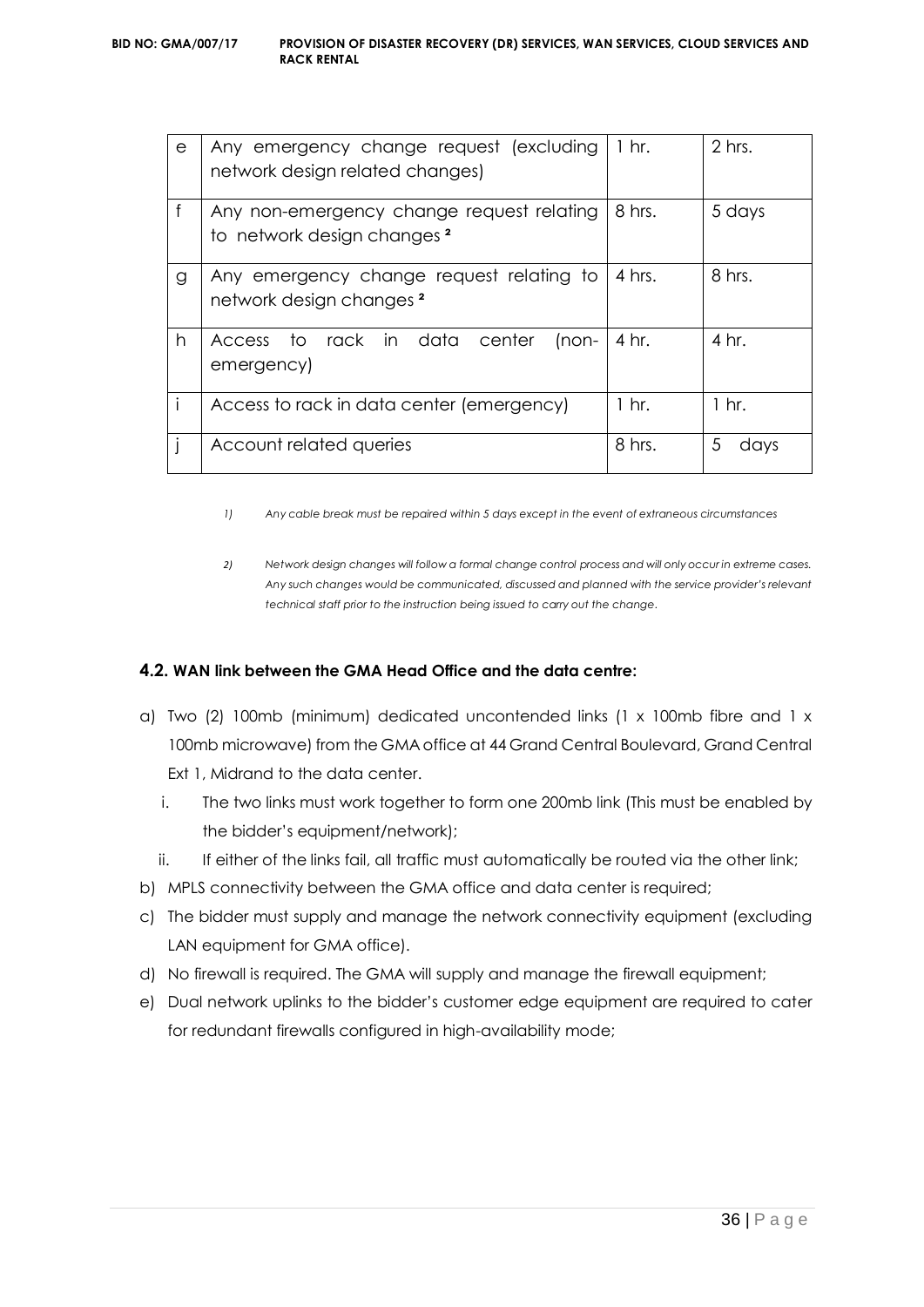# **4.3. Recovery facility Services**

### **4.3.1.Syndicated Warm Site Facilities Requirements**

The GMA BCP was approved in March 2017. The reviewed BCP identified that a syndicated Disaster recovery site is necessary in case of a disaster. The syndicated Disaster recovery site will amongst other things host employees, disaster recovery systems and WAN services.

# **4.3.2.Syndicated Warm Site Facilities Specifications**

- a) 2 x boardrooms with projector and whiteboards
- b) 2 x closed offices with desk, chair, telephone and 4 seat meeting table
- c) 14 x Syndicated seats with chairs, desks and telephone lines with connectivity
- d) Wi-Fi access
- e) Network attached printer [A3/A4 full colour laser printer with colour photocopying and scan-to-e-mail capability].
- f) 16 x computers capable of running Windows 10
- g) Gigabit Connectivity from syndicated offices to the recovery data centre
- h) Two Telephone lines and with the ability to have the current GMA switchboard number re-routed to the warm site
- i) The site must have good signal strength for mobile networks
- j) Lockable 4 Drawer Filing Cabinet (Four cabinets) or equivalent
- k) Secure parking (16 bays)
- l) Secure storage for BCP "Battlebox"
- m) Access controlled building with CCTV and Uninterrupted power supply (UPS), to ensure continuous operations.

# **4.3.3.Use of Syndicated service**

- a) Facility to be available for occupancy for a period of up to 6 months in the event of a declared disaster.
- b) Minimum of 2 tests for BCP testing per annum.
- c) Provision of a technical BCP/DR specialist must be available during the test days to assist with BCP testing.

# **4.4. Cloud and Hosting**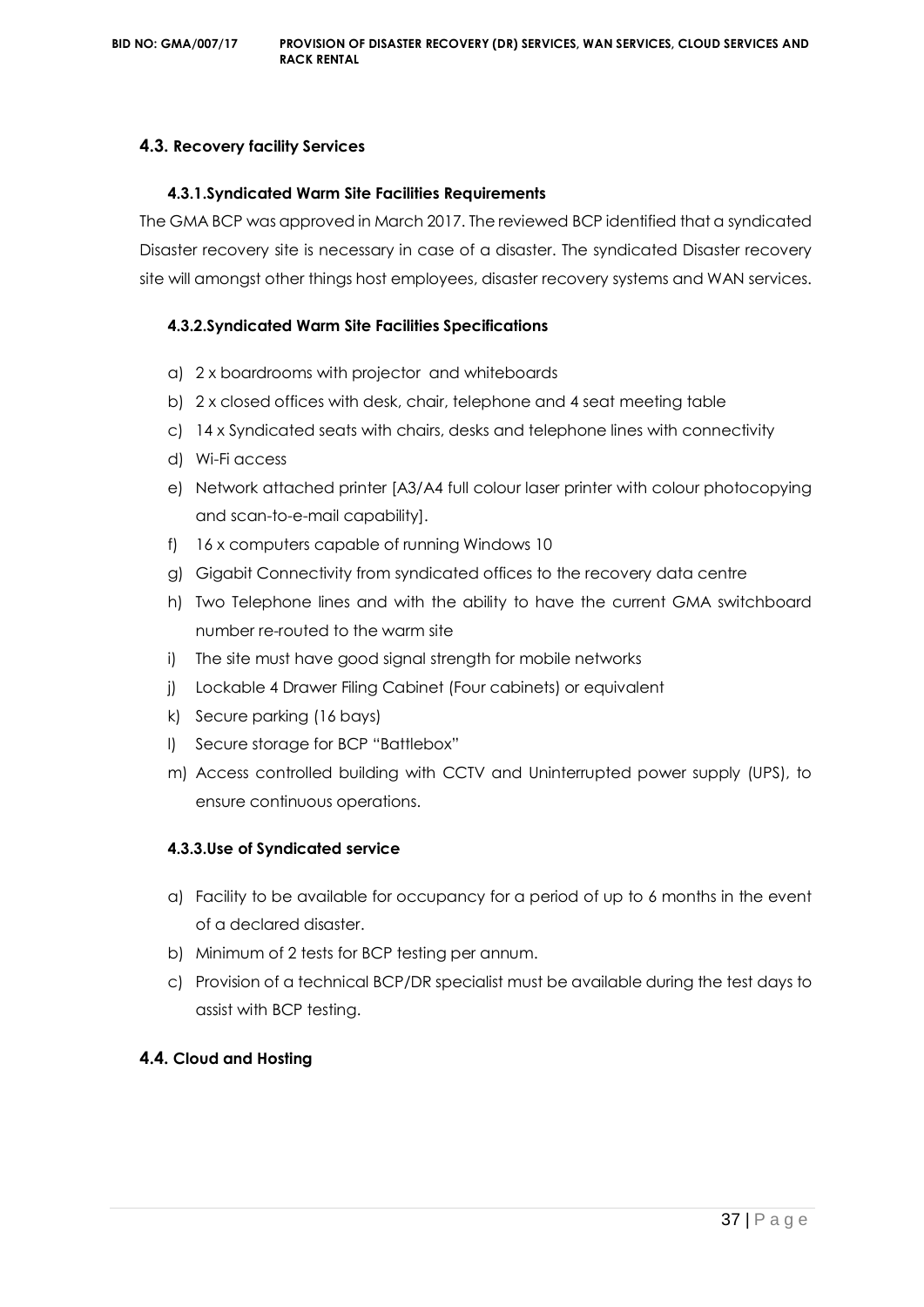#### **4.4.1. Hosting**

GMA will use the servers hosted in this rack for production and for Disaster Recovery purposes.

- a) Dedicated full rack (minimum 40u) with secure access control is required;
- b) The rack must have two separate 16A power feeds from different power sources;
- c) The full rack must have its own dedicated door;
- d) Dual network uplinks are required to cater for redundant firewalls configured in high-availability mode. The uplinks should be fed from separate network equipment from the service provider's infrastructure.
- e) No firewall is required. The GMA will supply and manage the firewall equipment;
- f) Staging room to access the equipment must be provided in case GMA need to remotely access and perform maintenance.

#### **4.4.2.Cloud Services**

The potential bidder must at minimum be able to provide cloud services listed below:

- a) Storage
- b) Virtualization
- c) IP telephony
- d) Backup & Recovery
- e) Email

The services listed above should be owned and hosted by a service provider and offered on a Pay-per-use model. The Bidder must provide cloud management activities such as monitoring, provisioning, and service reporting and support.

#### **5. SECURITY REQUIREMENTS**

- a) An independent security screening clearance may be conducted on the successful shortlisted bidders including the staff who will be working on the project; and
- b) The successful bidder must comply with the GMA's minimum prescribed information security standards and will be subjected to regular information security assurance assessments which will be done at the GMA's expense

#### **6. SUBMISSION CRITERIA**

Bidders are required to provide the following information that forms part of the evaluation:

#### **6.1. PROJECT TEAM QUALIFICATIONS, CERTICFICATION AND EXPERIENCE**

The Bidders are required to submit CVs for individuals who will be made available to the GMA and who will form part of the implementation team. These CVs must demonstrate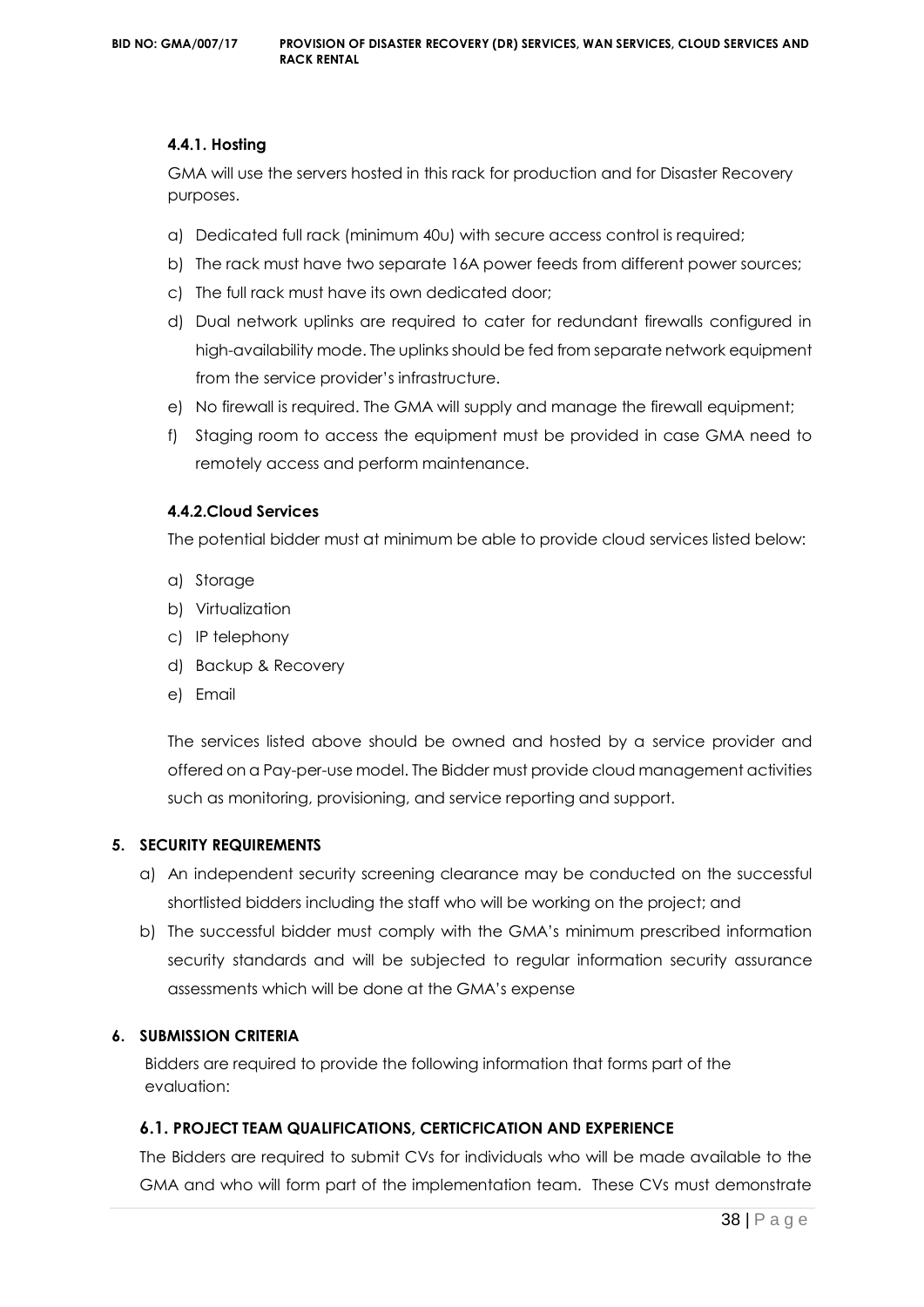the qualifications, certification, and experience of each individual. These CVs must indicate the specific work and experience in the provision of the required area of expertise. Bidders should ensure that the CVs submitted are for the individuals who will be committed to carry out the works as required by this ToR.

- Staff must have a minimum of three (3) years working experience.
- Provide a skills matrix (number of engineers / technicians vs the required services)

# **6.2. COMPANY EXPERIENCE**

Bidders are required to demonstrate the company experience in the provision of the required expertise as per Section 3 of these ToR. The bidder must have a minimum five years' experience in providing all the required services.

Bidders are requested to submit the contact details of a minimum of three (3) recent project references that can confirm the relevant company project experience.

# **6.3. METHOD STATEMENT/METODOLOGY**

Bidders must submit a method statement/methodology detailing the manner in which the required ToR as set out in section 3 above will be executed and must include the following:

- a) The project governance structure in the form of an organogram reflecting the different levels of responsibility and accountability ;
- b) Draft project plan indicating timelines and resources;
- c) The approach that will be adopted in the execution of these services; and
- d) The staffing availability of all members of the bidder.

# **7. LOCATION**

The services must be hosted in the Gauteng Province but outside the 15 km radius of GMA office which is in 44 Grand Central Boulevard, Midrand. Bidders must provide a geolocation of the proposed premises.

# **8. CONTRACT PERIOD**

The services as set out in section 3 will be rendered for a period of five (5) years.

# **9. EVALUATION CRITERIA**

# **9.1. MANDATORY REQUIREMENTS**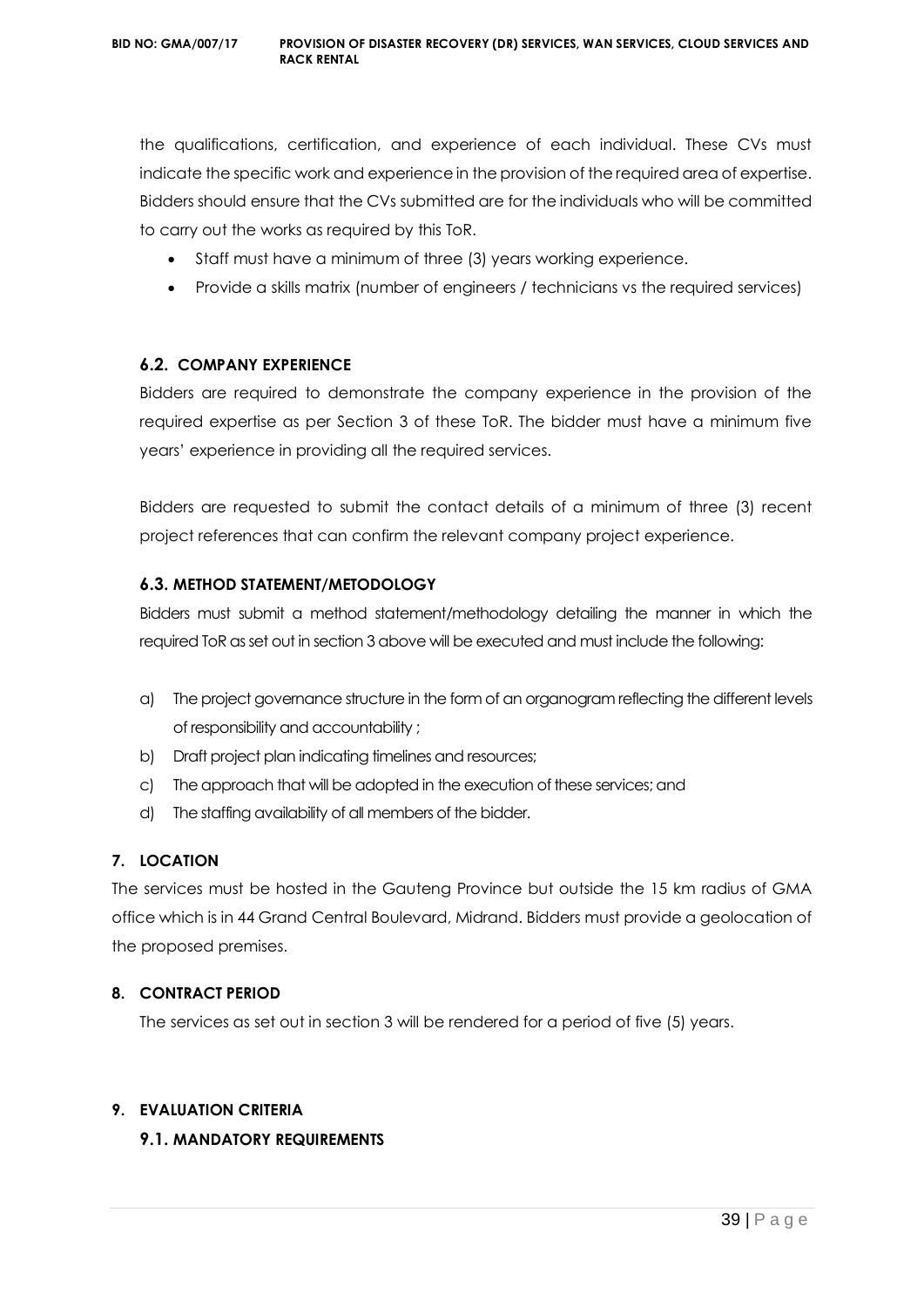It is mandatory for the bidders to comply with the following bid requirements. Bidders shall provide full and accurate answers to all mandatory questions posed in this document, and, are required to explicitly state either "Comply" or "Not Comply" regarding compliance with the requirements. The bidder shall substantiate their response to each requirement. **Failure to comply with any one of the following mandatory requirements will disqualify the proposal**.

|    | Requirement                                                           | Comply | <b>Not</b> |
|----|-----------------------------------------------------------------------|--------|------------|
|    |                                                                       |        | Comply     |
| 1. | The proposed services will be hosted in Gauteng province outside the  |        |            |
|    | 15 km radius of GMA office. The geolocation of the proposed premises  |        |            |
|    | has been provided. No data is to be replicated outside the borders of |        |            |
|    | RSA.                                                                  |        |            |
|    | Substantiate:                                                         |        |            |
|    |                                                                       |        |            |
| 2. | The bidder will supply all required services.                         |        |            |
|    | Substantiate:                                                         |        |            |
|    |                                                                       |        |            |
|    |                                                                       |        |            |

# **9.2 FUNCTIONALITY EVALUATION**

The evaluation criteria for measuring functionality, and the weighting attached to each criterion is listed in the table below. Failure to provide adequate information for evaluation of the criteria listed below will at least result in minimal subjective consideration and may result in loss of points.

A total of 100 (one hundred) points have been allocated for functionality evaluation. A minimum threshold for functionality of 70 points is required. Bids that do not meet this threshold will automatically be disqualified from further evaluation.

|                       | <b>EVALUATION CRITERIA</b>                                                                | <b>POINTS</b> |
|-----------------------|-------------------------------------------------------------------------------------------|---------------|
|                       | Service provider's experience in providing and detailed plans on their ability to supply: |               |
|                       | DR facilities                                                                             |               |
| 2.                    | MPLS and internet services                                                                | 25            |
| 3.                    | Data center and hosting services                                                          |               |
| $\mathcal{A}_{\cdot}$ | Cloud Services                                                                            |               |
|                       |                                                                                           |               |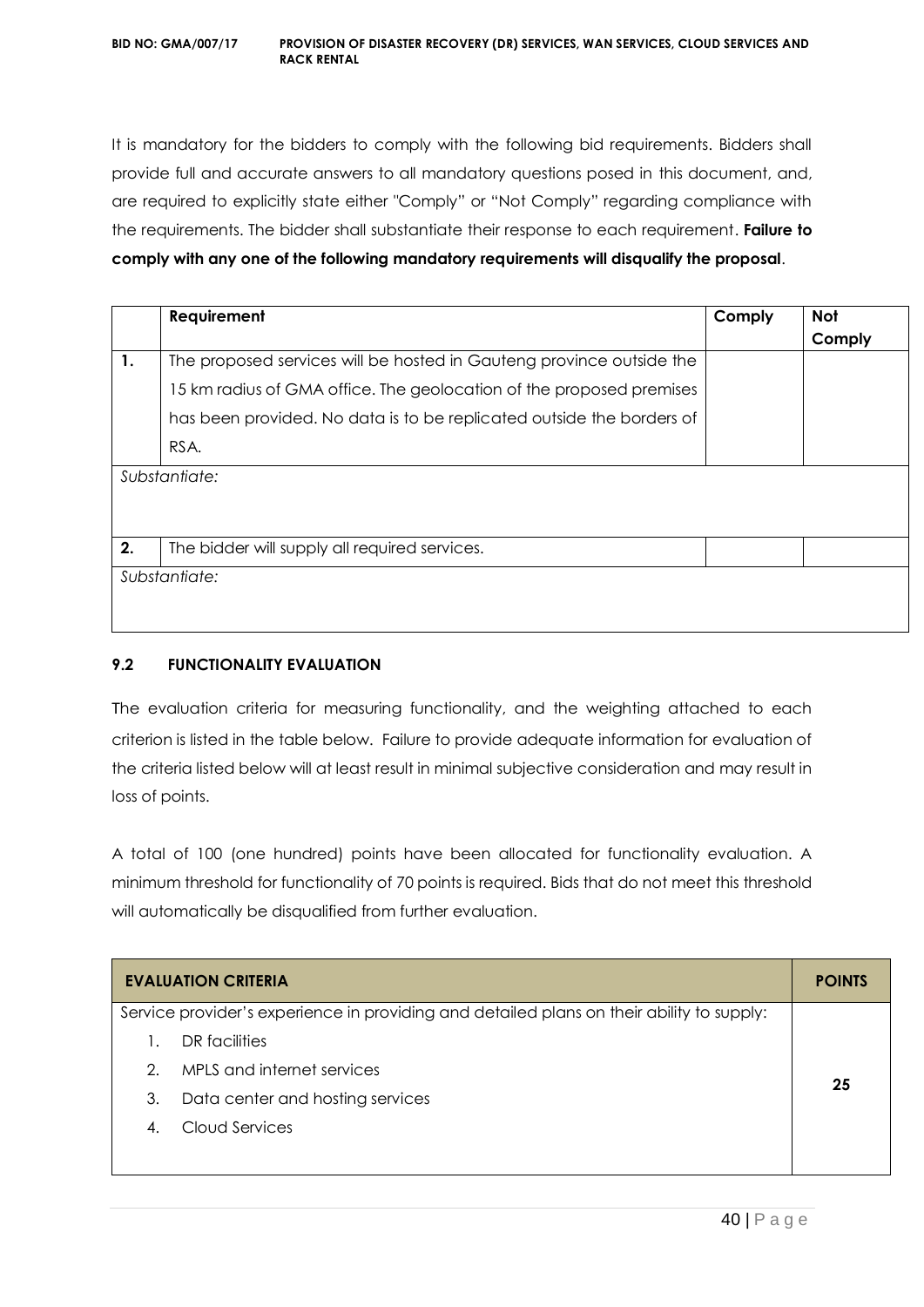|                                                                                          | The bidder must provide engineers/technicians that are suitably qualified and<br>experienced to manage, monitor and administer the network equipment and all required |    |  |
|------------------------------------------------------------------------------------------|-----------------------------------------------------------------------------------------------------------------------------------------------------------------------|----|--|
| services. Describe the staffing/employment model for technical staff and how these staff |                                                                                                                                                                       |    |  |
|                                                                                          | members are managed and trained to ensure an optimum working environment and a                                                                                        | 5  |  |
|                                                                                          | high quality of service.                                                                                                                                              |    |  |
|                                                                                          |                                                                                                                                                                       |    |  |
| $\left  \right $                                                                         | Team's qualifications and experience                                                                                                                                  |    |  |
|                                                                                          | Describe and illustrate the data center design. Describe how will the following satisfy                                                                               |    |  |
|                                                                                          | the service level requirements:                                                                                                                                       |    |  |
| 1)                                                                                       | cooling systems                                                                                                                                                       |    |  |
| 2)                                                                                       | <b>UPS</b> systems                                                                                                                                                    |    |  |
| 3)                                                                                       | power generators                                                                                                                                                      | 5  |  |
| 4)                                                                                       | Security measures                                                                                                                                                     |    |  |
| 5)                                                                                       | Monitoring systems                                                                                                                                                    |    |  |
| 6)                                                                                       | Uplinks to customer equipment                                                                                                                                         |    |  |
|                                                                                          | Detail how the Cloud services requirements will be met. The explanation must clearly                                                                                  |    |  |
|                                                                                          | indicate as a minimum:                                                                                                                                                |    |  |
|                                                                                          |                                                                                                                                                                       |    |  |
|                                                                                          | Service offering maturity level;                                                                                                                                      |    |  |
| ٠                                                                                        | Security threats detection, prevention and protection (against internal and                                                                                           | 15 |  |
|                                                                                          | external threats)                                                                                                                                                     |    |  |
|                                                                                          | Control (that GMA will have and that which the service provider)                                                                                                      |    |  |
|                                                                                          | Services that are offered                                                                                                                                             |    |  |
|                                                                                          | Clearly describe how:                                                                                                                                                 |    |  |
|                                                                                          |                                                                                                                                                                       |    |  |
|                                                                                          | the GMA's procured services will be monitored;                                                                                                                        | 5  |  |
|                                                                                          | Real-time alerts will be sent.                                                                                                                                        |    |  |
|                                                                                          | the operations center is staffed, operated and managed.                                                                                                               |    |  |
|                                                                                          | Describe and illustrate the syndicate office space. Clearly indicate the following:                                                                                   |    |  |
| 1)                                                                                       | Air-conditioned Office                                                                                                                                                |    |  |
| 2)                                                                                       | Recreational area                                                                                                                                                     |    |  |
| 3)                                                                                       | <b>Physical Access security</b>                                                                                                                                       | 10 |  |
| 4)                                                                                       | Lockable cabinets                                                                                                                                                     |    |  |
| 5)                                                                                       | Uninterrupted power                                                                                                                                                   |    |  |
|                                                                                          |                                                                                                                                                                       |    |  |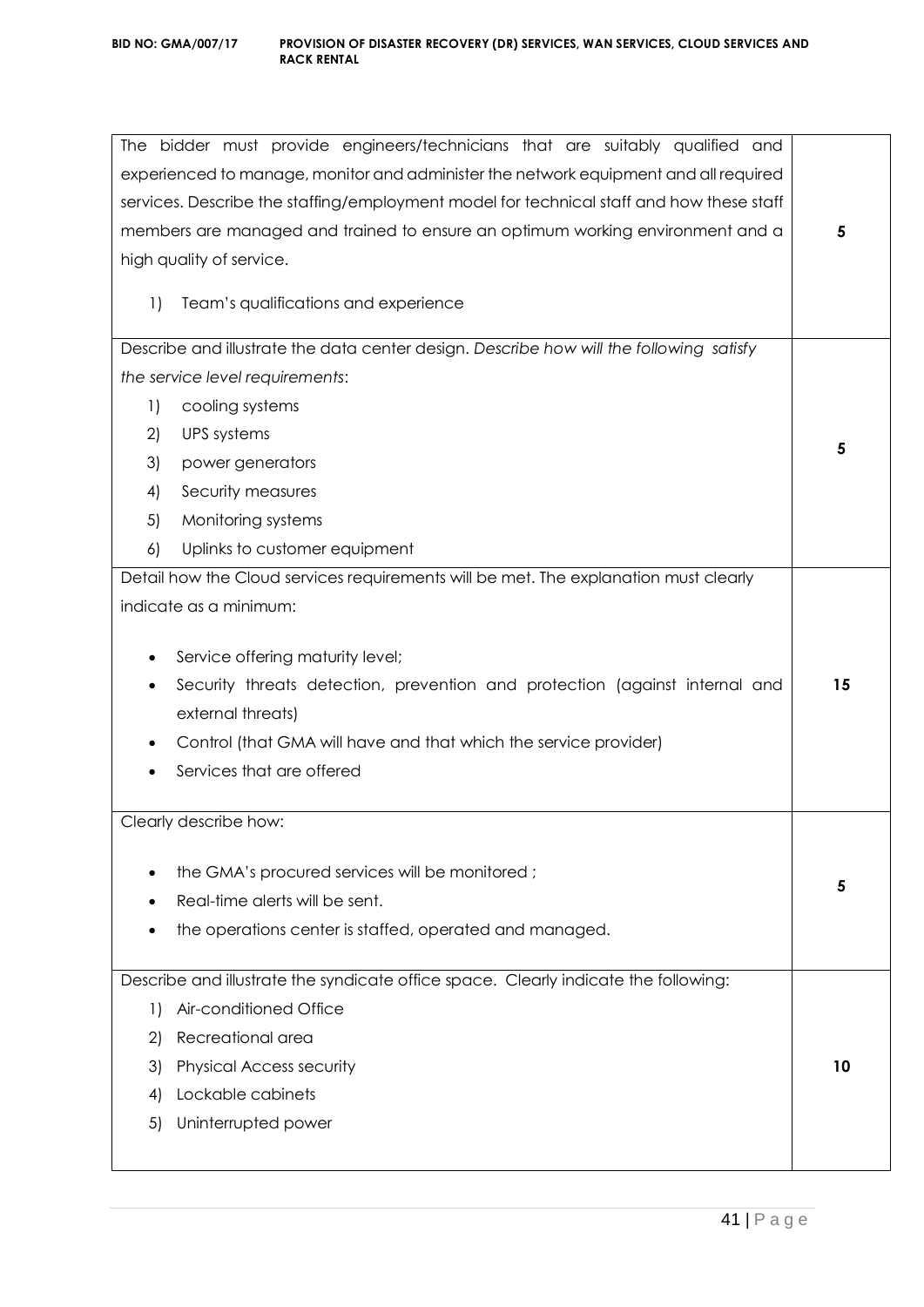| <b>THRESHOLD (MINIMUM ACCEPTABLE POINTS)</b>                                           |    |  |
|----------------------------------------------------------------------------------------|----|--|
| <b>SUB-TOTAL</b>                                                                       |    |  |
| how the facility will comply with the requirements and required services.              |    |  |
| proposal that detailed on how the solution/ interim disaster recovery will be done and |    |  |
| Project Methodology and detailed implementation plan: The bidder must provide a        |    |  |
| manage system changes and general maintenance such as patching.                        |    |  |
| move in and out of the Cloud services adopted. Bidder must also detail how they        |    |  |
| Ability to handle changes in requirements (scalability and agility) and how GMA can    |    |  |
| facility                                                                               |    |  |
| 8)<br>Connectivity to the Cloud Services, internet, GMA HQ and proposed syndicated     |    |  |
| Relevant connection equipment<br>7)                                                    |    |  |
| DR facility<br>6)                                                                      |    |  |
| 5)<br>Data centre with hosting space                                                   |    |  |
| Internet access break out<br>4)                                                        | 10 |  |
| 3)<br>Link access speeds                                                               |    |  |
| Type of links<br>2)                                                                    |    |  |
| Service provider core network<br>$\left  \right $                                      |    |  |
| diagram must clearly indicate as a minimum:                                            |    |  |
| Provide a detailed network design diagram of the proposed solution. The design         |    |  |

# **9.3 SITE INSPECTION/VISITS**

Bidders who obtain the threshold score of 70 points out of 100 functional requirements will qualify for site inspection/visit.

A total of 50 (fifty) points have been allocated for functionality evaluation. A minimum threshold for site inspection/visit of 30 points is required. Bids that do not meet this threshold will automatically be disqualified from further evaluation.

A site visit will be conducted at the premises of short listed bidders where a short introductory presentation will be required and a Question & Answer session with respect to the verification of requirements.

| <b>Evaluation Category</b>                   | <b>Description</b>                            | <b>Points</b> |
|----------------------------------------------|-----------------------------------------------|---------------|
| Site Inspection                              | The bidder's DR site must adhere to a minimum | 50            |
| Score in sliding scale of 1 to 5             | requirements as set out in the specification. |               |
| with 1-Low and 5- highest                    |                                               |               |
| <b>TOTAL</b>                                 |                                               |               |
| <b>THRESHOLD (MINIMUM ACCEPTABLE POINTS)</b> |                                               |               |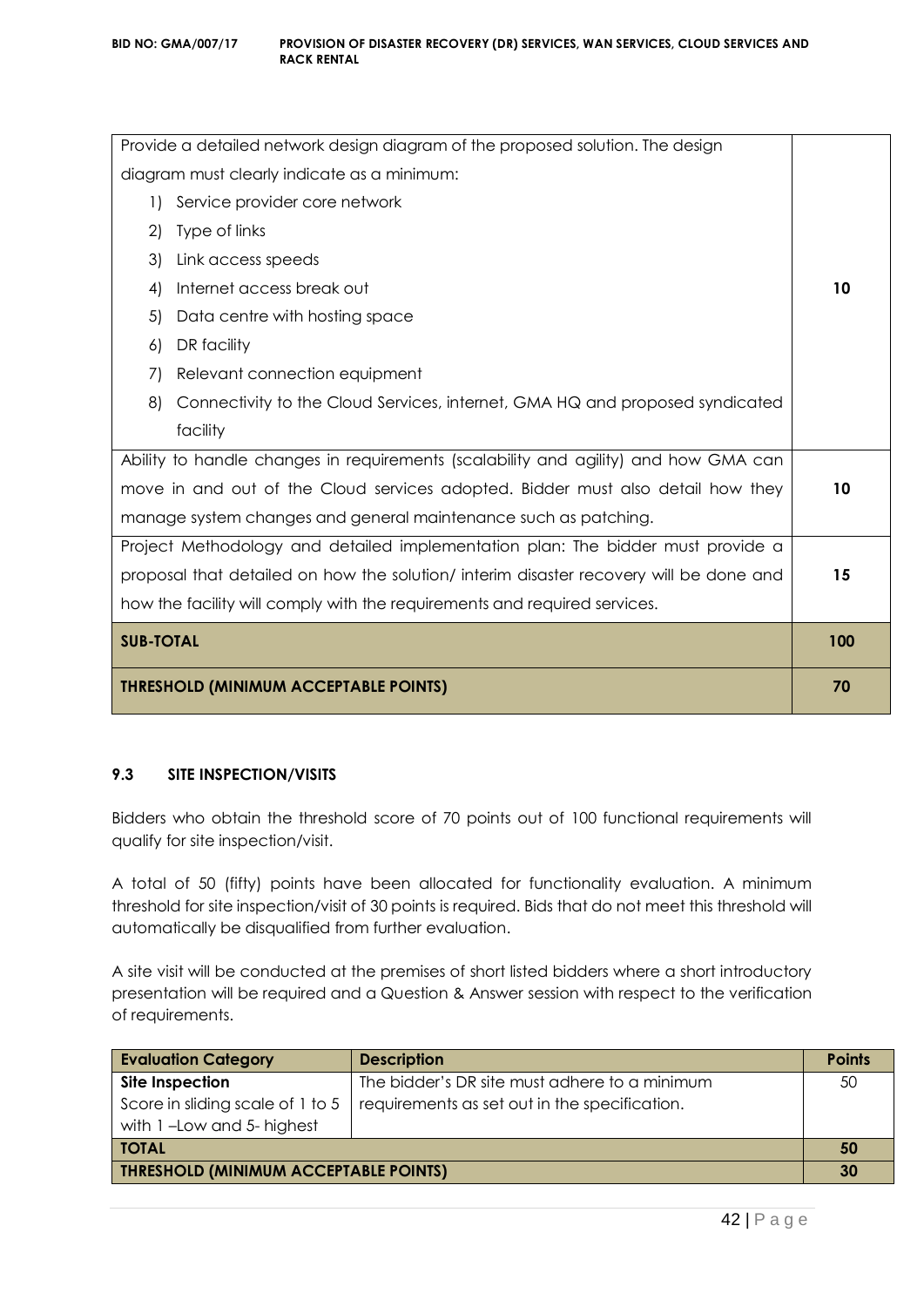Thereafter, only the qualifying bids will be evaluated in terms of the 80/20 preferential points system, where a maximum of 80 points are allocated for price and a maximum of 20 points are allocated in respect of the level of B-BBEE contribution of the bidder.

| <b>DNS</b>  | Domain name service                       |
|-------------|-------------------------------------------|
| DR          | Disaster recovery                         |
| <b>DRP</b>  | Disaster recovery plan                    |
| <b>GMA</b>  | Gautrain Management Agency                |
| laaS        | Infrastructure as a service               |
| <b>ICT</b>  | Information and Communications Technology |
| <b>LAN</b>  | Local area network                        |
| <b>MPLS</b> | Multiprotocol Label Switching             |
| PaaS        | Platform as a service                     |
| <b>RSA</b>  | Republic of South Africa                  |
| <b>RTO</b>  | Recovery Time Objectives                  |
| SaaS        | Software as a service                     |
| <b>SLA</b>  | Service Level Agreement                   |
| <b>ToR</b>  | <b>Terms of Reference</b>                 |
| <b>UPS</b>  | Uninterruptible Power Supply              |
| <b>WAN</b>  | Wide area network                         |

#### **APPENDIX A - Acronyms**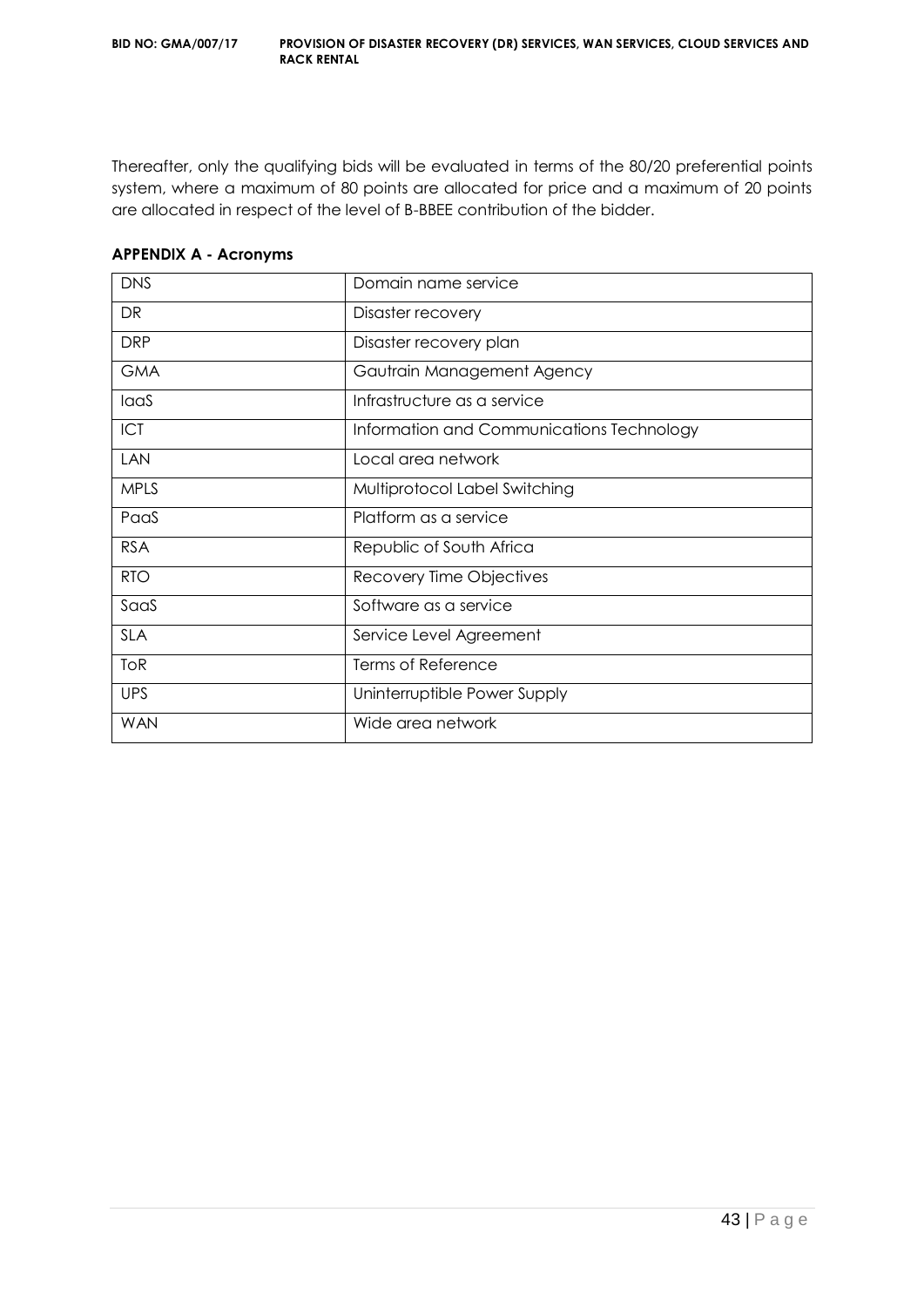# **RFP - PART C:**

# **BIDDERS DECLARATION**

All responses must be provided within the specified boxes, must comply with the word and page limits imposed and must respond to this RFP Part B in accordance with the Conditions of Tendering in this RFP Part A. All Annexures form part of the Bidders Response and must be completed in full and signed.

| <b>BIDDERS DECLARATION</b>                                                                                                           |                    |  |
|--------------------------------------------------------------------------------------------------------------------------------------|--------------------|--|
| certify that:                                                                                                                        | (full name) hereby |  |
| I have read, understood and accept the conditions contained in this RFP.<br>$\Box$                                                   |                    |  |
| I have supplied all the required information, and all the information submitted as part<br>$\Box$<br>of the RFP is true and correct. |                    |  |
| <b>NAME OF THE BIDDER</b>                                                                                                            |                    |  |
| <b>IDENTITY NUMBER</b>                                                                                                               |                    |  |
| <b>POSITION</b>                                                                                                                      |                    |  |
| <b>AUTHORISED SIGNATORY</b>                                                                                                          |                    |  |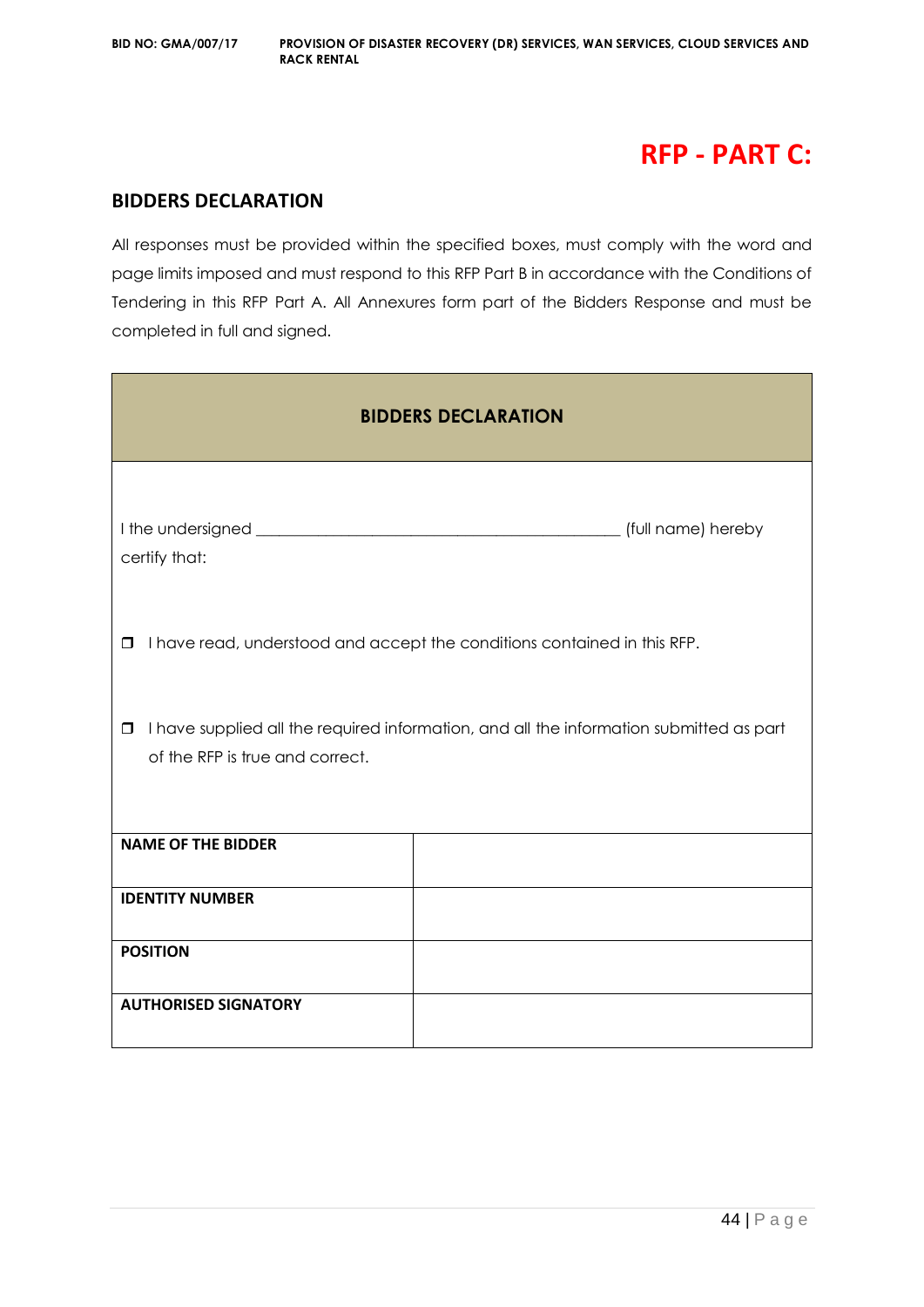| <b>BIDDERS RESPONSE</b>                                                        |             |               |  |
|--------------------------------------------------------------------------------|-------------|---------------|--|
| <b>FULL NAME</b>                                                               |             |               |  |
| <b>POSTAL ADDRESS</b>                                                          |             |               |  |
| <b>PHYSICAL ADDRESS</b>                                                        |             |               |  |
| <b>ENTITY REGISTRATION NUMBER</b>                                              |             |               |  |
| <b>VAT REGISTRATION NUMBER</b>                                                 |             |               |  |
| <b>CONTACT PERSON'S FULL NAME</b>                                              |             |               |  |
| <b>TELEPHONE NUMBER 1</b>                                                      | <b>CODE</b> | <b>NUMBER</b> |  |
| <b>TELEPHONE NUMBER 2</b>                                                      | <b>CODE</b> | <b>NUMBER</b> |  |
| <b>FACSIMILE NUMBER</b>                                                        | <b>CODE</b> | <b>NUMBER</b> |  |
| <b>CELLULAR PHONE NUMBER</b>                                                   |             |               |  |
| <b>E-MAIL ADDRESS</b>                                                          |             |               |  |
| <b>TAX CLEARANCE CERTIFICATE</b>                                               | <b>YES</b>  | <b>NO</b>     |  |
| <b>REGISTERED ON NATIONAL TREASURY</b><br><b>CENTRALISED SUPPLIER DATABASE</b> | <b>YES</b>  | <b>NO</b>     |  |
| FULL NAME OF AUTHORISED SIGNATORY                                              |             |               |  |
| TITLE OF AUTHORISED SIGNATORY                                                  |             |               |  |
| SIGNATURE OF AUTHORISED SIGNATORY                                              |             |               |  |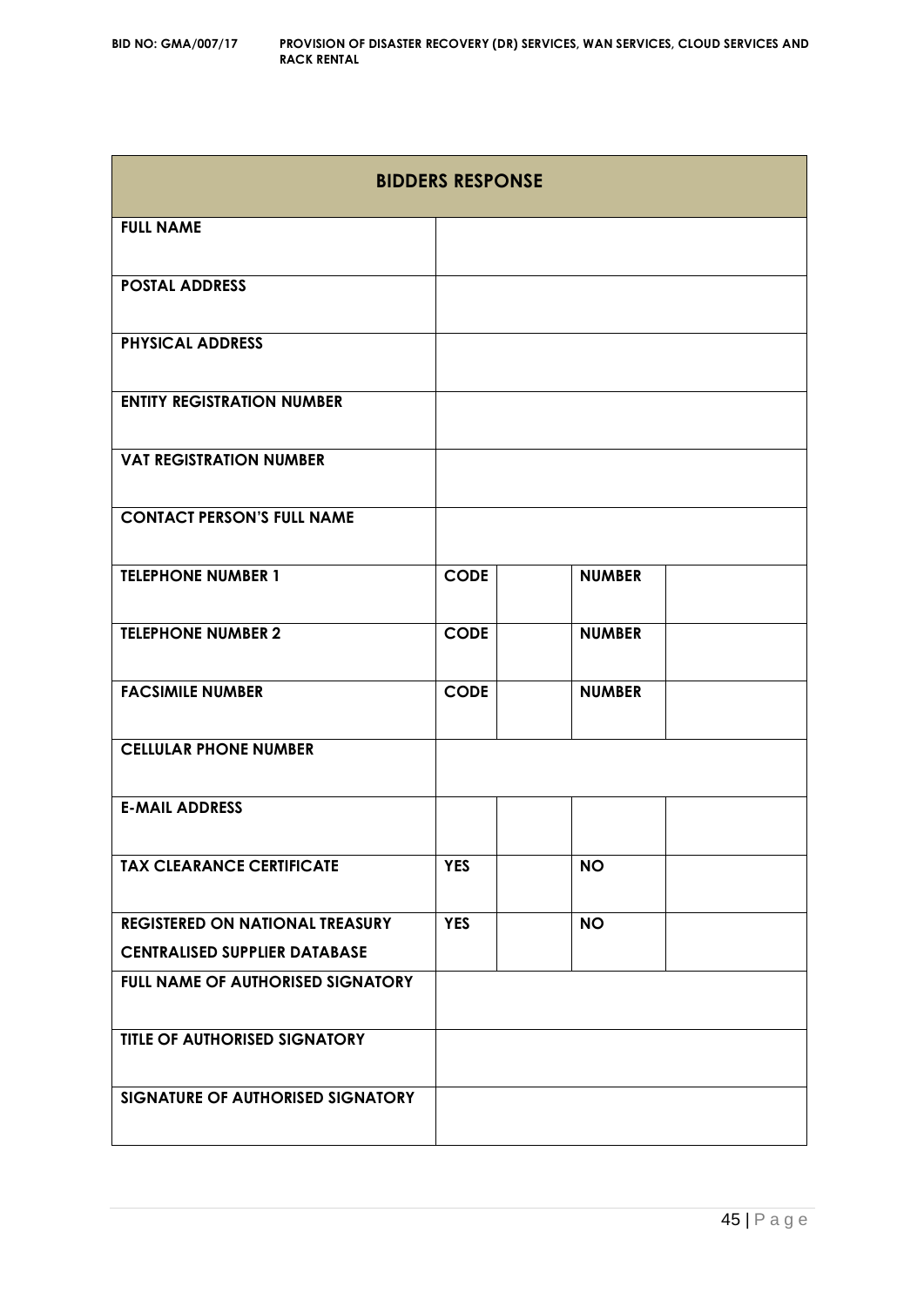| <b>DATE OF SIGNATURE</b>                                    |                               |
|-------------------------------------------------------------|-------------------------------|
| <b>ALTERNATIVE TENDER</b>                                   | Word limit - [500] words      |
| Where<br><b>Bidder</b><br>also<br>submits<br>$\alpha$<br>an |                               |
| Alternative Tender, it must include any                     |                               |
| supplementary material, together with                       |                               |
| associated prices, which demonstrates in                    |                               |
| detail that such an alternative will fully                  |                               |
| achieve<br>and/ or exceed<br>all<br>the                     |                               |
| specifications or requirements together                     |                               |
| with references as to why the alternative                   |                               |
| proposal/s may be advantageous. This                        |                               |
| be cross-referenced to<br>should<br>the                     |                               |
| Specification.                                              |                               |
| <b>CONFLICT OF INTEREST</b>                                 |                               |
| Provide<br>details<br>of<br>interests,<br>any               | Complete as attached in SBD 4 |
| relationships or clients which may give                     |                               |
| rise to a conflict of interest and the area                 |                               |
| of expertise in which that conflict of                      |                               |
| interest may arise.                                         |                               |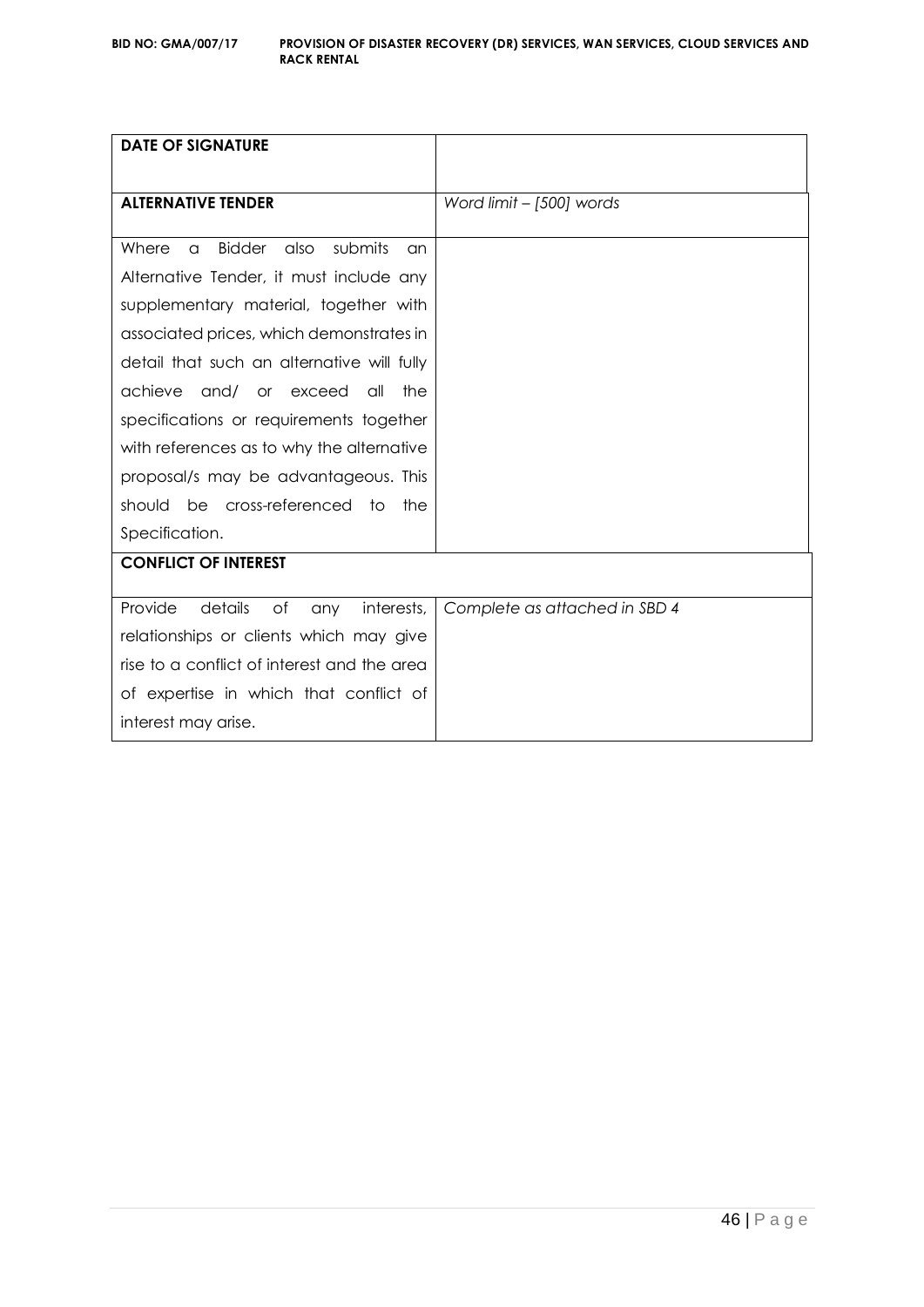# **Register on the Central Supplier Database for Government managed by National Treasury**

with effect from **1 April 2016** the Central Supplier Database (CSD) will serve as the single source of key supplier information for all spheres of government providing consolidated, accurate, up-to-date, complete and verified supplier information to procuring organs of state.

The establishment of a CSD will result in one single database to serve as the source of all supplier information for all spheres of government. The purpose of centralising government's supplier database is to reduce duplication of effort and cost for both supplier and government while enabling electronic procurement processes.

Prospective suppliers interested in pursuing opportunities within the South African Government and those that are already registered on the GMA supplier database are encouraged to **selfregister** on the CSD. This self-registration application represents an expression of interest from the supplier to conduct business with the South African Government. Once submitted, your details will be assessed for inclusion on the CSD.

# **Access the CSD site on [www.csd.gov.za](http://www.csd.gov.za/)**

Contact National Treasury for further clarity on the process:

Email: [csd@treasury.gov.za](mailto:csd@treasury.gov.za)

Telephone: 012 315 5509

Bidders must submit with their proposals proof of registration on CSD. The proof of registration must indicate the following:

- CSD Supplier Number
- CSD Unique RRN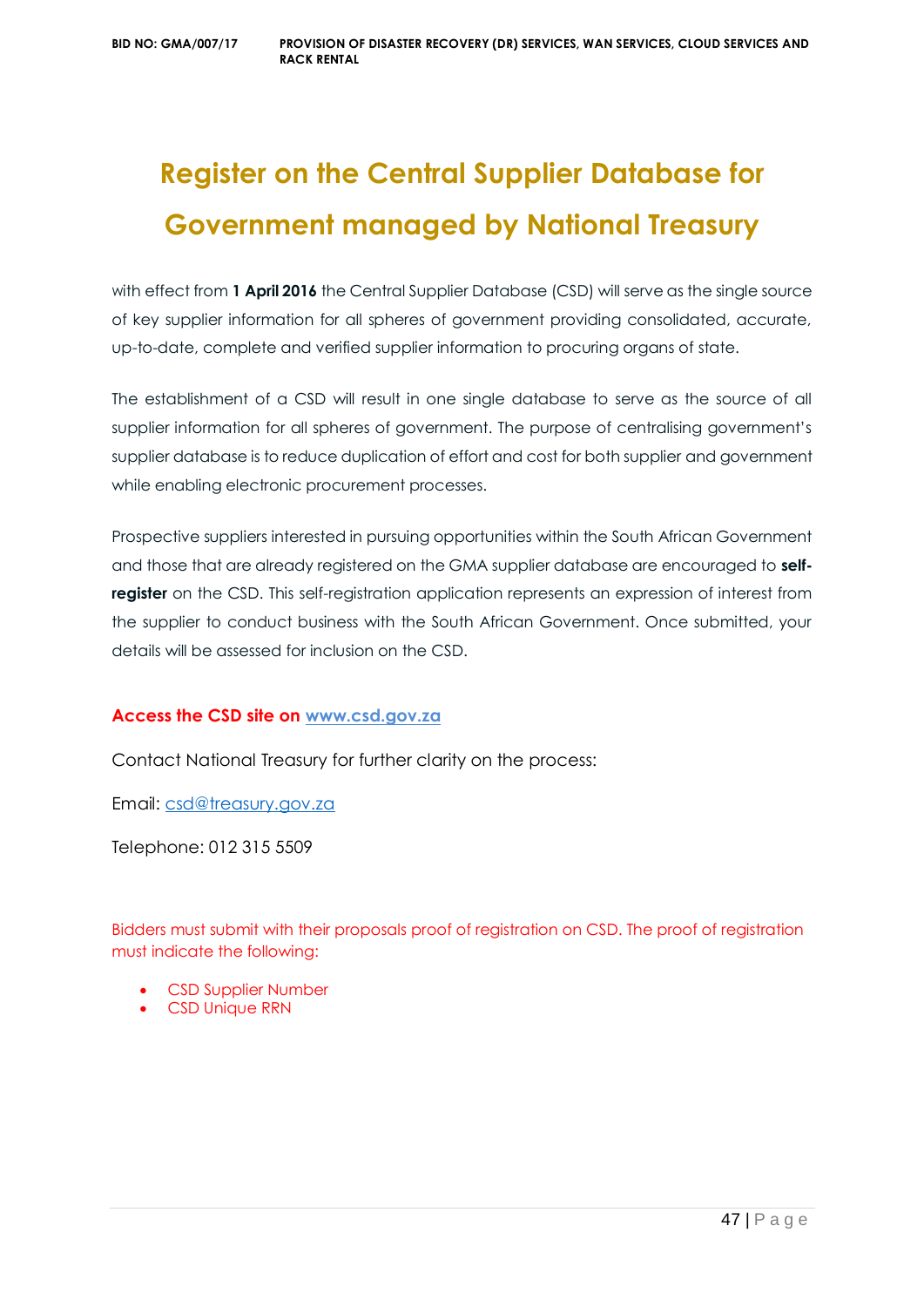#### **A1. TAX CLEARANCE CERTIFICATE REQUIREMENTS**

**It is a condition of bid that the taxes of the successful bidder must be in order, or that satisfactory arrangements have been made with South African Revenue Service (SARS) to meet the Bidders tax obligations.**

1 In order to meet this requirement bidders are required to complete in full the form TCC 001

"Application for a Tax Clearance Certificate" and submit it to any SARS branch office nationally. The Tax Clearance Certificate Requirements are also applicable to foreign bidders / individuals who wish to submit bids.

2 SARS will then furnish the bidder with a Tax Clearance Certificate that will be valid for a period of 1 (one) year from the date of approval.

3 The original Tax Clearance Certificate must be submitted together with the bid. Failure to submit the original and valid Tax Clearance Certificate will result in the invalidation of the bid. Certified copies of the Tax Clearance Certificate will not be acceptable.

4 In bids where Consortia / Joint Ventures / Sub-contractors are involved, each party must submit a separate Tax Clearance Certificate.

5 Copies of the TCC 001 "Application for a Tax Clearance Certificate" form are available from any SARS branch office nationally or on the website [www.sars.gov.za.](http://www.sars.gov.za/)

6 Applications for the Tax Clearance Certificates may also be made via eFiling. In order to use this provision, taxpayers will need to register with SARS as eFilers through the website [www.sars.gov.za](http://www.sars.gov.za/)

# **A2. FINANCIAL VIABILITY REQUIREMENTS**

1. Are there any significant events, matters, occurrences or circumstances which have arisen since the end of your last financial year which may significantly affect operations and your ability to operate as a going concern.

\_\_\_\_\_\_\_\_\_\_\_\_\_\_\_\_\_\_\_\_\_\_\_\_\_\_\_\_\_\_\_\_\_\_\_\_\_\_\_\_\_\_\_\_\_\_\_\_\_\_\_\_\_\_\_\_\_\_\_\_\_\_\_\_\_\_\_\_\_\_\_\_\_\_\_\_\_\_\_\_\_\_ \_\_\_\_\_\_\_\_\_\_\_\_\_\_\_\_\_\_\_\_\_\_\_\_\_\_\_\_\_\_\_\_\_\_\_\_\_\_\_\_\_\_\_\_\_\_\_\_\_\_\_\_\_\_\_\_\_\_\_\_\_\_\_\_\_\_\_\_\_\_\_\_\_\_\_\_\_\_\_\_\_\_ \_\_\_\_\_\_\_\_\_\_\_\_\_\_\_\_\_\_\_\_\_\_\_\_\_\_\_\_\_\_\_\_\_\_\_\_\_\_\_\_\_\_\_\_\_\_\_\_\_\_\_\_\_\_\_\_\_\_\_\_\_\_\_\_\_\_\_\_\_\_\_\_\_\_\_\_\_\_\_\_\_\_

\_\_\_\_\_\_\_\_\_\_\_\_\_\_\_\_\_\_\_\_\_\_\_\_\_\_\_\_\_\_\_\_\_\_\_\_\_\_\_\_\_\_\_\_\_\_\_\_\_\_\_\_\_\_\_\_\_\_\_\_\_\_

#### **SBD 2**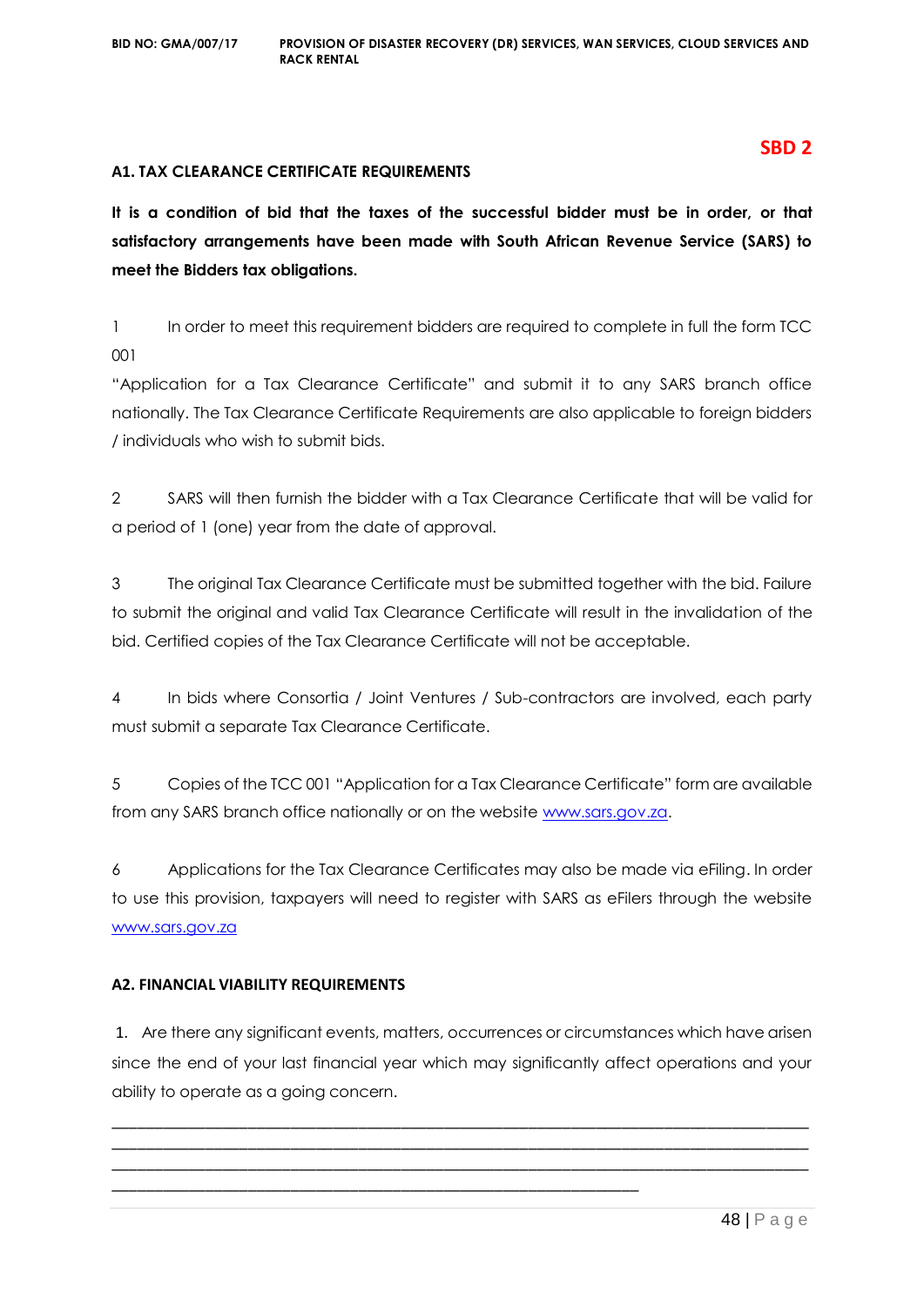# **SBD 3.1**

# **PRICING SCHEDULE**

|                        |                              | Ref Number: GMA/007/17 |
|------------------------|------------------------------|------------------------|
| Closing Time: 11H00 AM | Closing Date 13 October 2017 |                        |

**OFFER TO BE VALID FOR 90 DAYS FROM THE CLOSING DATE OF BID.**

Bidders are required to submit a separate detailed price proposal.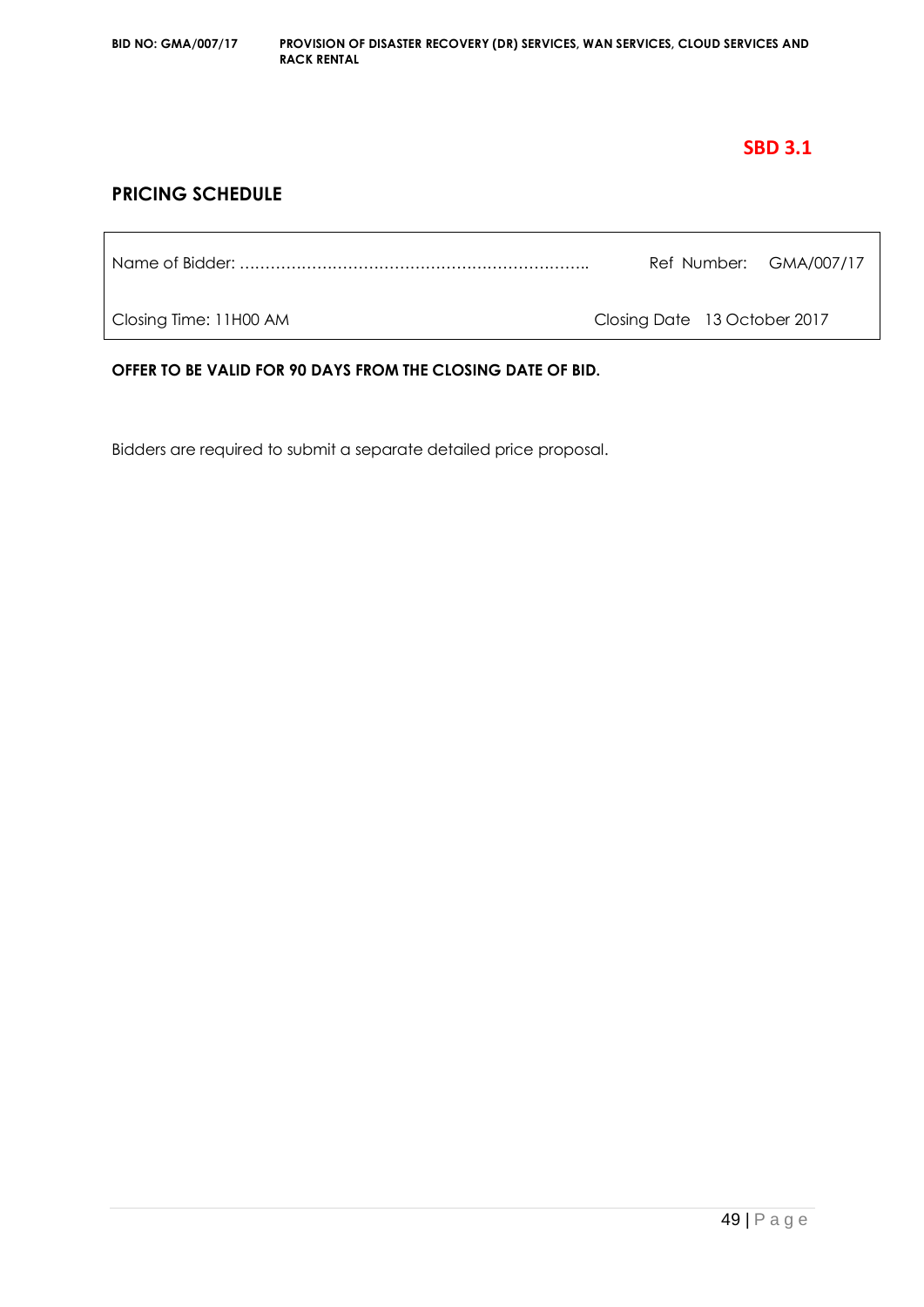# **SBD 3.2**

# **PRICING DECLARATION**

Dear Sir/Madam

After having carefully read through and examined this RFP Reference Number GMA/007/17 in its entirety together with all the provisions contained in each section of the RFP document,

We hereby offer to supply an end-to-end disaster recovery solution within the Gauteng area and to provide cloud, internet and network services with rack rental in a secure off-site data center for a period of five (5) years as per the detailed in Terms of Reference section of the REQUEST FOR PROPOSAL document:

| IN AMOUNT: R | . (including VAT) |
|--------------|-------------------|
|              |                   |
| IN WORDS: R  | [including VAT]   |

We confirm that this price covers all costs associated with supplying an end-to-end disaster recovery solution within the Gauteng area and to provide cloud, internet and network services with rack rental in a secure off-site data center for a period of five (5) years as per the requirements in the TOR.

We confirm that GMA will incur no additional costs whatsoever over and above this amount.

We undertake to hold this offer open for acceptance for a period of 90 (ninety) days from the date of submission of offers. We further undertake that upon final acceptance of our offer, we will commence with the provision of service when required to do so by the Client.

Moreover, we agree that until formal Contract Documents have been prepared and executed, this Form of Tender, together with a written acceptance from the Client shall constitute a binding agreement between us, governed by the terms and conditions set out in this REQUEST FOR PROPOSAL.

We understand that you are not bound to accept the lowest or any offer and that we must bear all costs which we have incurred in connection with preparing and submitting this tender.

We hereby undertake for the period during which this tender remains open for acceptance not to divulge to any persons, other than the persons to which the tender is submitted, any information relating to the submission of this tender or the details therein except where such is necessary for the submission of this tender.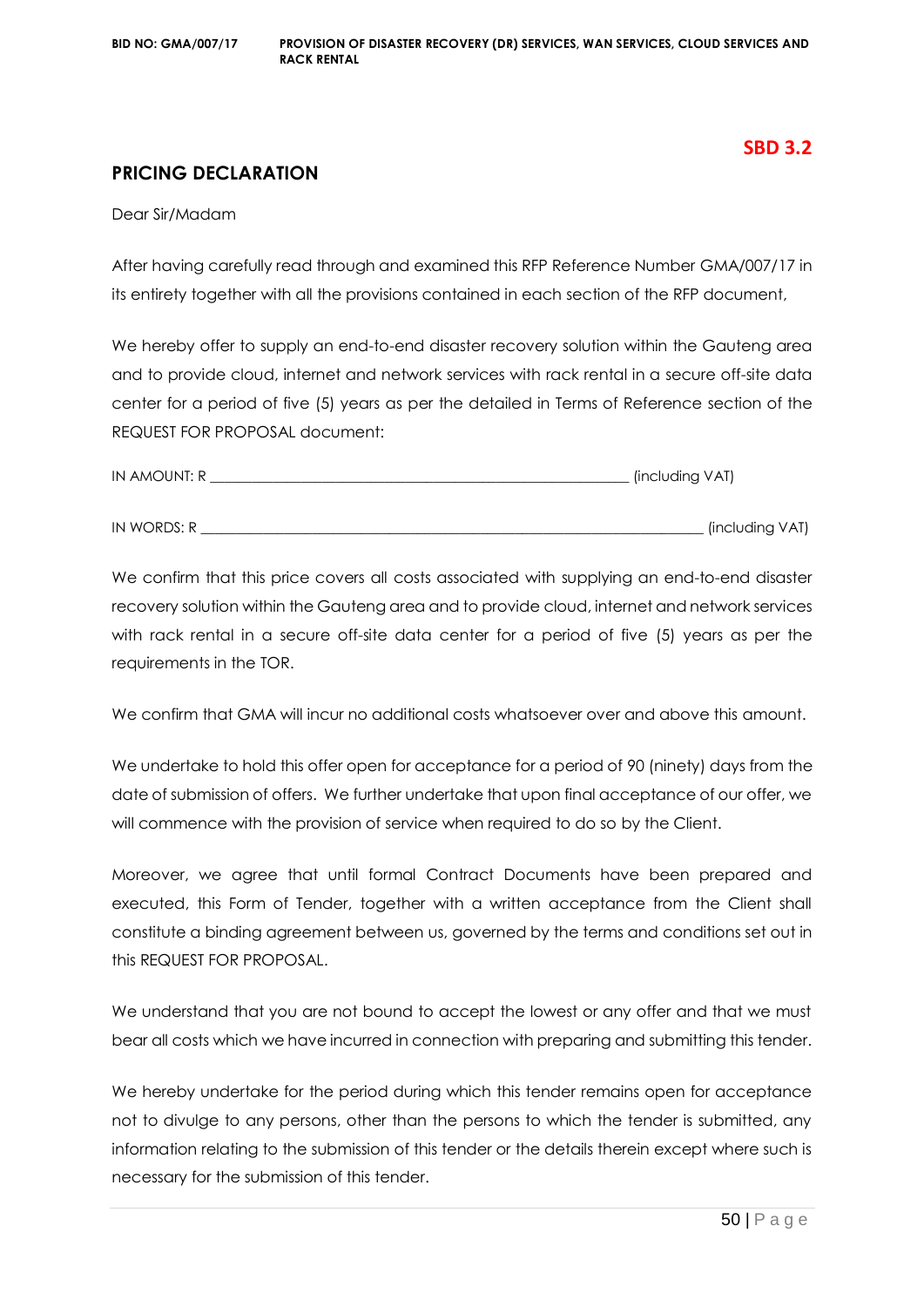| <b>PRICE DECLARATION</b><br>(MANDATORY INFORMATION)                                                                                                          |  |  |
|--------------------------------------------------------------------------------------------------------------------------------------------------------------|--|--|
| certify that:                                                                                                                                                |  |  |
| I have read, understood and unconditionally accept that the conditions contained in<br>□<br>above Section of this RFP.                                       |  |  |
| I have supplied all the required information, and all the information submitted as part<br>$\Box$<br>of the Pricing Section of this RFP is true and correct. |  |  |
| <b>NAME OF BIDDER</b>                                                                                                                                        |  |  |
| <b>IDENTITY NUMBER</b>                                                                                                                                       |  |  |
| <b>POSITION</b>                                                                                                                                              |  |  |
| <b>SIGNATURE OF AUTHORISED</b><br><b>SIGNATORY</b>                                                                                                           |  |  |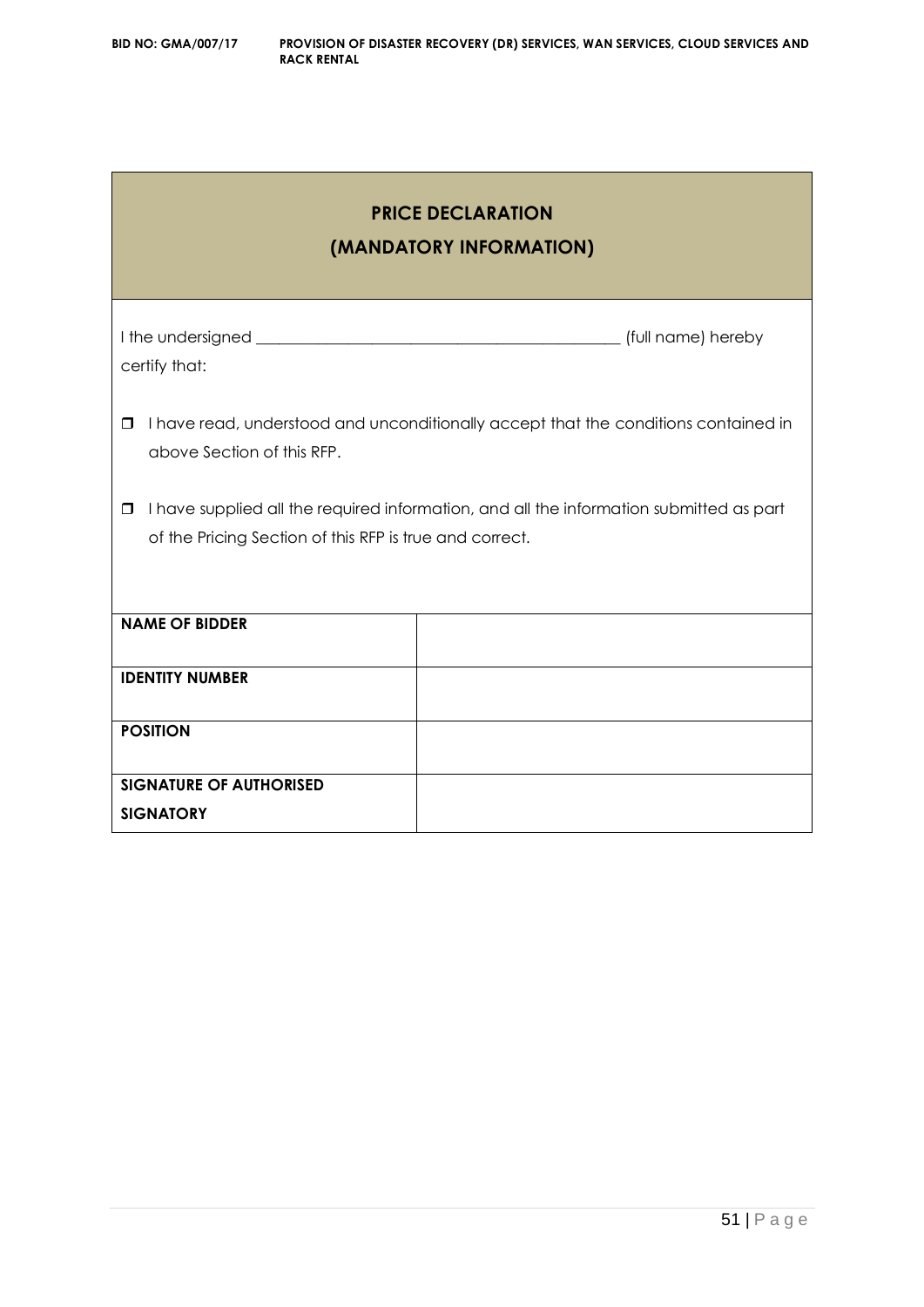# **SBD 4**

# **DECLARATION OF INTEREST**

1. Any legal person, including persons employed by the state<sup>1</sup>, or persons having a kinship with persons employed by the state, including a blood relationship, may make an offer or offers in terms of this invitation to bid (includes an advertised competitive bid, a limited bid, a proposal or written price quotation). In view of possible allegations of favoritism, should the resulting bid, or part thereof, be awarded to persons employed by the state, or to persons connected with or related to them, it is required that the bidder or his/her authorised representative declare his/her position in relation to the evaluating/adjudicating authority where-

the bidder is employed by the state; and/or

the legal person on whose behalf the bidding document is signed, has a relationship with persons/a person who are/is involved in the evaluation and or adjudication of the bid(s), or where it is known that such a relationship exists between the person or persons for or on whose behalf, the declarant acts and persons who are involved with the evaluation and or adjudication of the bid.

# 2. **In order to give effect to the above, the following questionnaire must be completed and submitted with the bid.**

| 2.1 | Full       | Name | of | bidder | <b>or</b>    | his | <b>or</b> | her | representative:                                                            |
|-----|------------|------|----|--------|--------------|-----|-----------|-----|----------------------------------------------------------------------------|
|     |            |      |    |        |              |     |           |     |                                                                            |
| 2.2 |            |      |    |        |              |     |           |     |                                                                            |
| 2.3 |            |      |    |        |              |     |           |     | Position occupied in the Company (director, trustee, shareholder, member): |
| 2.4 |            |      |    |        |              |     |           |     | Registration number of company, enterprise, close corporation, partnership |
| 2.5 | Tax        |      |    |        | Reference    |     |           |     | Number:                                                                    |
| 2.6 | <b>VAT</b> |      |    |        | Registration |     |           |     | Number:                                                                    |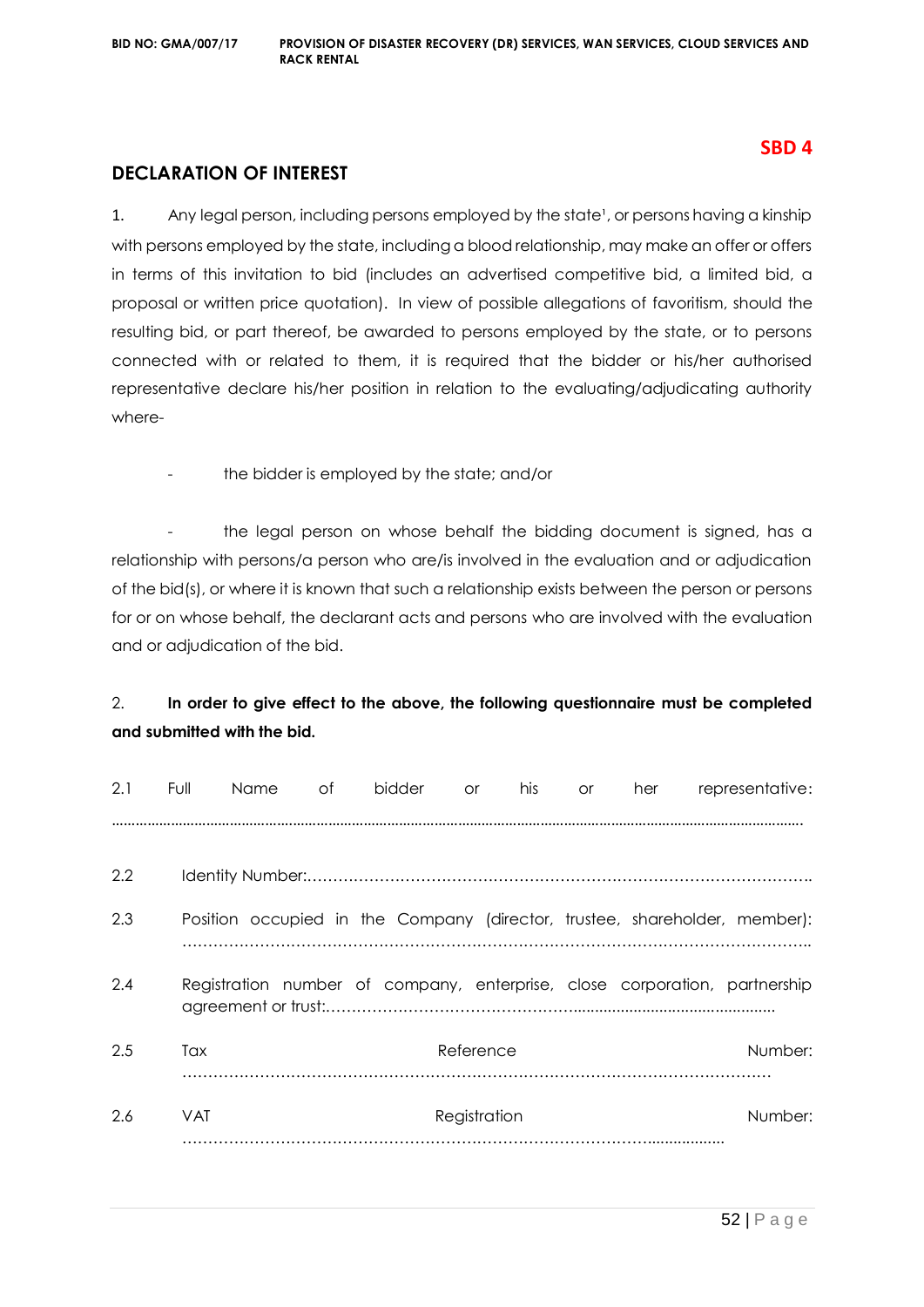2.6.1 The names of all directors / trustees / shareholders / members, their individual identity numbers, tax reference numbers and, if applicable, employee / PERSAL numbers must be indicated in paragraph 3 below.

2.7 Are you or any person connected with the bidder

# **YES/NO**

Are you or any person connected with the bidder presently employed by the state? **YES/NO**

2.7.1 If so, furnish the following particulars:

| Name     | of                     | person                                                                                       | / director | $\sqrt{2}$ | trustee | $\sqrt{2}$ | shareholder/                                                                            | member:      |
|----------|------------------------|----------------------------------------------------------------------------------------------|------------|------------|---------|------------|-----------------------------------------------------------------------------------------|--------------|
|          |                        | Name of state institution at which you or the person<br>connected to the bidder is employed: |            |            |         |            |                                                                                         |              |
| Position |                        | <b>Example occupied</b>                                                                      | in.        |            | the     |            | state                                                                                   | institution: |
|          | Any other particulars: |                                                                                              |            |            |         |            |                                                                                         |              |
|          |                        |                                                                                              |            |            |         |            |                                                                                         |              |
|          |                        |                                                                                              |            |            |         |            |                                                                                         |              |
| 2.7.2    |                        |                                                                                              |            |            |         |            | If you are presently employed by the state, did you obtain the appropriate authority to |              |
|          |                        | undertake remunerative work outside employment in the public sector?                         |            |            |         |            |                                                                                         | YES/NO       |
|          |                        | 2.7.1.1 If yes, did you attach proof of such authority to the bid document?                  |            |            |         |            |                                                                                         | YES/NO       |
|          |                        | disqualification of the bid.                                                                 |            |            |         |            | (Note: Failure to submit proof of such authority, where applicable, may result in the   |              |
|          |                        | 2.7.1.2 If no, furnish reasons for non-submission of such proof:                             |            |            |         |            |                                                                                         |              |

……………………………………………………………………………………………………………………. …………………………………………………………………………………………………………………….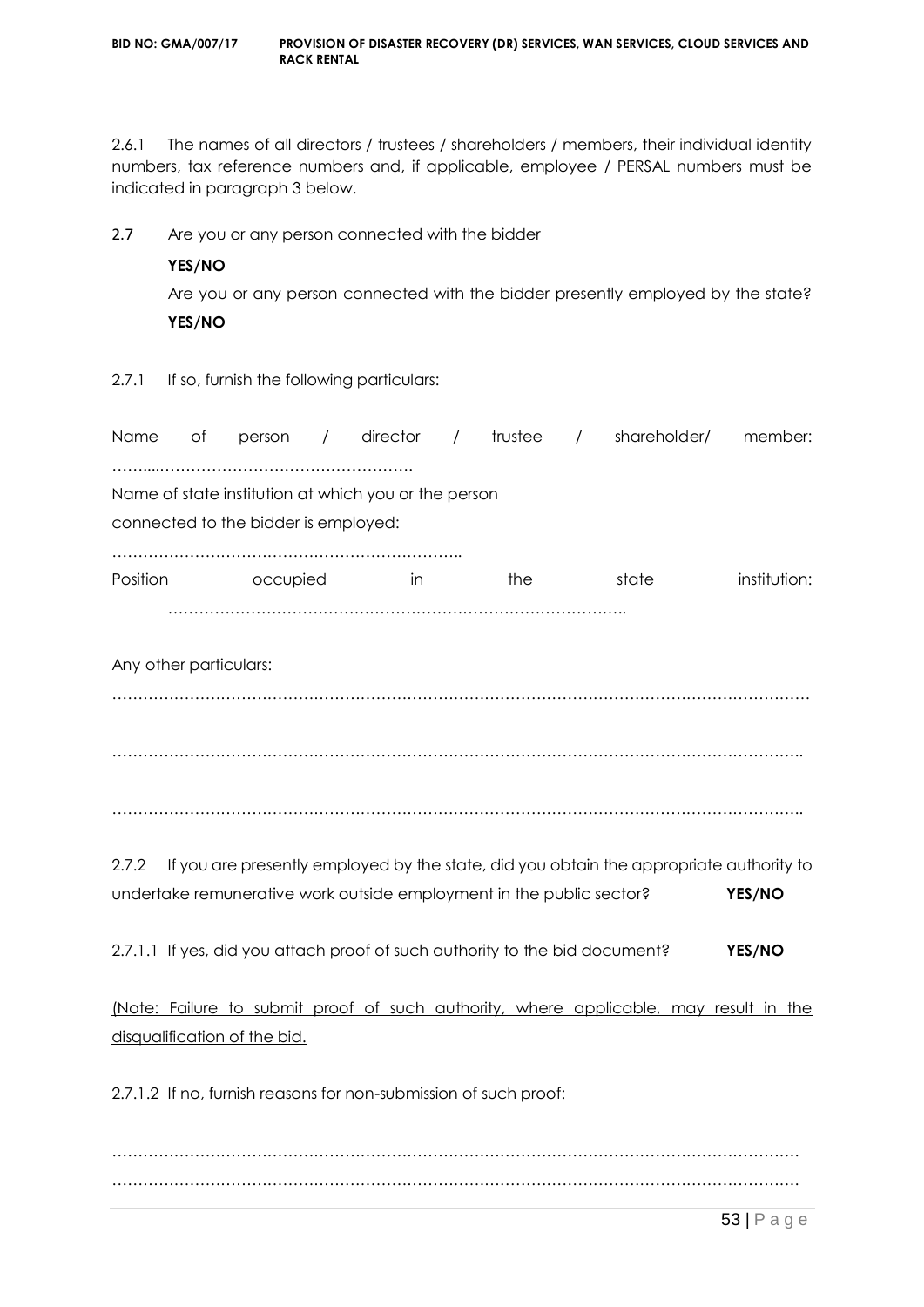**BID NO: GMA/007/17 PROVISION OF DISASTER RECOVERY (DR) SERVICES, WAN SERVICES, CLOUD SERVICES AND RACK RENTAL** ……………………………………………………………………………………………………………………. 2.8 Did you or your spouse, or any of the company's directors / trustees / shareholders / members or their spouses conduct business with the state in the previous 12 months **YES/NO** 2.8.1 If so, furnish particulars: …………………………………………………………………………………………………………………… ……………………………………………………………………………………………………………………. ………………………………………………………..................................................................................... 2.9 Do you, or any person connected with the bidder, have **YES/NO** any relationship (family, friend, other) with a person employed by the state and who

2.9.1 If so, furnish particulars.

………………………………………………….......................................................................................... …………………………………………………………………………………………………………………….. …………………………………………………………………………………………………………………….

may be involved with the evaluation and or adjudication of this bid?

2.10 Are you, or any person connected with the bidder, aware of any relationship (family, friend, other) between any other bidder and any person employed by the state who may be involved with the evaluation and or adjudication of this bid? **YES/NO**

2.10.1 If so, furnish particulars**.**

……………………………………………………………………………………………………………………. …………………………………………………………………………………………………………………. …………………………………………………………………………………………………………………

2.11 Do you or any of the directors / trustees / shareholders / members **YES/NO** of the company have any interest in any other related companies whether or not they are bidding for this contract?

2.11.1 If so, furnish particulars: ………………………………………………………………………………………………………………………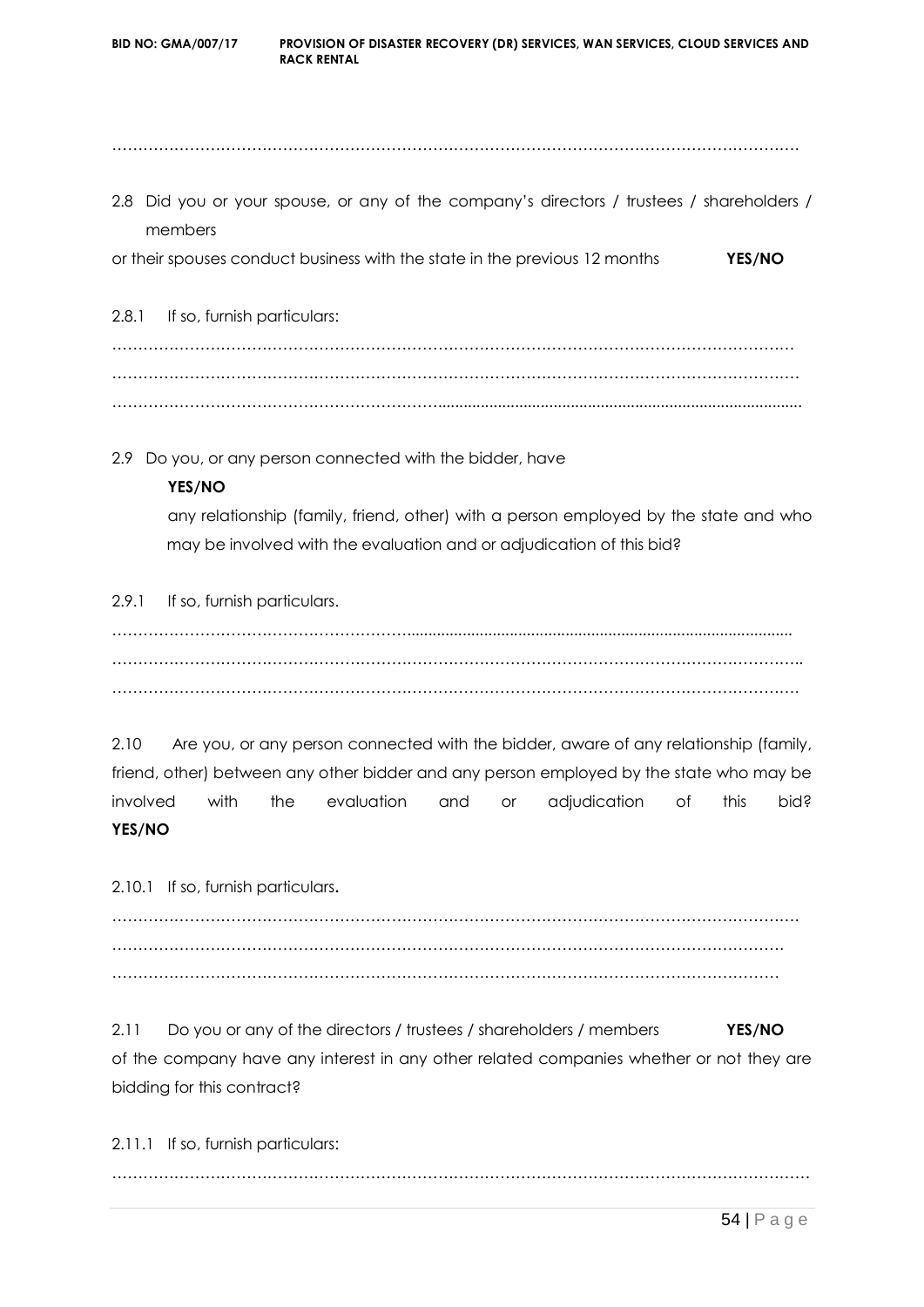…………………………………………………………………………………………………………………… ……………………………………………………………………………………………………………………

### **3 Full details of director /trustees/members/shareholders.**

| <b>Full Name</b> | <b>Identity</b> | <b>Personal Income Tax</b> | <b>State Employee</b> |
|------------------|-----------------|----------------------------|-----------------------|
|                  | <b>Number</b>   | <b>Reference Number</b>    | Number / PERSAL       |
|                  |                 |                            | <b>Number</b>         |
|                  |                 |                            |                       |
|                  |                 |                            |                       |
|                  |                 |                            |                       |
|                  |                 |                            |                       |
|                  |                 |                            |                       |
|                  |                 |                            |                       |
|                  |                 |                            |                       |
|                  |                 |                            |                       |
|                  |                 |                            |                       |
|                  |                 |                            |                       |
|                  |                 |                            |                       |
|                  |                 |                            |                       |
|                  |                 |                            |                       |
|                  |                 |                            |                       |
|                  |                 |                            |                       |
|                  |                 |                            |                       |
|                  |                 |                            |                       |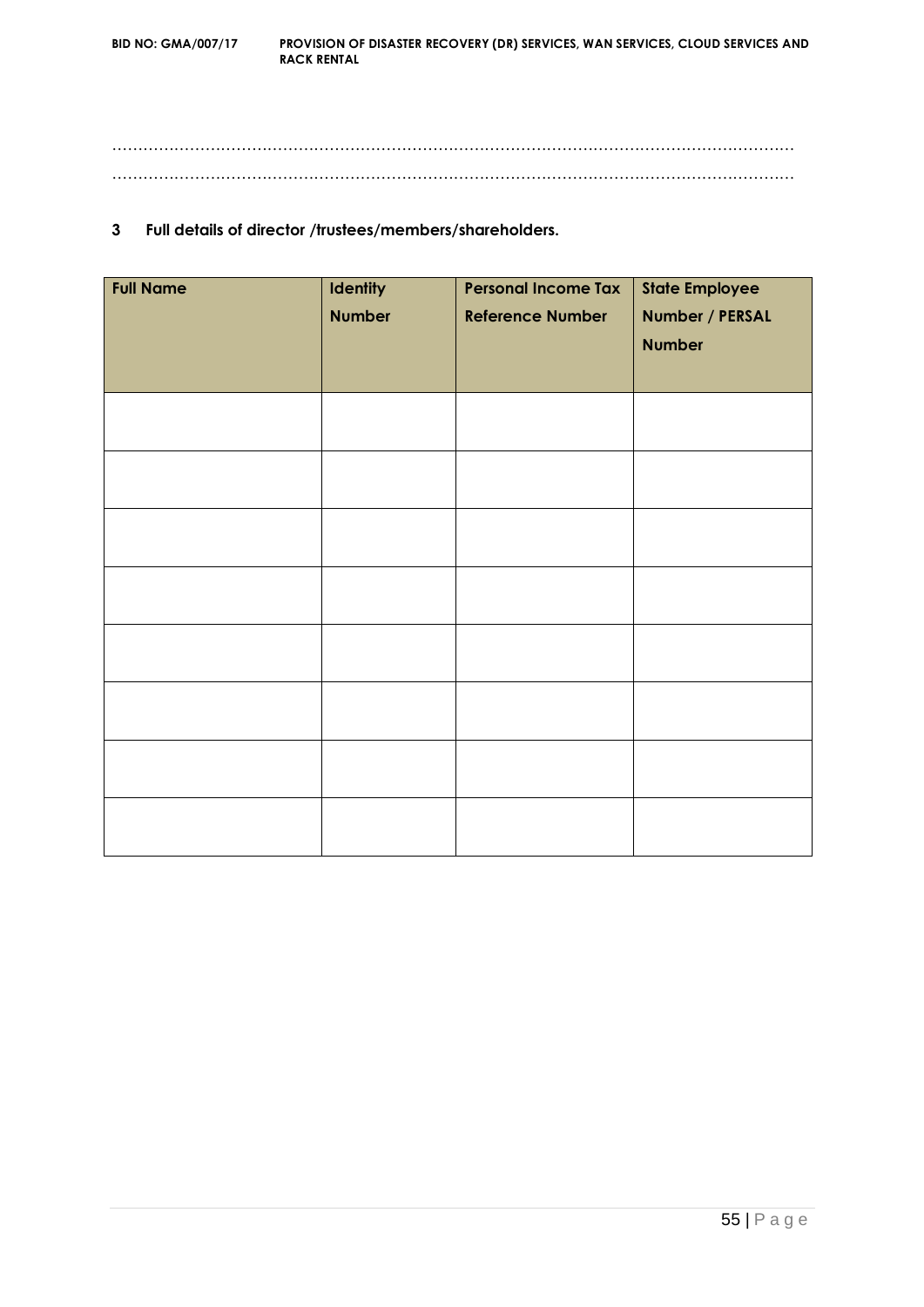# **DECLARATION**

I, THE UNDERSIGNED (NAME)………………………………………………………………………

 CERTIFY THAT THE INFORMATION FURNISHED IN PARAGRAPHS 2 AND 3 ABOVE IS CORRECT.

 I ACCEPT THAT THE STATE MAY REJECT THE BID OR ACT AGAINST ME SHOULD THIS DECLARATION PROVE TO BE FALSE.

| <b>NAME OF BIDDER</b>          |  |
|--------------------------------|--|
| <b>IDENTITY NUMBER</b>         |  |
| <b>POSITION</b>                |  |
| <b>SIGNATURE OF AUTHORISED</b> |  |
| <b>SIGNATORY</b>               |  |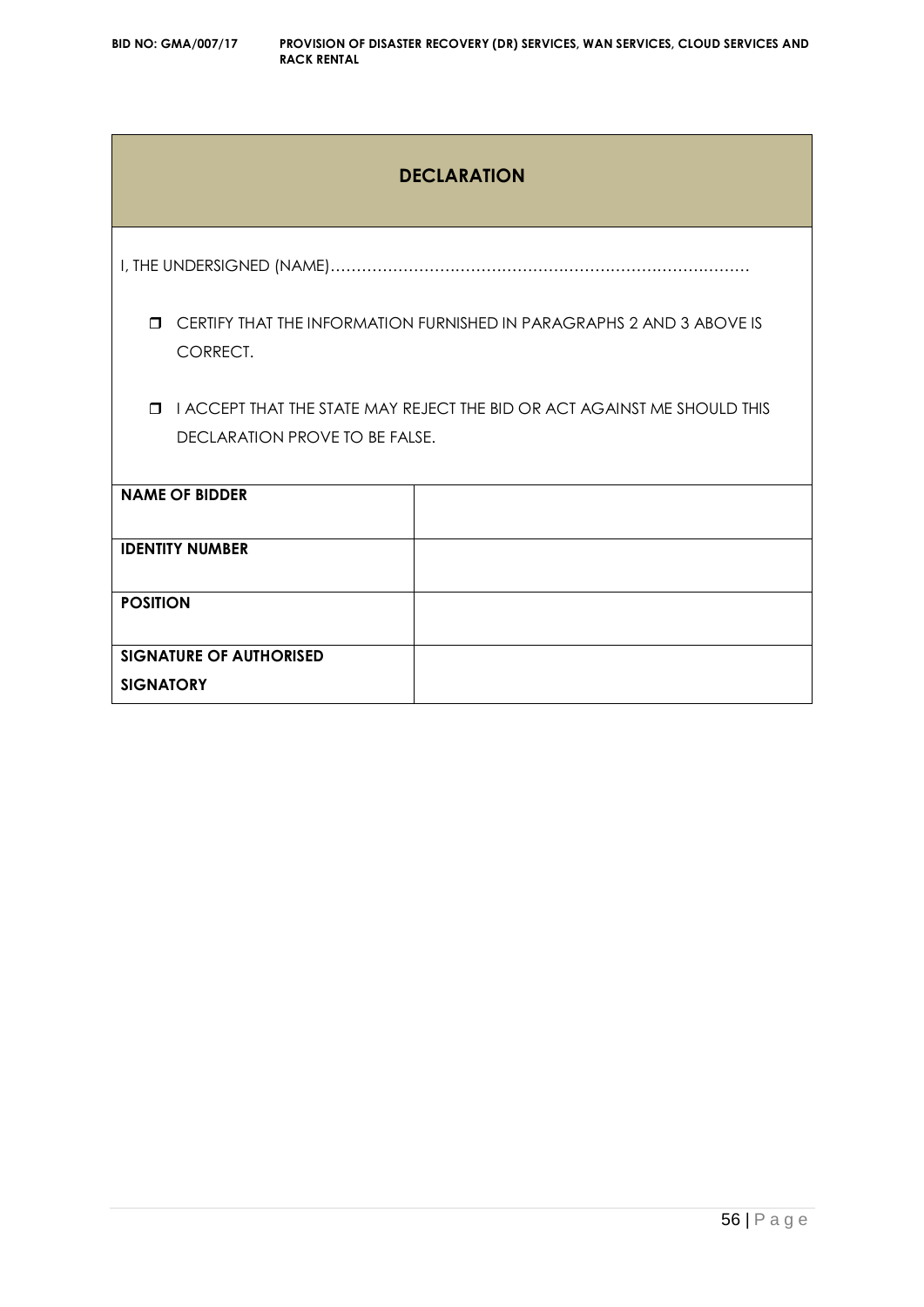# **SBD 6.1**

# **PREFERENCE POINTS CLAIM FORM IN TERMS OF THE PREFERENTIAL PROCUREMENT REGULATIONS 2017**

This preference form must form part of all bids invited. It contains general information and serves as a claim form for preference points for Broad-Based Black Economic Empowerment (B-BBEE) Status Level of Contribution

# **NB: BEFORE COMPLETING THIS FORM, BIDDERS MUST STUDY THE GENERAL CONDITIONS, DEFINITIONS AND DIRECTIVES APPLICABLE IN RESPECT OF B-BBEE, AS PRESCRIBED IN THE PREFERENTIAL PROCUREMENT REGULATIONS, 2017.**

#### **1. GENERAL CONDITIONS**

- 1.1 The following preference point systems are applicable to all bids:
	- the 80/20 system for requirements with a Rand value of up to R50 000 000 (all applicable taxes included); and
	- the 90/10 system for requirements with a Rand value above R50 000 000 (all applicable taxes included).

1.2

- a) The value of this bid is estimated to not exceed R50 000 000 (all applicable taxes included) and therefore the 80/20 preference point system shall be applicable; or
- 1.3 Points for this bid shall be awarded for:
	- (a) Price; and
	- (b) B-BBEE Status Level of Contributor.
- 1.4 The maximum points for this bid are allocated as follows:

|                                                   | <b>POINTS</b> |
|---------------------------------------------------|---------------|
| <b>PRICE</b>                                      |               |
| <b>B-BBEE STATUS LEVEL OF CONTRIBUTOR</b>         | ാറ            |
| Total points for Price and B-BBEE must not exceed | 100           |

- 1.5 Failure on the part of a bidder to submit proof of B-BBEE Status level of contributor together with the bid, will be interpreted to mean that preference points for B-BBEE status level of contribution are not claimed.
- 1.6 The purchaser reserves the right to require of a bidder, either before a bid is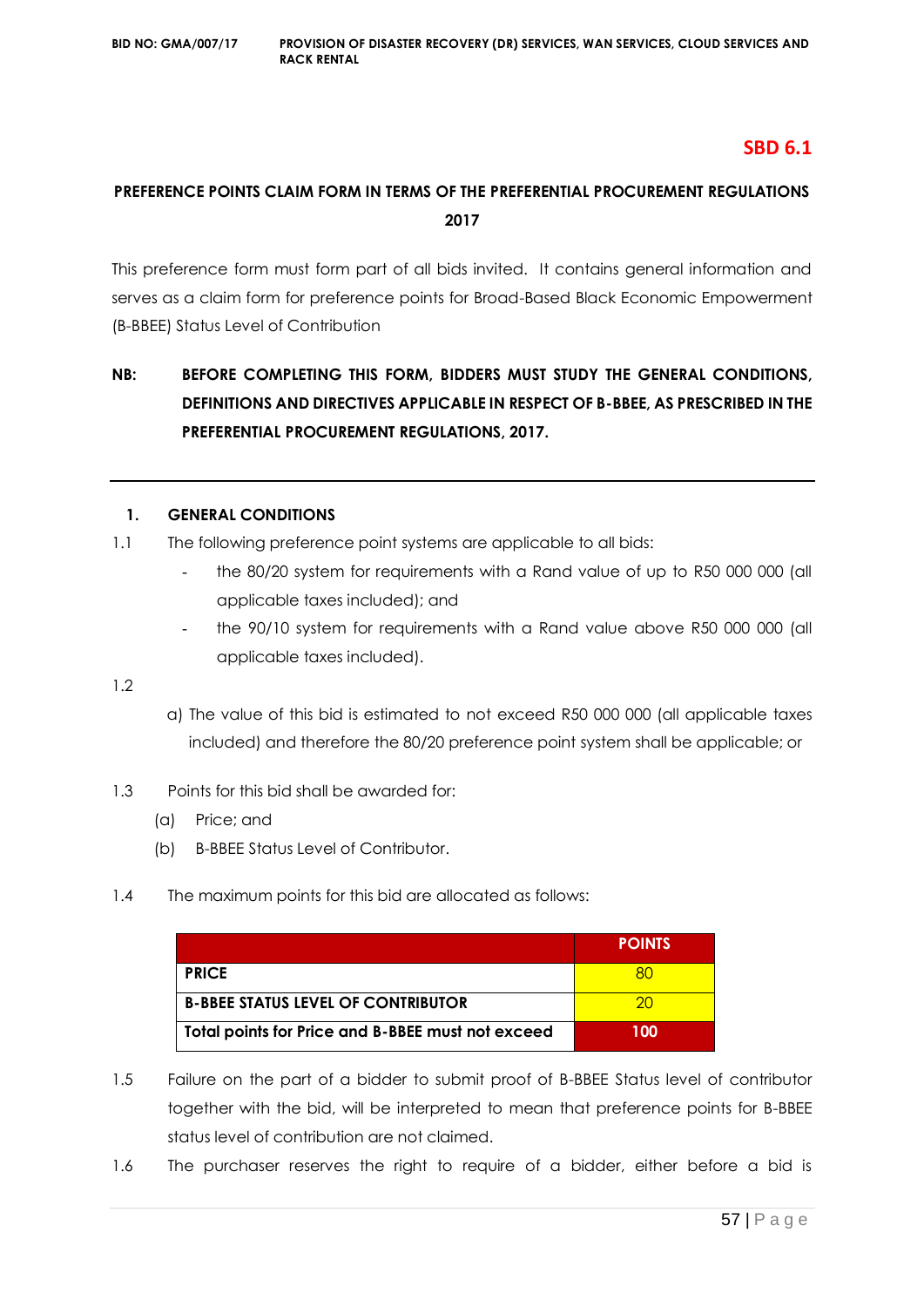adjudicated or at any time subsequently, to substantiate any claim in regard to preferences, in any manner required by the purchaser.

# **2. DEFINITIONS**

- (a) **"B-BBEE"** means broad-based black economic empowerment as defined in section 1 of the Broad-Based Black Economic Empowerment Act;
- (b) "**B-BBEE status level of contributor"** means the B-BBEE status of an entity in terms of a code of good practice on black economic empowerment, issued in terms of section 9(1) of the Broad-Based Black Economic Empowerment Act;
- (c) **"bid"** means a written offer in a prescribed or stipulated form in response to an invitation by an organ of state for the provision of goods or services, through price quotations, advertised competitive bidding processes or proposals;
- (d) **"Broad-Based Black Economic Empowerment Act"** means the Broad-Based Black Economic Empowerment Act, 2003 (Act No. 53 of 2003);
- **(e) "EME"** means an Exempted Micro Enterprise in terms of a code of good practice on black economic empowerment issued in terms of section 9 (1) of the Broad-Based Black Economic Empowerment Act;
- (f) **"functionality"** means the ability of a tenderer to provide goods or services in accordance with specifications as set out in the tender documents.
- (g) **"prices"** includes all applicable taxes less all unconditional discounts;
- (h) **"proof of B-BBEE status level of contributor"** means:
	- **1)** B-BBEE Status level certificate issued by an authorized body or person;
	- **2)** A sworn affidavit as prescribed by the B-BBEE Codes of Good Practice;
	- **3)** Any other requirement prescribed in terms of the B-BBEE Act;
- (i) **"QSE"** means a qualifying small business enterprise in terms of a code of good practice on black economic empowerment issued in terms of section 9 (1) of the Broad-Based Black Economic Empowerment Act;
	- *(j)* **"rand value"** means the total estimated value of a contract in Rand, calculated at the time of bid invitation, and includes all applicable taxes;

# **3. POINTS AWARDED FOR PRICE**

# **3.1 THE 80/20 PREFERENCE POINT SYSTEMS**

A maximum of 80 points is allocated for price on the following basis:

 **80/20**

$$
Ps = 80 \left( 1 - \frac{Pt - P \min}{P \min} \right)
$$

Where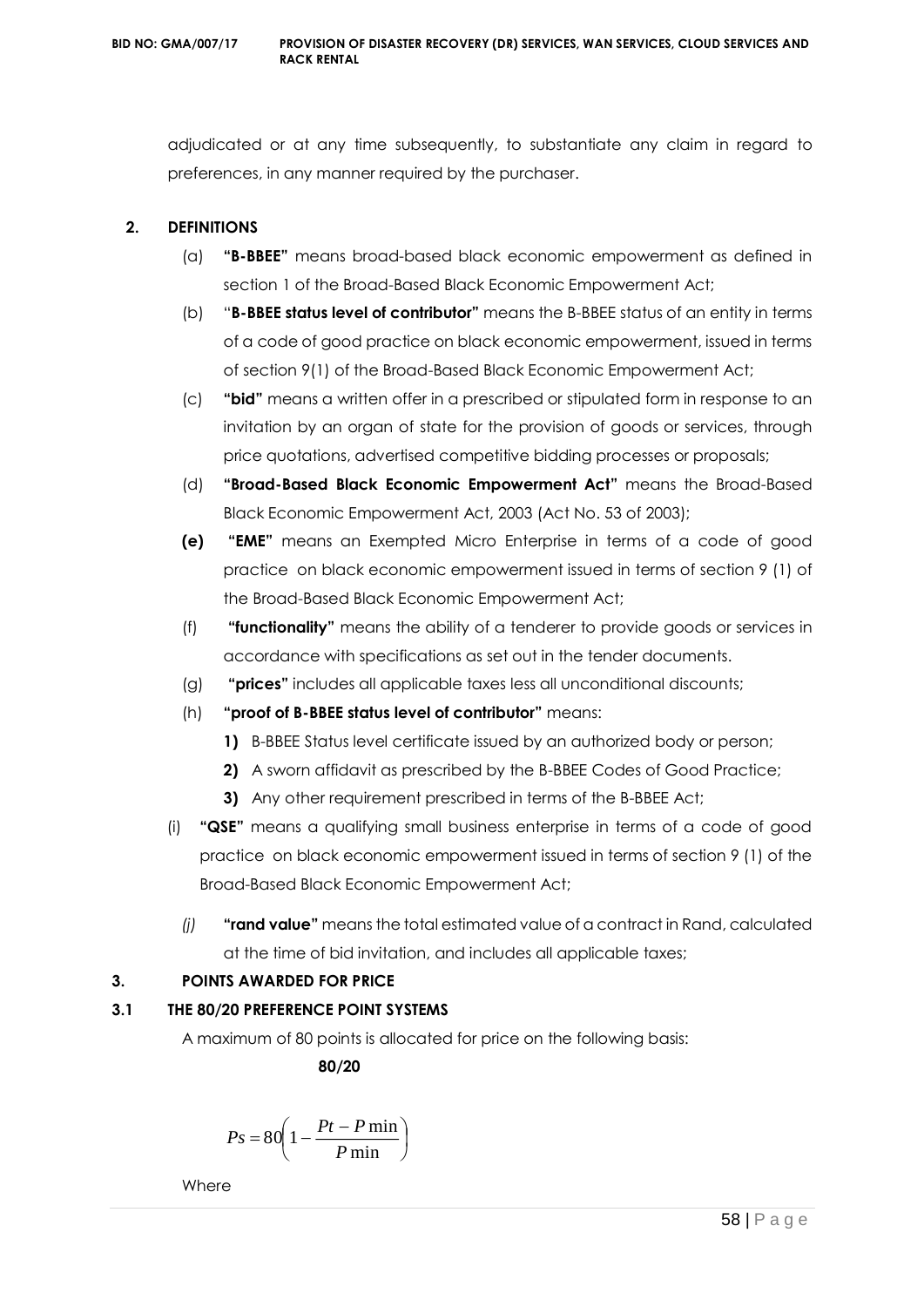- Ps = Points scored for price of bid under consideration
- Pt = Price of bid under consideration
- Pmin = Price of lowest acceptable bid

#### **4. POINTS AWARDED FOR B-BBEE STATUS LEVEL OF CONTRIBUTOR**

4.1 In terms of Regulation 6 (2) and 7 (2) of the Preferential Procurement Regulations, preference points must be awarded to a bidder for attaining the B-BBEE status level of contribution in accordance with the table below:

| <b>B-BBEE Status Level of</b><br><b>Contributor</b> | <b>Number of points</b><br>(80/20 system) |
|-----------------------------------------------------|-------------------------------------------|
|                                                     | 20                                        |
| 2                                                   | 18                                        |
| 3                                                   | 14                                        |
| 4                                                   | 12                                        |
| 5                                                   | 8                                         |
| 6                                                   | 6                                         |
| 7                                                   | 4                                         |
| 8                                                   | 2                                         |
| Non-compliant<br>contributor                        | ∩                                         |

#### **5. BID DECLARATION**

5.1 Bidders who claim points in respect of B-BBEE Status Level of Contribution must complete the following:

# **6. B-BBEE STATUS LEVEL OF CONTRIBUTOR CLAIMED IN TERMS OF PARAGRAPHS 1.4 AND 4.1**

6.1 B-BBEE Status Level of Contributor: = ………(maximum of 20 points) (Points claimed in respect of paragraph 7.1 must be in accordance with the table reflected in paragraph 4.1 and must be substantiated by relevant proof of B-BBEE status level of contributor.

# **7. SUB-CONTRACTING**

7.1 Will any portion of the contract be sub-contracted?

(*Tick applicable box*)

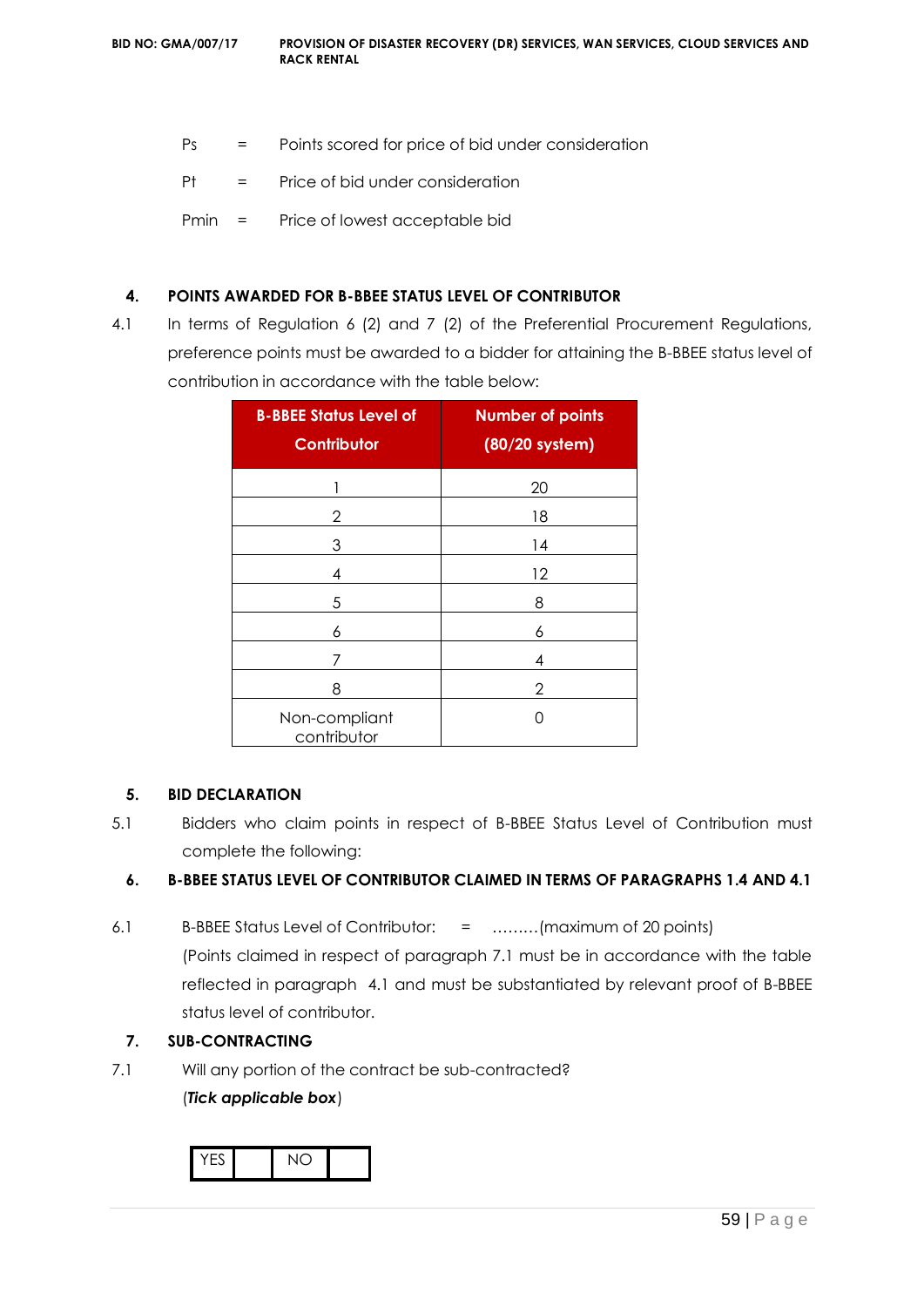# 7.1.1 If yes, indicate:

|  | i) What percentage of the contract |  | will | he. |
|--|------------------------------------|--|------|-----|
|  |                                    |  |      |     |
|  |                                    |  |      |     |

- iii) The B-BBEE status level of the sub-contractor......................................……………..
- iv) Whether the sub-contractor is an EME or QSE

# *(Tick applicable box*)

v) Specify, by ticking the appropriate box, if subcontracting with an enterprise in terms of Preferential Procurement Regulations,2017:

| Designated Group: An EME or QSE which is at last 51% owned        | <b>EME</b> | <b>QSE</b> |
|-------------------------------------------------------------------|------------|------------|
| by:                                                               | $\sqrt{}$  | V          |
| <b>Black people</b>                                               |            |            |
| Black people who are youth                                        |            |            |
| Black people who are women                                        |            |            |
| <b>Black people with disabilities</b>                             |            |            |
| Black people living in rural or underdeveloped areas or townships |            |            |
| Cooperative owned by black people                                 |            |            |
| Black people who are military veterans                            |            |            |
| <b>OR</b>                                                         |            |            |
| Any EME                                                           |            |            |
| Any QSE                                                           |            |            |

# 8. **DECLARATION WITH REGARD TO COMPANY/FIRM**

| 8.1 | Name                                   |
|-----|----------------------------------------|
|     |                                        |
| 8.2 |                                        |
| 8.3 |                                        |
| 8.4 | <b>TYPE OF COMPANY/ FIRM</b>           |
|     | Partnership/Joint Venture / Consortium |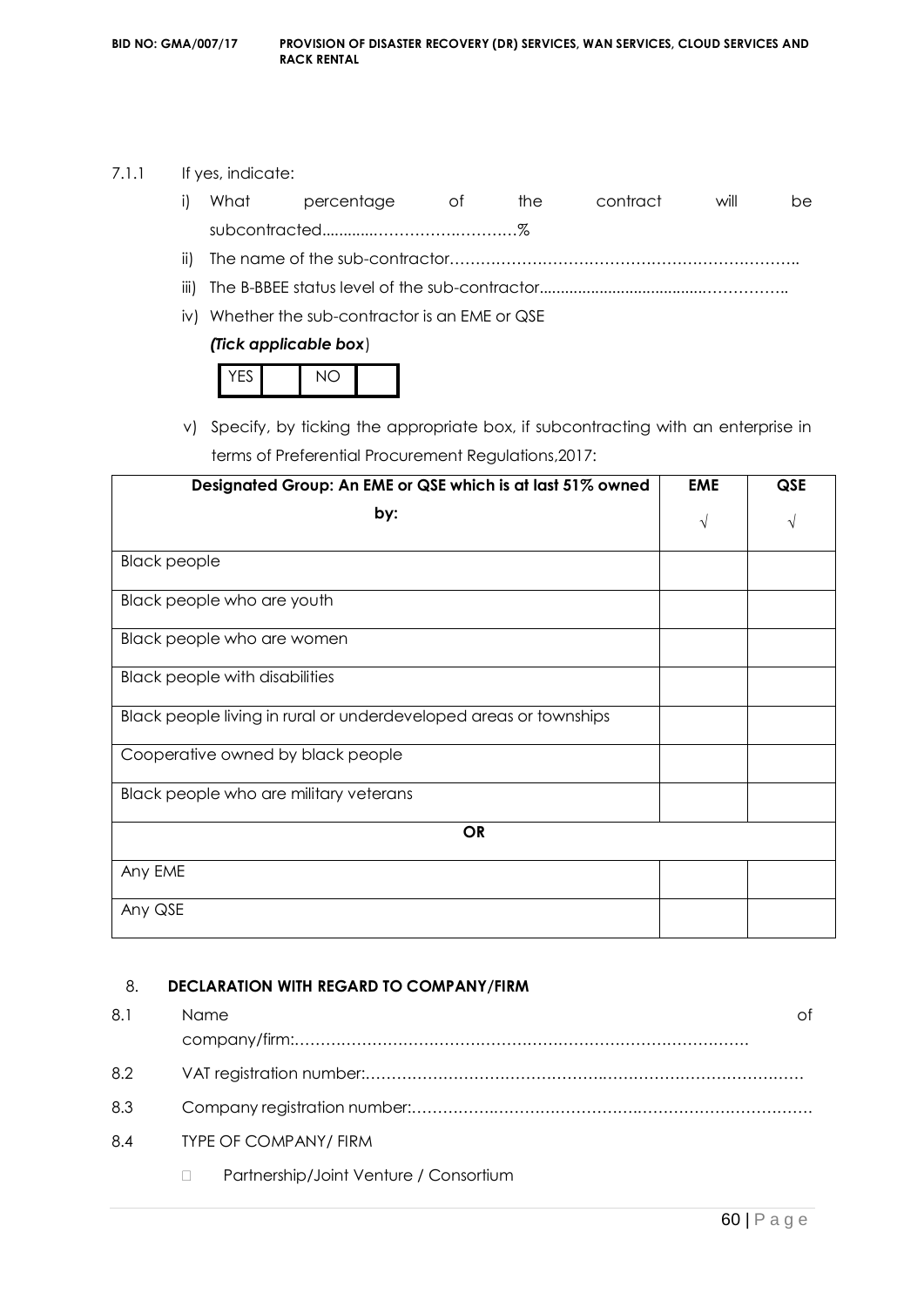- One person business/sole propriety
- D Close corporation
- D Company
- (Pty) Limited

[TICK APPLICABLE BOX]

#### 8.5 DESCRIBE PRINCIPAL BUSINESS ACTIVITIES

………………………………………………………………………………………………………… ………………………………………………………………………………………………………… ………………………………………………………………………………………………………… …………………………………………………………………………………………..

#### 8.6 COMPANY CLASSIFICATION

- D Manufacturer
- **D** Supplier
- D Professional service provider
- □ Other service providers, e.g. transporter, etc.

[*TICK APPLICABLE BOX*]

- 8.7 Total number of years the company/firm has been in business:……………………………
- 8.8 I/we, the undersigned, who is / are duly authorised to do so on behalf of the company/firm, certify that the points claimed, based on the B-BBE status level of contributor indicated in paragraphs 1.4 and 6.1 of the foregoing certificate, qualifies the company/ firm for the preference(s) shown and I / we acknowledge that:
	- i) The information furnished is true and correct;
	- ii) The preference points claimed are in accordance with the General Conditions as indicated in paragraph 1 of this form;
	- iii) In the event of a contract being awarded as a result of points claimed as shown in paragraphs 1.4 and 6.1, the contractor may be required to furnish documentary proof to the satisfaction of the purchaser that the claims are correct;
	- iv) If the B-BBEE status level of contributor has been claimed or obtained on a fraudulent basis or any of the conditions of contract have not been fulfilled, the purchaser may, in addition to any other remedy it may have –
		- (a) disqualify the person from the bidding process;
		- (b) recover costs, losses or damages it has incurred or suffered as a result of that person's conduct;
		- (c) cancel the contract and claim any damages which it has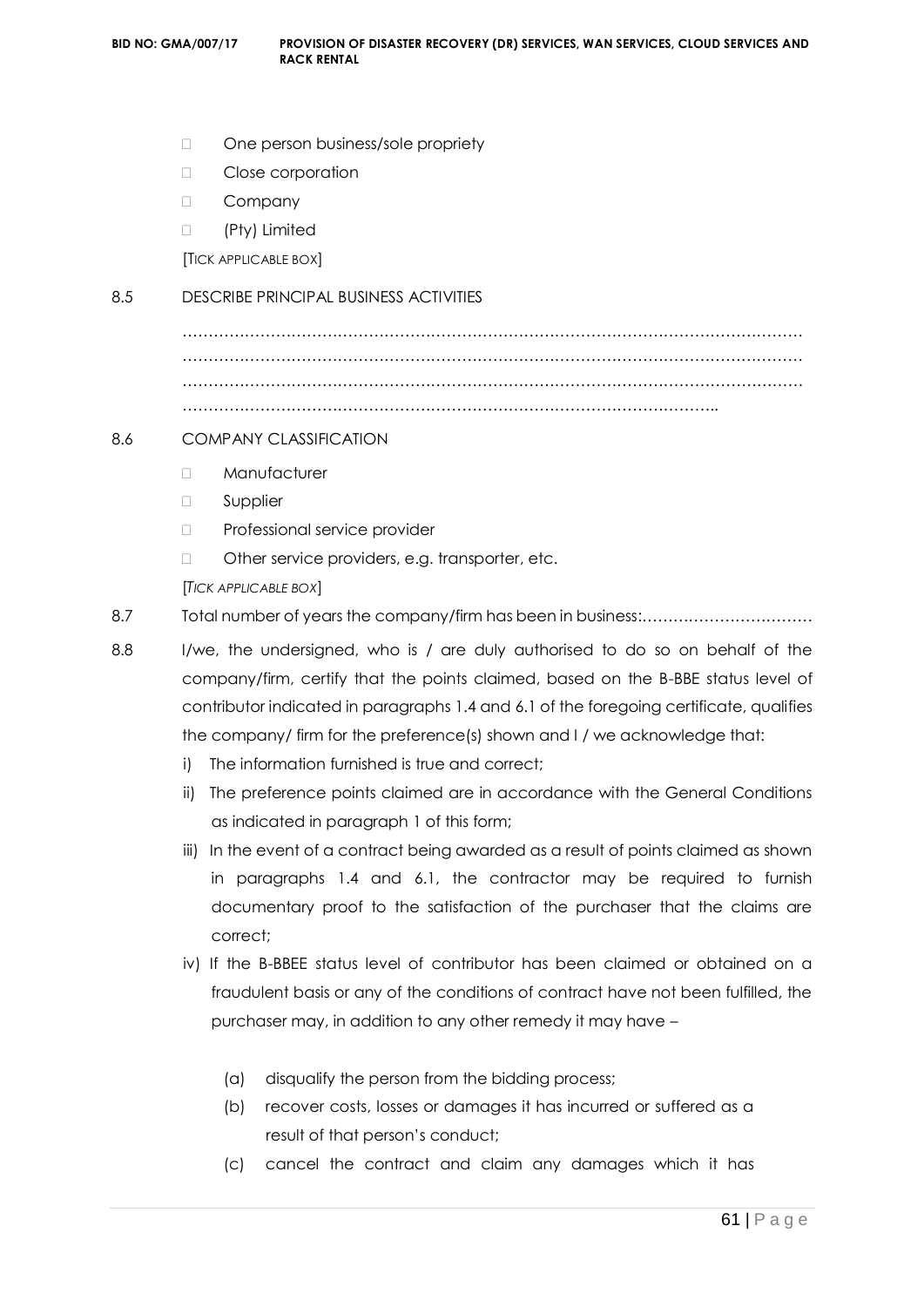suffered as a result of having to make less favourable arrangements due to such cancellation;

- (d) recommend that the bidder or contractor, its shareholders and directors, or only the shareholders and directors who acted on a fraudulent basis, be restricted by the National Treasury from obtaining business from any organ of state for a period not exceeding 10 years, after the *audi alteram partem* (hear the other side) rule has been applied; and
- (e) forward the matter for criminal prosecution.

| <b>WITNESSES</b>                         |  |
|------------------------------------------|--|
| <b>NAME OF BIDDER</b>                    |  |
| <b>IDENTITY NUMBER</b>                   |  |
| <b>POSITION</b>                          |  |
| <b>AUTHORISED SIGNATORIES OF BIDDERS</b> |  |
| <b>WITNESS 1</b>                         |  |
| <b>WITNESS 2</b>                         |  |
| <b>DATE</b>                              |  |
| <b>ADDRESS</b>                           |  |
|                                          |  |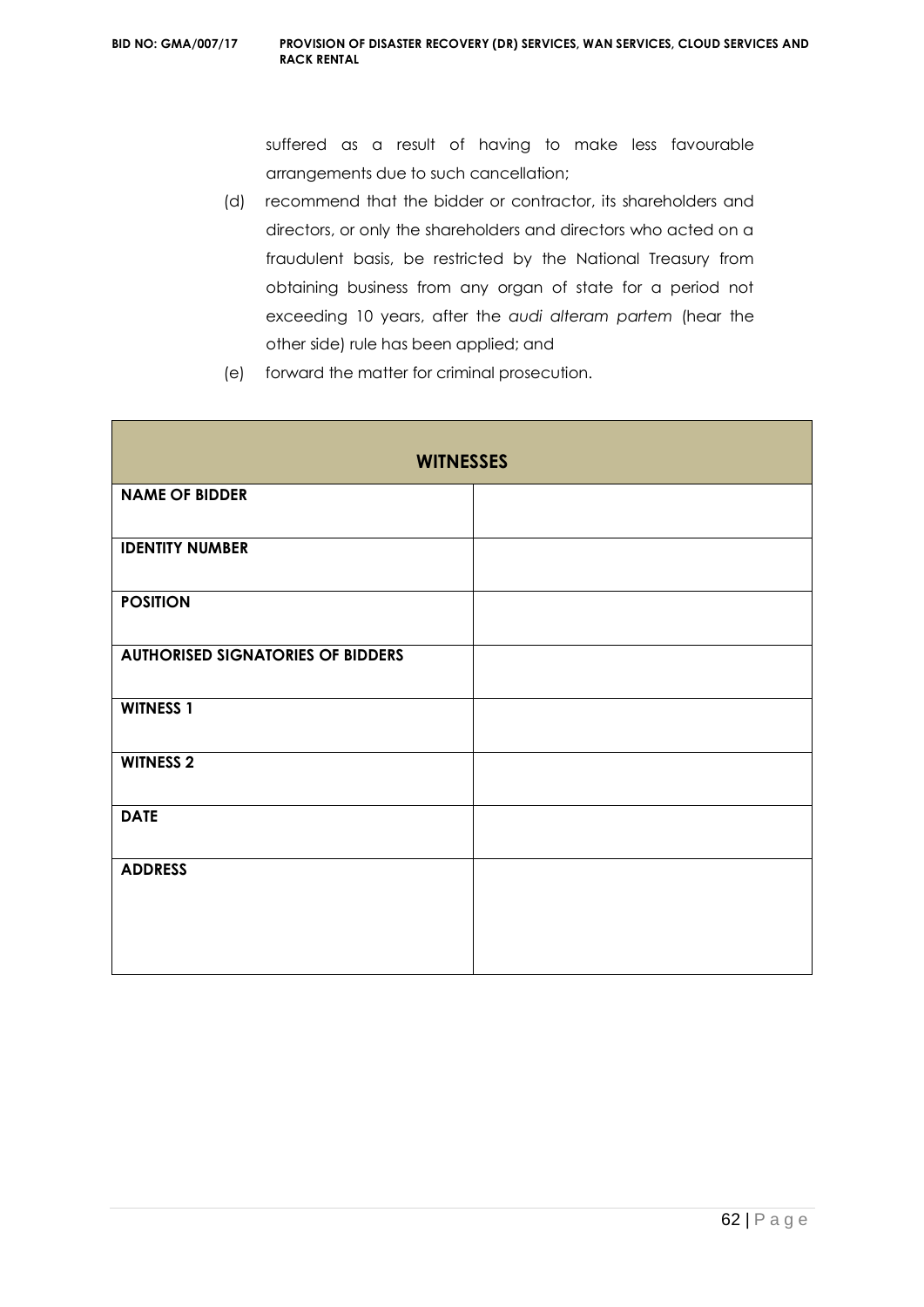# **DECLARATION OF BIDDERS PAST SUPPLY CHAIN MANAGEMENT PRACTICES**

- 1 This declaration is used by GMA in ensuring that when goods and services are being procured, all reasonable steps are taken to combat the abuse of the supply chain management system.
- 2 The bid of any bidder may be disregarded if that bidder, or any of its directors have
	- a. abused the institution's supply chain management system;
	- b. committed fraud or any other improper conduct in relation to such system; or
	- c. failed to perform on any previous contract.

# **3 In order to give effect to the above, the following questionnaire must be completed and submitted with the bid.**

| NO.   | <b>QUESTION</b>                                                                       | <b>YES</b> | <b>NO</b> |
|-------|---------------------------------------------------------------------------------------|------------|-----------|
| 4.1   | Is the bidder or any of its directors listed on the National Treasury's Database of   | Yes        | <b>No</b> |
|       | Restricted Suppliers as companies or persons prohibited from doing business with      | $\Box$     |           |
|       | the public sector?                                                                    |            |           |
|       | (Companies or persons who are listed on this Database were informed in writing        |            |           |
|       | of this restriction by the Accounting Officer/Authority of the institution that       |            |           |
|       | imposed the restriction after the audi alteram partem rule was applied).              |            |           |
|       | The Database of Restricted Suppliers now resides on the National Treasury's           |            |           |
|       | website (www.treasury.gov.za) and can be accessed by clicking on its link at the      |            |           |
|       | bottom of the home page.                                                              |            |           |
| 4.1.1 | If so, furnish particulars:                                                           |            |           |
|       |                                                                                       |            |           |
|       |                                                                                       |            |           |
| 4.2   | Is the bidder or any of its directors listed on the Register for Tender Defaulters in |            |           |
|       | terms of section 29 of the Prevention and Combating of Corrupt Activities Act (No     |            |           |
|       | 12 of 2004)?                                                                          |            |           |
|       | The Register for Tender Defaulters can be accessed on the National Treasury's         |            |           |
|       | website (www.treasury.gov.za) by clicking on its link at the bottom of the home       |            |           |
|       | page.                                                                                 |            |           |
|       |                                                                                       |            |           |

**SBD 8**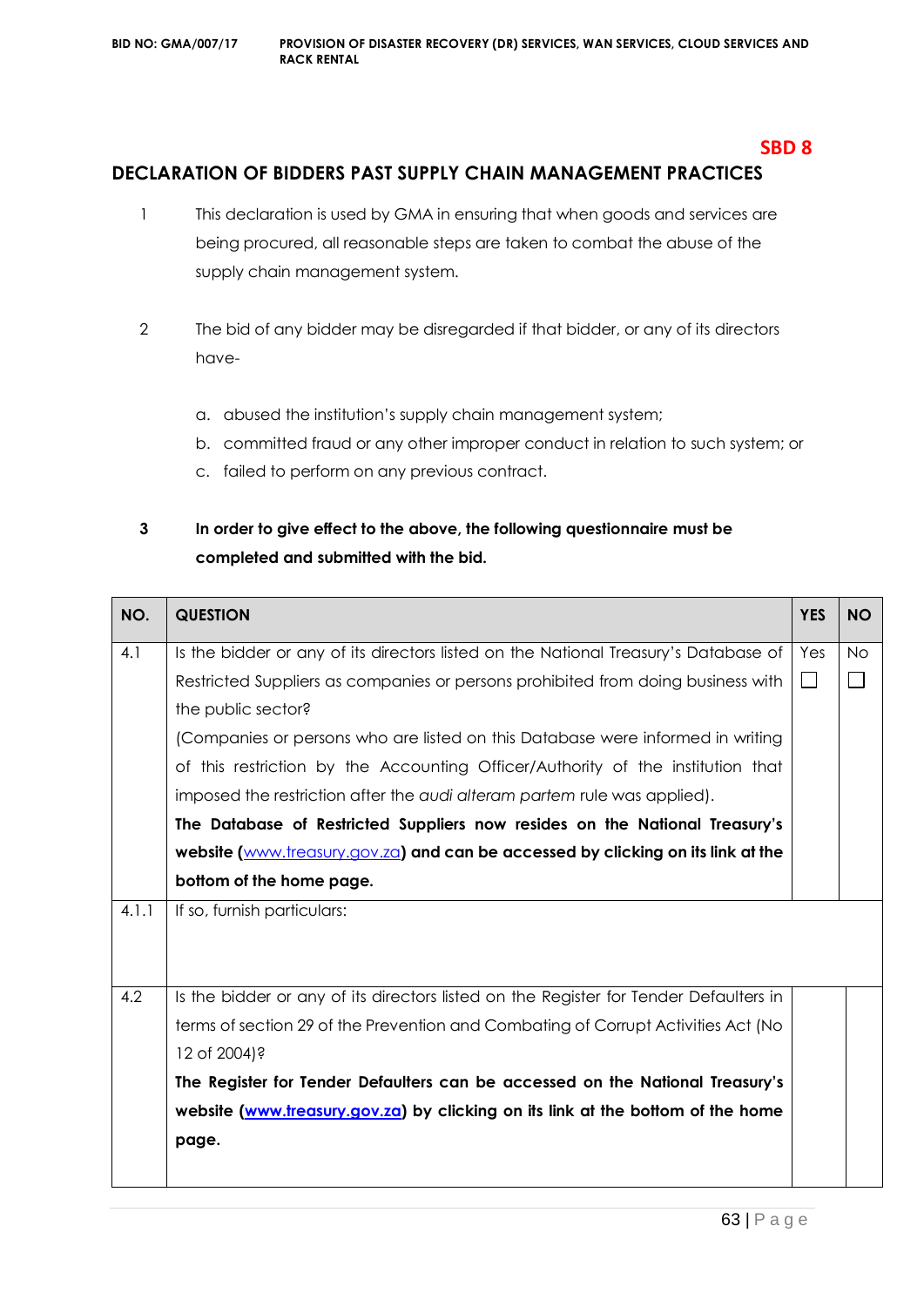| 4.2.1 | If so, furnish particulars:                                                       |  |
|-------|-----------------------------------------------------------------------------------|--|
|       |                                                                                   |  |
| 4.3   | Was the bidder or any of its directors convicted by a court of law (including a   |  |
|       | court outside of the Republic of South Africa) for fraud or corruption during the |  |
|       | past five years?                                                                  |  |
| 4.3.1 | If so, furnish particulars:                                                       |  |
|       |                                                                                   |  |
|       |                                                                                   |  |
| 4.4   | Was any contract between the bidder and any organ of state terminated             |  |
|       | during the past five years on account of failure to perform on or comply with the |  |
|       | contract?                                                                         |  |
| 4.4.1 | If so, furnish particulars:                                                       |  |
|       |                                                                                   |  |

| <b>CERTIFICATION</b>                                                                    |                                                                                      |  |  |
|-----------------------------------------------------------------------------------------|--------------------------------------------------------------------------------------|--|--|
|                                                                                         |                                                                                      |  |  |
|                                                                                         |                                                                                      |  |  |
| $\Box$                                                                                  | CERTIFY THAT THE INFORMATION FURNISHED ON THIS DECLARATION FORM IS TRUE AND CORRECT. |  |  |
| I ACCEPT THAT, IN ADDITION TO CANCELLATION OF A CONTRACT, ACTION MAY BE TAKEN<br>$\Box$ |                                                                                      |  |  |
| AGAINST ME SHOULD THIS DECLARATION PROVE TO BE FALSE.                                   |                                                                                      |  |  |
|                                                                                         |                                                                                      |  |  |
| <b>NAME OF THE BIDDER</b>                                                               |                                                                                      |  |  |
|                                                                                         |                                                                                      |  |  |
| <b>POSITION</b>                                                                         |                                                                                      |  |  |
|                                                                                         |                                                                                      |  |  |
| <b>AUTHORISED SIGNATORY</b>                                                             |                                                                                      |  |  |
|                                                                                         |                                                                                      |  |  |
| <b>DATE</b>                                                                             |                                                                                      |  |  |
|                                                                                         |                                                                                      |  |  |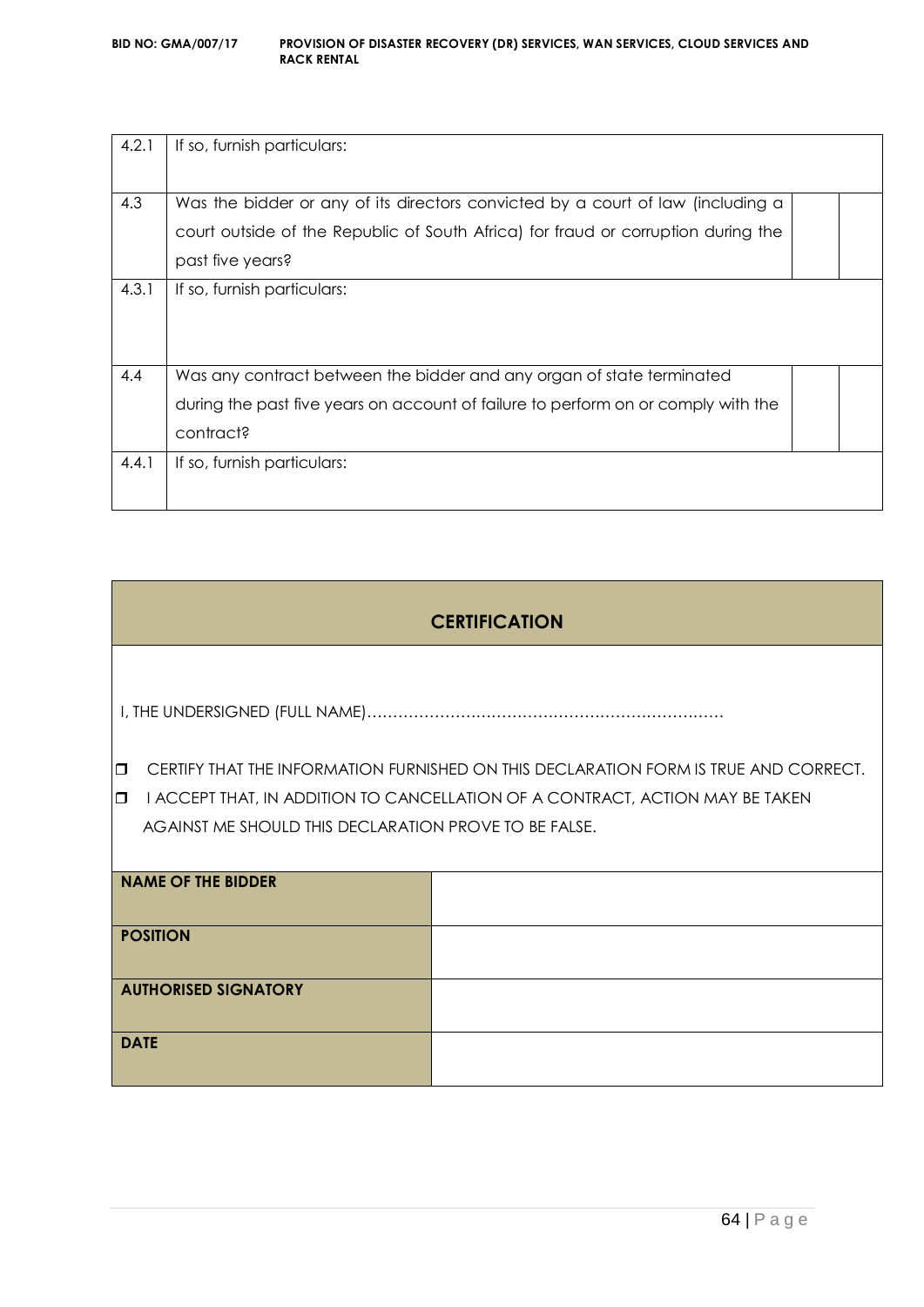# **CERTIFICATE OF INDEPENDENT BID DETERMINATION**

- 1. This Standard Bidding Document must form part of all bids<sup>1</sup> invited.
- 2. Section 4 (1) (b) (iii) of the Competition Act No. 89 of 1998, as amended, prohibits an agreement between, or concerted practice by, firms, or a decision by an association of firms, if it is between parties in a horizontal relationship and if it involves collusive bidding (or bid rigging).² Collusive bidding is a *per se* prohibition meaning that it cannot be justified under any grounds.
- 3. Treasury Regulation 16A9 prescribes that accounting officers and accounting authorities must take all reasonable steps to prevent abuse of the supply chain management system and authorizes accounting officers and accounting authorities to:
	- a. disregard the bid of any bidder if that bidder or any of its directors have abused the institution's supply chain management system and or committed fraud or any other improper conduct in relation to such system.
	- b. cancel a contract awarded to a supplier of goods and services if the supplier committed any corrupt or fraudulent act during the bidding process or the execution of that contract.
- 4. This SBD serves as a certificate of declaration that would be used by institutions to ensure that, when bids are considered, reasonable steps are taken to prevent any form of bidrigging.
- 5. In order to give effect to the above, the attached Certificate of Bid Determination (Annexure G) must be completed and submitted with the bid:

<sup>1</sup> Includes price quotations, advertised competitive bids, limited bids and proposals.

² Bid rigging (or collusive bidding) occurs when businesses, that would otherwise be expected to compete, secretly conspire to raise prices or lower the quality of goods and / or services for GMA which wish to acquire goods and / or services through a bidding process. Bid rigging is, therefore, an agreement between competitors not to compete.

<sup>3</sup> Joint venture or Consortium means an association of persons for the purpose of combining their expertise, property, capital, efforts, skill and knowledge in an activity for the execution of a contract.

65 | P a g e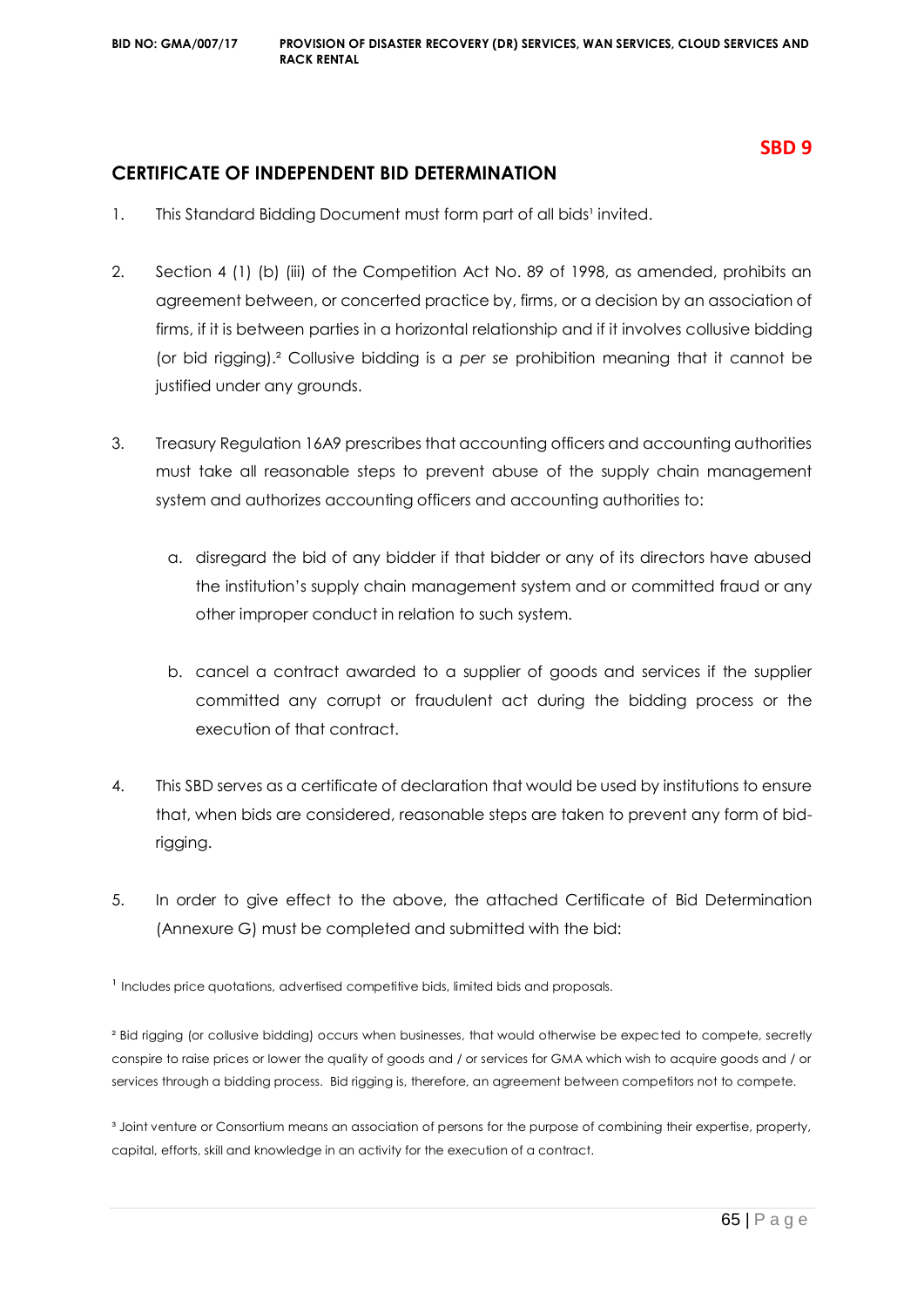**BID NO: GMA/007/17 PROVISION OF DISASTER RECOVERY (DR) SERVICES, WAN SERVICES, CLOUD SERVICES AND RACK RENTAL**

I, the undersigned, in submitting the accompanying bid:

| (Bid Number and Description) |
|------------------------------|
|                              |

In response to the invitation for the bid made by:

\_\_\_\_\_\_\_\_\_\_\_\_\_\_\_\_\_\_\_\_\_\_\_\_\_\_\_\_\_\_\_\_\_\_\_\_\_\_\_\_\_\_\_\_\_\_\_\_\_\_\_\_\_\_\_\_\_\_\_\_\_\_\_\_\_\_\_\_\_ (Name of Institution)

do hereby make the following statements that I certify to be true and complete in every respect:

I certify, on behalf of: \_\_\_\_\_\_\_\_\_\_\_\_\_\_\_\_\_\_\_\_\_\_\_\_\_\_\_\_\_\_\_\_\_\_\_\_\_\_\_\_\_\_\_\_\_\_\_\_\_\_\_\_\_\_\_\_\_\_\_\_\_\_\_\_\_\_

that:

(Name of Bidder)

- 1. I have read and I understand the contents of this Certificate;
- 2. I understand that the accompanying bid will be disqualified if this Certificate is found not to be true and complete in every respect;
- 3. I am authorised by the bidder to sign this Certificate, and to submit the accompanying bid, on behalf of the bidder;
- 4. Each person whose signature appears on the accompanying bid has been authorised by the bidder to determine the terms of, and to sign the bid, on behalf of the bidder;
- 5. For the purposes of this Certificate and the accompanying bid, I understand that the word "competitor" shall include any individual or organisation, other than the bidder, whether or not affiliated with the bidder, who:
	- (a) has been requested to submit a bid in response to this bid invitation;
	- (b) could potentially submit a bid in response to this bid invitation, based on their qualifications, abilities or experience; and
	- (c) provides the same goods and services as the bidder and/or is in the same line of business as the bidder.
- 6. The bidder has arrived at the accompanying bid independently from, and without consultation, communication, agreement or arrangement with any competitor. However communication between partners in a joint venture or consortium<sup>3</sup> will not be construed as collusive bidding.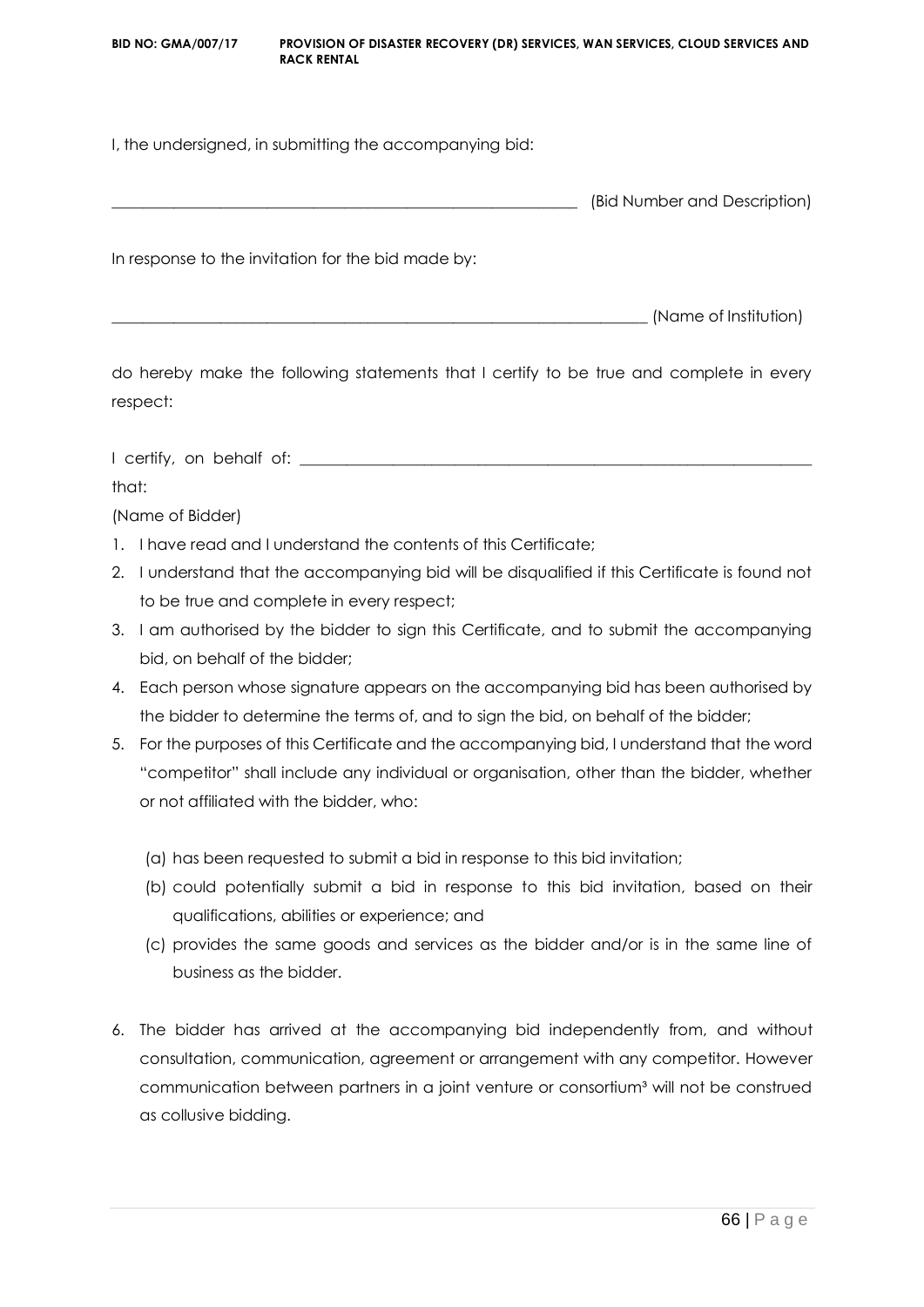- 7. In particular, without limiting the generality of paragraphs 6 above, there has been no consultation, communication, agreement or arrangement with any competitor regarding:
	- (a) prices;
	- (b) geographical area where product or service will be rendered (market allocation);
- (c) methods, factors or formulas used to calculate prices;
- (d) the intention or decision to submit or not to submit, a bid;
- (e) the submission of a bid which does not meet the specifications and conditions of the bid; or
- (f) bidding with the intention not to win the bid.
- 8. In addition, there have been no consultations, communications, agreements or arrangements with any competitor regarding the quality, quantity, specifications and conditions or delivery particulars of the products or services to which this bid invitation relates.
- 9. The terms of the accompanying bid have not been, and will not be, disclosed by the bidder, directly or indirectly, to any competitor, prior to the date and time of the official bid opening or of the awarding of the contract.
- 10. I am aware that, in addition and without prejudice to any other remedy provided to combat any restrictive practices related to bids and contracts, bids that are suspicious will be reported to the Competition Commission for investigation and possible imposition of administrative penalties in terms of section 59 of the Competition Act No 89 of 1998 and or may be reported to the National Prosecuting Authority (NPA) for criminal investigation and or may be restricted from conducting business with the public sector for a period not exceeding ten (10) years in terms of the Prevention and Combating of Corrupt Activities Act No 12 of 2004 or any other applicable legislation.

| <b>NAME OF BIDDER</b>       |  |
|-----------------------------|--|
| <b>POSITION</b>             |  |
| <b>AUTHORISED SIGNATORY</b> |  |
| <b>DATE</b>                 |  |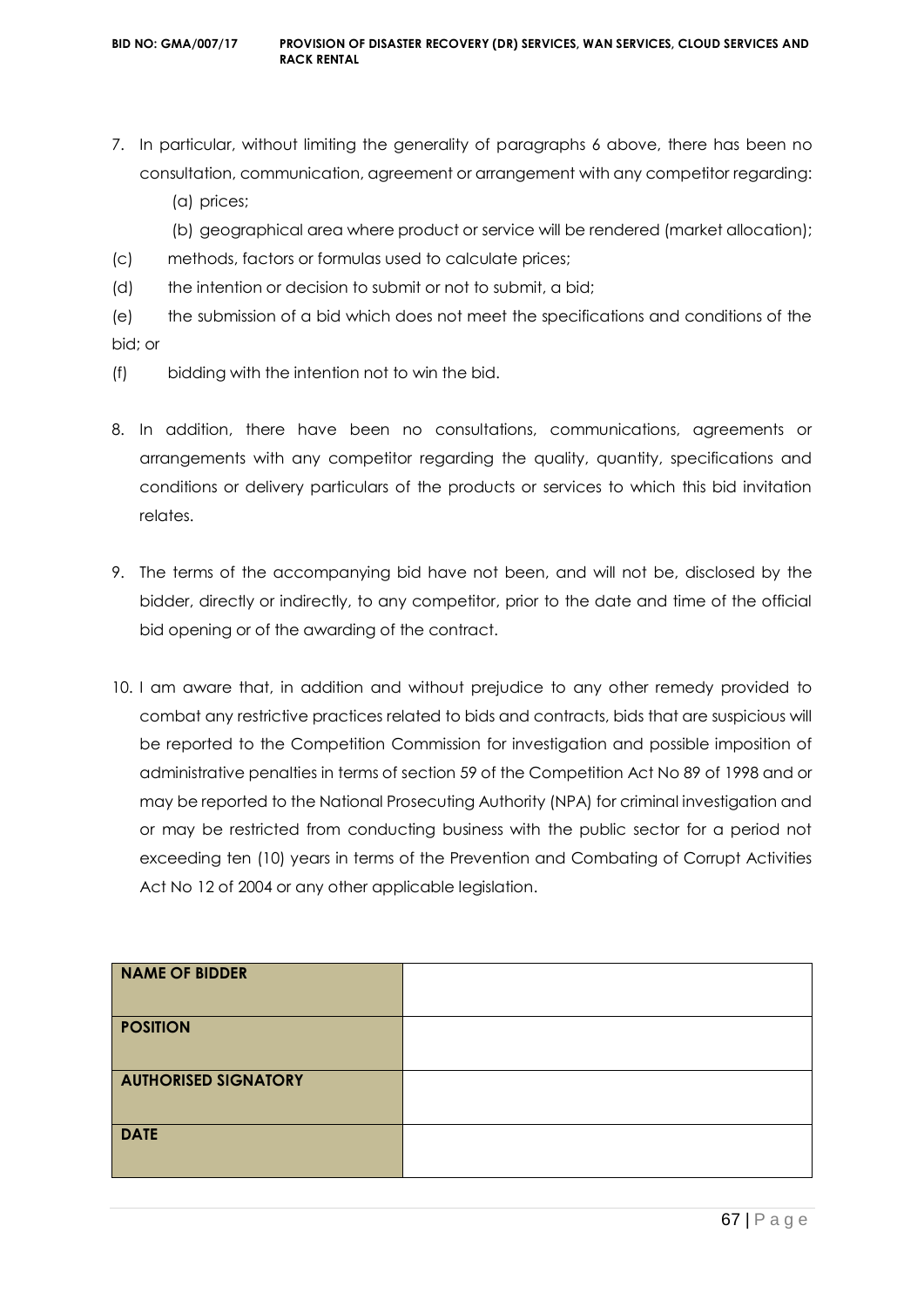# **SAFETY, HEALTH AND ENVIRONMENT**

# **REQUEST FOR INFORMATION**

# **1. SAFETY, HEALTH AND ENVIRONMENT**

| 1.1  | Do you have a Safety, Health and Environment<br>(SHE) policy statement?                                                                 | YES/NO<br>Please provide a copy of the policy<br>statement                                          |  |
|------|-----------------------------------------------------------------------------------------------------------------------------------------|-----------------------------------------------------------------------------------------------------|--|
| 1.2  | Is your SHE programme aligned or certified to<br>comply with the OHSAS 18001 and ISO 14001<br>standards?                                | YES/NO<br>Please provide details                                                                    |  |
| 1.3  | Would you be prepared to have your SHE<br>standards audited or modified according to<br>requirements?                                   | YES/NO<br>Please give reasons if applicable                                                         |  |
| 1.5  | How do you record and classify injuries<br>sustained during operations?                                                                 | Please provide details                                                                              |  |
| 1.6  | How do you record and classify incidents both<br>safety and environmentally related?                                                    | Please provide details                                                                              |  |
| 1.9  | Does your company have any Health and<br>Safety agreements with any major unions?                                                       | Please provide details                                                                              |  |
| 1.10 | Is your company in good standing with a<br>Workman's Compensation Authority                                                             | Please provide a copy of the Letter<br>of Good Standing which includes<br>the registration number   |  |
| 1.12 | your company employ a<br>SHE/Q<br>Does<br>Manager and who does he/she report to?                                                        | YES/NO<br>Please<br>provide<br>of<br>details<br>experience and qualifications of<br>this individual |  |
| 1.13 | What ongoing training is conducted with<br>regard to SHE?                                                                               | Please provide details                                                                              |  |
| 1.14 | Does your company have an active Safety<br>Committee?                                                                                   | Please provide details                                                                              |  |
| 1.15 | How does your company communicate<br>issues/targets to the employees regarding<br><b>SHE?</b>                                           | Please provide details                                                                              |  |
| 1.16 | medical<br>your company have<br>Does<br>a<br>surveillance programme in place?                                                           | YES/NO<br>Please provide details,                                                                   |  |
| 1.17 | Have the management duties in terms of the<br>OHSA been assigned by written appointment<br>to specific individuals within your company? | YES/NO<br>Please<br>provide<br>details<br>of<br>appointments in place.                              |  |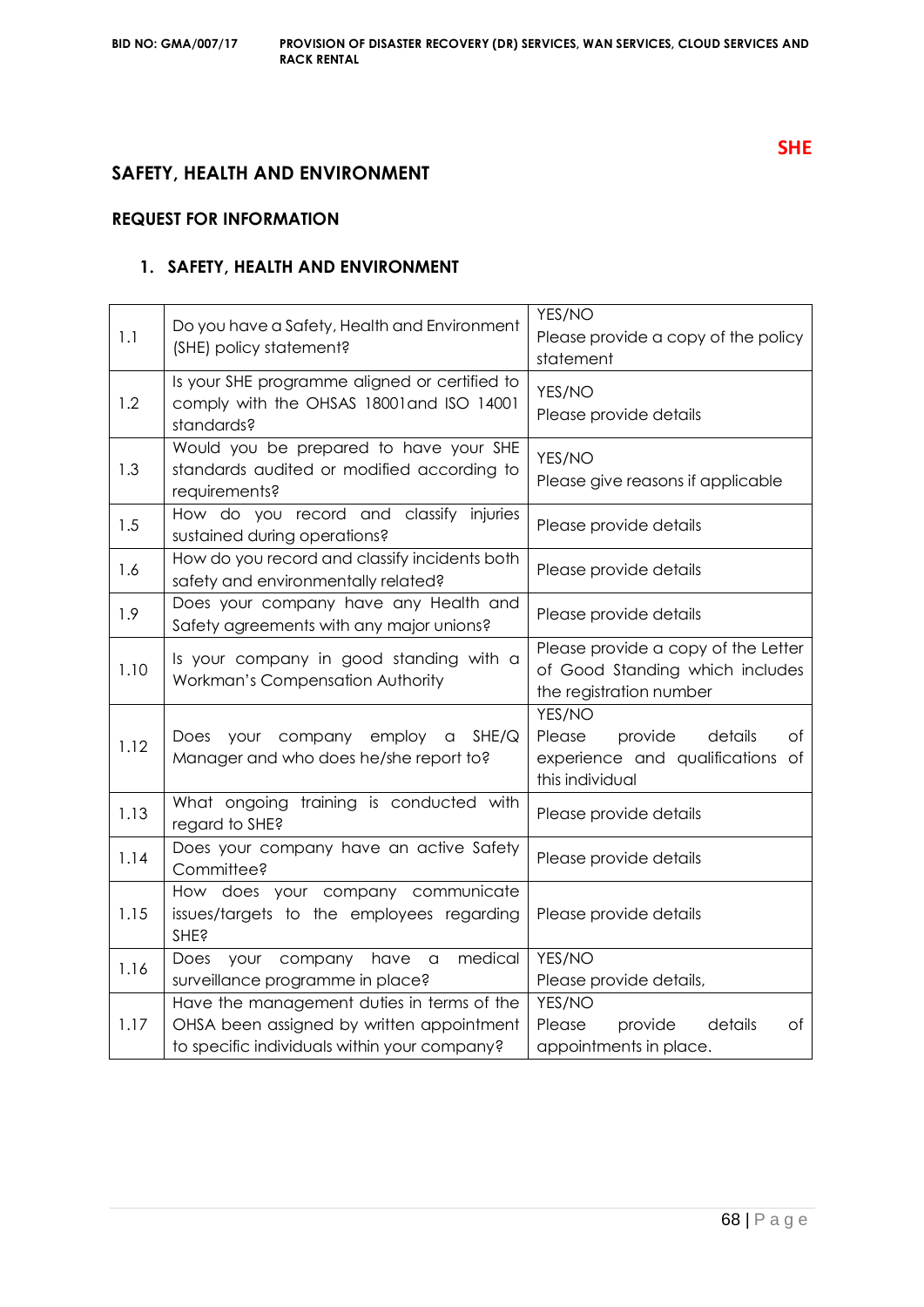# **2. TECHNICAL AND QUALITY ASSURANCE STANDARDS**

| 2.1  |                                                   | YES/NO                                    |  |
|------|---------------------------------------------------|-------------------------------------------|--|
|      | Do you have a quality policy statement and        | Please provide a copy of the policy       |  |
|      | Quality manual?                                   | statement                                 |  |
|      | Is your Quality Management aligned<br><b>or</b>   | YES/NO                                    |  |
| 2.2  | certified to comply with the ISO 9001:2008?       | Please provide details                    |  |
|      | Would you be prepared to have your Quality        | YES/NO                                    |  |
| 2.3  | Management system audited or modified             | Please give reasons if applicable         |  |
|      | according to requirements?                        |                                           |  |
| 2.5  | How do you record and classify incidents and      | Please provide details                    |  |
|      | non-conformances related to quality?              |                                           |  |
|      |                                                   | YES/NO                                    |  |
| 2.6  | Does your company employ a Quality                | Please<br>provide<br>details<br>Οf        |  |
|      | Manager and who does he/she report to?            | experience and qualifications of          |  |
|      |                                                   | this individual                           |  |
| 2.7  | What ongoing training is conducted with           | Please provide details                    |  |
|      | regard to Quality?                                |                                           |  |
| 2.10 | Are you prepared to allow personnel to access     |                                           |  |
|      | premises to perform a<br>technical<br><b>YOUr</b> | YES/NO                                    |  |
|      | assessment of your capabilities?                  |                                           |  |
| 2.11 | How many different inspection agencies have       | Please provide details                    |  |
|      | visited your premises in the last 12 months       |                                           |  |
| 2.12 |                                                   | YES/NO                                    |  |
|      | Do you have dedicated quality management          | Please provide a<br>list<br>the<br>Οf     |  |
|      | resources and transparent processes to ensure     | dedicated<br>resources<br>and<br>$\alpha$ |  |
|      | quality in procured materials and equipment?      | description<br>of<br>the<br>quality       |  |
|      |                                                   | management processes.                     |  |

| <b>NAME OF BIDDER</b>       |  |
|-----------------------------|--|
| <b>POSITION</b>             |  |
| <b>AUTHORISED SIGNATORY</b> |  |
| <b>DATE</b>                 |  |